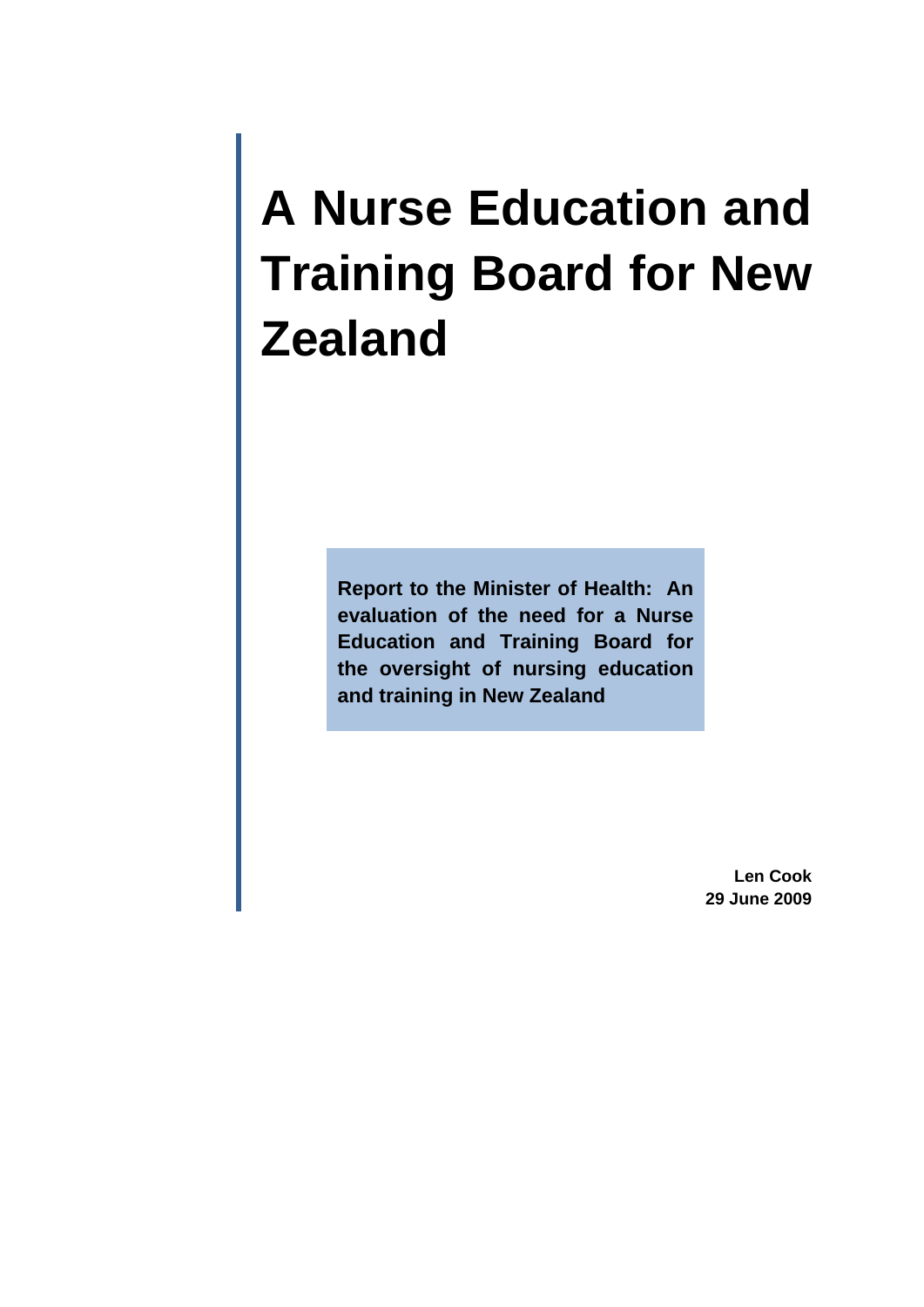# **Contents**

| 1            |                                                                                                 |  |
|--------------|-------------------------------------------------------------------------------------------------|--|
|              |                                                                                                 |  |
|              |                                                                                                 |  |
| $\mathbf{2}$ |                                                                                                 |  |
|              |                                                                                                 |  |
| 3            |                                                                                                 |  |
|              |                                                                                                 |  |
| 4            |                                                                                                 |  |
|              |                                                                                                 |  |
|              |                                                                                                 |  |
|              |                                                                                                 |  |
| 5            |                                                                                                 |  |
|              |                                                                                                 |  |
|              |                                                                                                 |  |
| 6            |                                                                                                 |  |
|              | 6.1 The nature of the general uncertainty about the size and mix of the nurse work force 25     |  |
|              |                                                                                                 |  |
|              |                                                                                                 |  |
|              | 6.5 Influencing the place of nursing as a preferred profession of New Zealand men and women  30 |  |
|              |                                                                                                 |  |
| 7            |                                                                                                 |  |
|              |                                                                                                 |  |
|              | 7.3                                                                                             |  |
|              |                                                                                                 |  |
|              |                                                                                                 |  |
|              |                                                                                                 |  |
| 8            |                                                                                                 |  |
| 9            |                                                                                                 |  |
|              |                                                                                                 |  |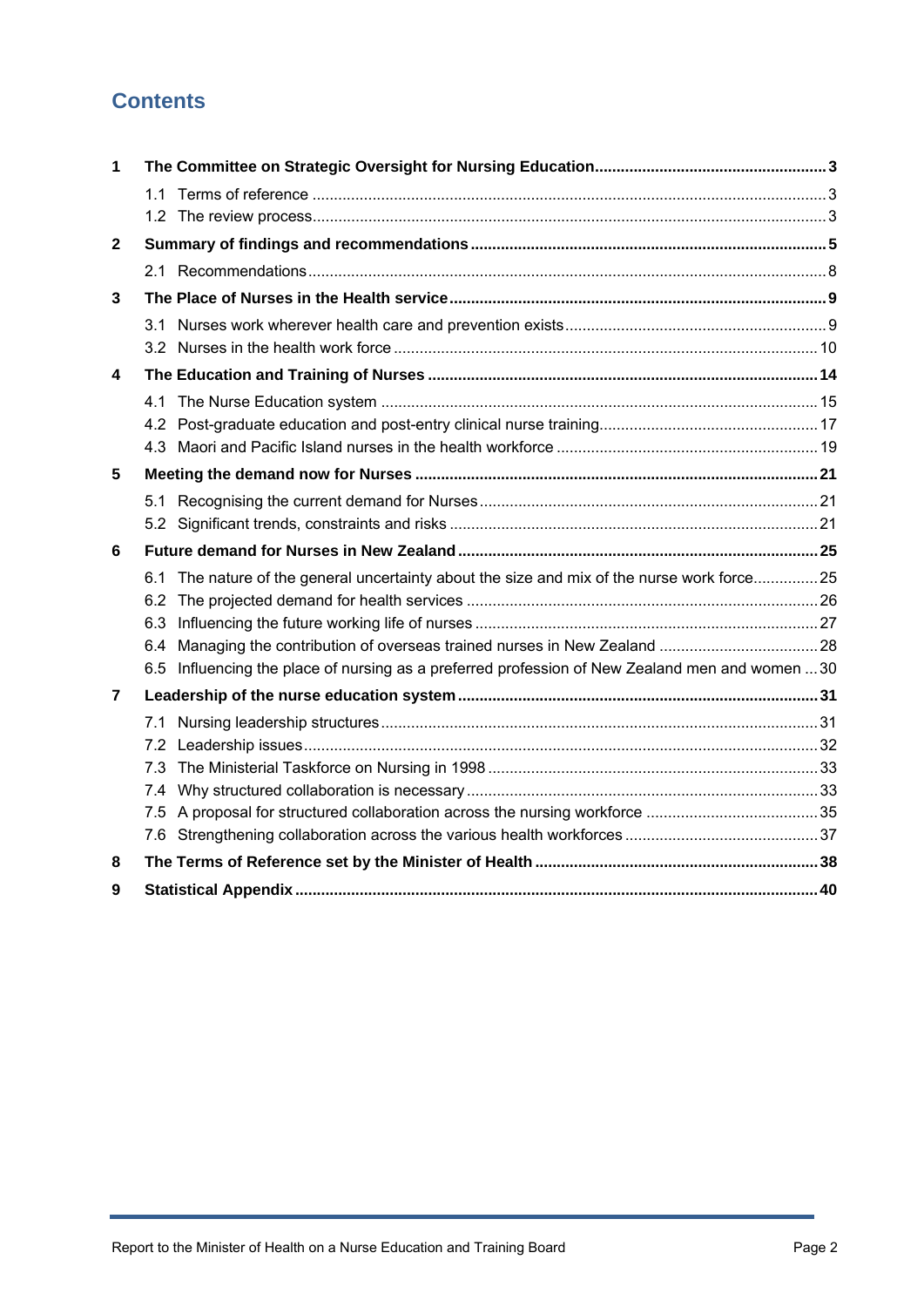# <span id="page-2-0"></span>**A. The Committee on Strategic Oversight for Nursing Education**

#### **Terms of reference**

<span id="page-2-1"></span>The Committee on Strategic Oversight for Nursing Education was established by the Minister of Health in March 2009 to explore whether a formal Education and Training Board would add value in overseeing and improving the leadership and responsiveness of nurse education in New Zealand. The Committee was established by the Minister to ensure the nursing profession has access to strategic education and development opportunities comparable to those now established for medicine through the Medical Training Board.

The Committee of Len Cook<sup>[1](#page-2-3)</sup> was to report to the Minister of Health in June 2009, after consultation mainly focused on New Zealand's nurse organisations and nurse leaders.

## **The review process**

<span id="page-2-2"></span>Some 20 meetings and several less formal discussions were held with nurse leaders, educators and others in the health service. These discussions were essential to the review, adding insights that underpin the conclusions of the report. Every group was unstintingly helpful, and they often added leads for further thought. The Tertiary Education Commission (TEC), District Health Boards New Zealand (DHBNZ), Ministry of Health and Statistics New Zealand gave invaluable assistance in obtaining the statistics used in this report.

In carrying out this review, I was most ably supported by Christine Andrews (Senior Policy Analyst – Nursing, Ministry of Health), Robert Heyes, (Principal Technical Specialist, Ministry of Health), and Kerry-Ann Adlam (Director of Nursing, Taranaki District Health Board). I am most grateful to those who later reviewed parts of this report during its preparation, after being interviewed.

This review provides an assessment of the ways that we could better make decisions about the appropriate number and mix of types of nurses we need each year, to inform and provide a national focus to their education and training. Such decisions are of vital importance to our health, health services and nursing. This is not a review of any aspect of the nature of nursing as a profession.

There have been many initiatives that further the development of the nursing workforce, and in more recent years District Health Board initiatives have paid particular attention to developing information about the nursing workforce, structured pathways for building up the clinical experience of newly registered nurses, and increasing the share of nurses who are Maori or from Pacific communities. This review has not enumerated these initiatives, nor have any initiatives been evaluated for endorsement or criticism. Many of the comments received have

 $\overline{a}$ 

<span id="page-2-3"></span><sup>&</sup>lt;sup>1</sup> Len Cook was Government Statistician in New Zealand from 1992 to 2000, then National Statistician of the United Kingdom from 2000 to 2005.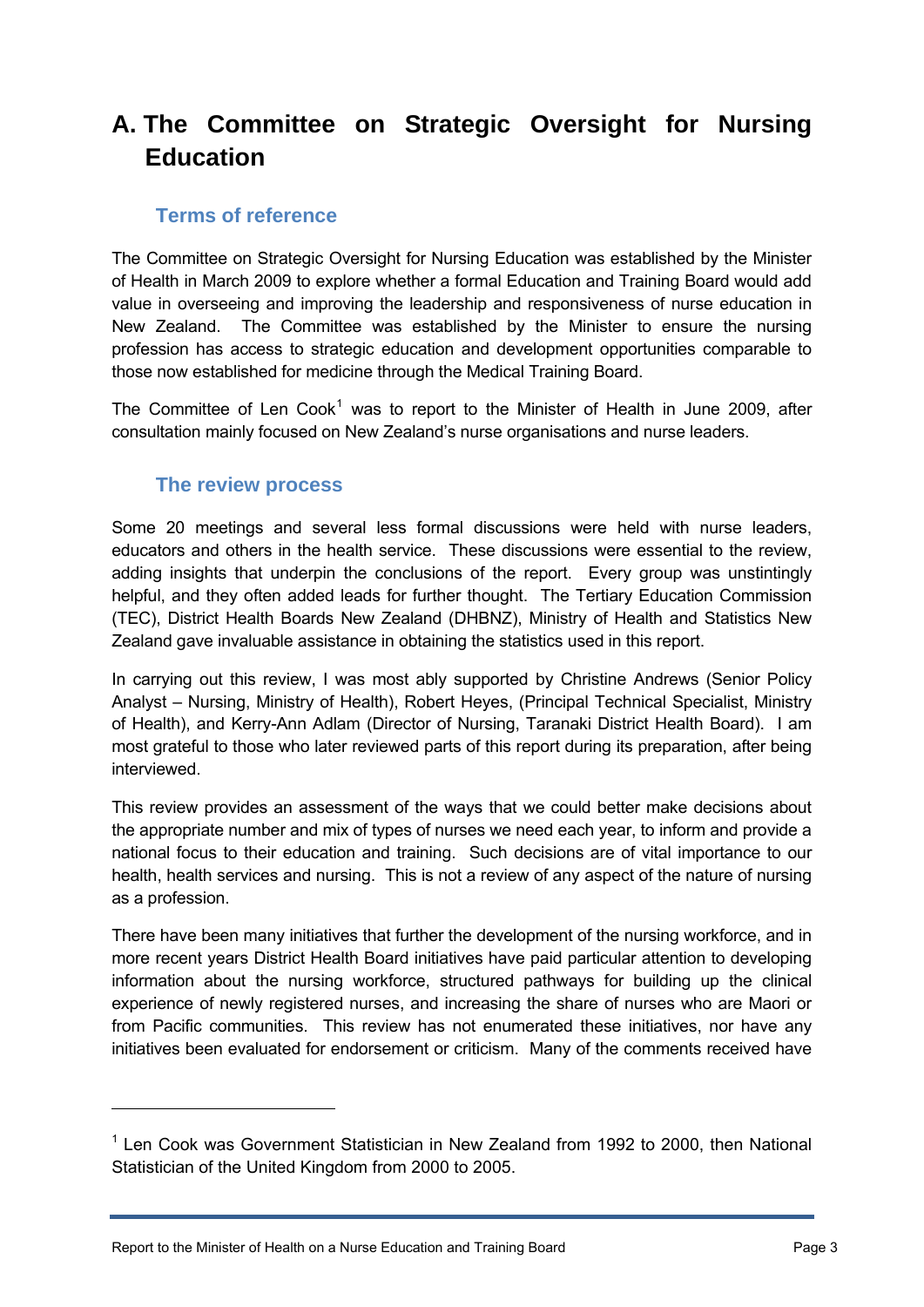sought to build on initiatives that already exist, or have been a stimulus for a more fundamental challenging of existing received wisdom.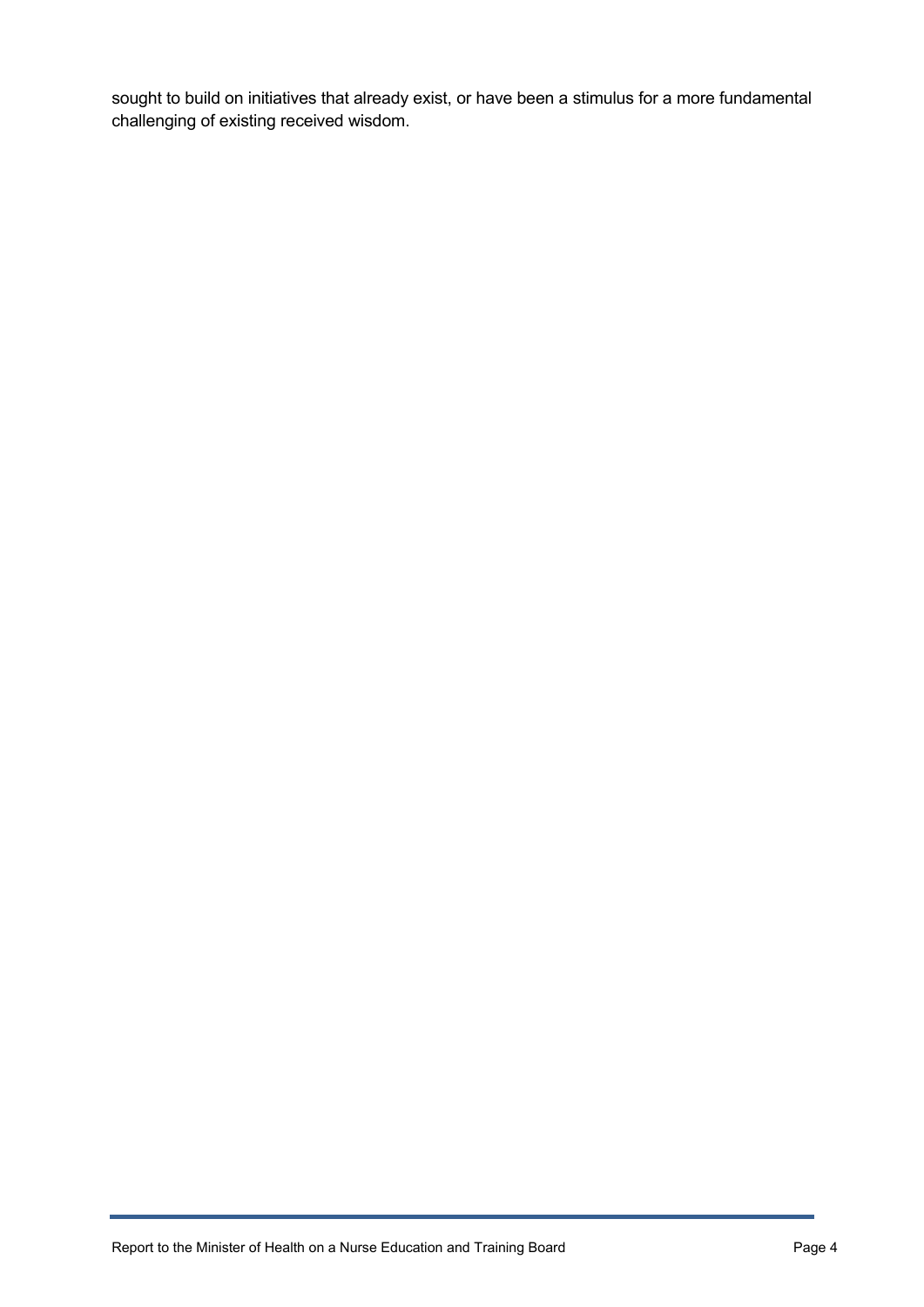# <span id="page-4-0"></span>**B. Summary of findings and recommendations**

New Zealand competes against the world to retain the nurses we train. Because we have tended to train fewer nurses each year than there is work for, New Zealand DHBs also recruit nurses from overseas, in addition to those that seek to come here. Since 2004, the Nursing Council of New Zealand has registered more overseas trained nurses than newly educated New Zealand nursing graduates. To some degree, the flow of overseas trained nurses can more quickly react to unplanned demands. Many overseas nurses work in roles and areas where New Zealand has failed for some time to develop staff with the required interests and skills. In doing this, the age distribution of the nurse workforce in New Zealand is being significantly changed, with downstream consequences for recruitment in later years. We have not been well enough organised in looking ahead at where national needs are not being met, or to give a lead to individual tertiary education providers and to local DHBs to consider national needs as well as those locally. The committee has had access to work now in hand<sup>[2](#page-4-1)</sup> among DHBs that will strengthen the basis for this in the future. The varied collaboration we have locally is a weak substitute for a nationally shared view of the issues we face and preferred options to resolve them. Many of the opportunities in the future require collaboration among health professionals, and nursing too needs to be more effective in establishing clear paths. Nursing, like most of the health sector, is clearly capable of developing thoughtful strategies, but then mobilising to achieve change effectively can be rather difficult, most particularly in change that involves joint action among professions.

We face a considerable shift in the mix of health care demands, as people live longer, in particular the nature of the conditions people have, their acuity and persistence. There will be a larger group of people who place quite massive demands on health services. Because we know a lot more about the causes of poor health, and have seen huge advances in treatments and diagnostic capability, we can also influence health outcomes much more now than was previously possible, and to a greater extent than we can ever afford. We do not know how all these influences will come together, leaving us with a need to prepare for many eventualities. Nurses work in many areas of practice, with only a half now being based in hospitals, a significant change from 25 years ago when six out of seven nurses worked there.

The central focus of more recent initiatives in health services, structures and systems, is to ensure that we can achieve the scope and scale of services for all New Zealanders that our national income leads us to expect.

Almost universally, nurses met during the last three months endorsed the general idea of a Nurse Education and Training Board, as a critical vehicle for advancing the leadership of nurse education and workforce development. A good many placed considerable value on the consequential benefit of a regularly organised leadership forum among medical, nurse, midwifery and allied health bodies involved in education and development of professional health workers, to confront and advance matters which needed collective understanding to proceed at a reasonable speed. An end point of collaboration in this form would be the establishment of a health education and training authority.

-

<span id="page-4-1"></span><sup>2</sup> CURRENT STATUS OF THE NATIONAL REGULATED NURSING WORKFORCE, (draft copy) DHBNZ June 2009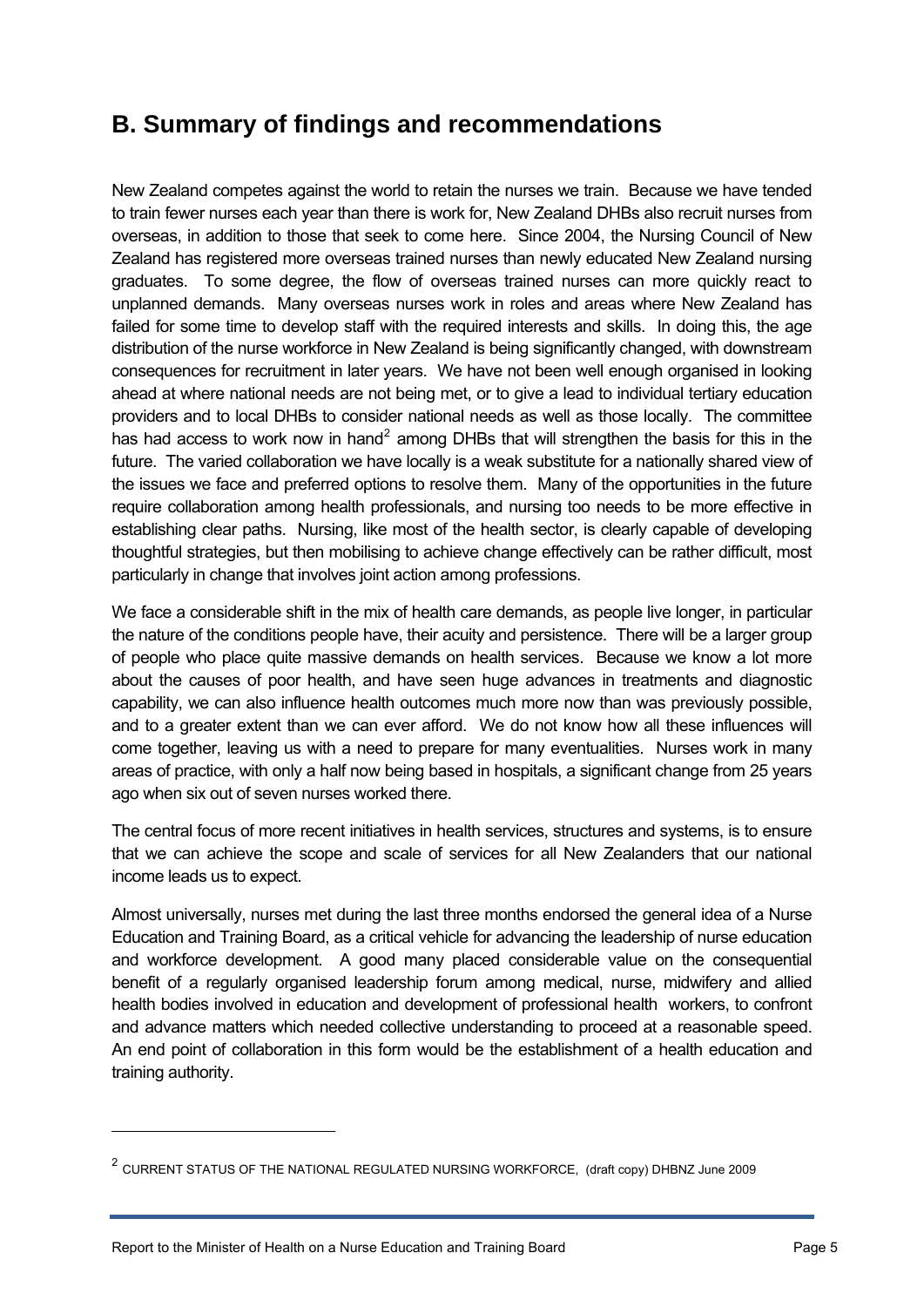Many of the nurse leaders interviewed expressed very strong concern about the limited analysis of the long term demands on nurse numbers of New Zealand's health services, and had a variety of concerns about preparedness to meet these demands. In particular, not only the age distribution of the current nurse work force, but the significant reduction in younger trained nurses will have serious consequences for our ability to maintain even the current level of New Zealand-trained nurses in the health service. Concern about the age distribution of nurses is more significant when looking at the age distribution of nurse educators. We have already reached high levels of overseas trained nurses, in particular nearly one quarter of nurses have been trained overseas, and of nurses aged under 45 years, three of every ten have been trained overseas.

Overseas trained nurses have a different age distribution to those that graduated in New Zealand, as they have tended to be recruited as New Zealand graduate numbers became insufficient to meet demands, although at correspondingly later ages. As the early post war baby boom cohort of nurses retires, the retirement will then start of overseas nurses now in the largest age group, between 35 and 45 years. Their concentration in particular roles and places will continue to exacerbate the impact of the ageing of the total nurse work force.

We already see that the needs of people, as they live longer than ever before, have led to a compounding of the number with multiple chronic conditions, so much so that demands on health services are unlikely to be met within New Zealand's national income without either significantly increasing inequalities of access or changing how our health services operate. Nurses will play a critical part in any such inevitable change, and in extending the options we have for the overall nature of our heath service. Over the past twenty years the nursing workforce has changed in size, place of work, skills and qualifications ethnicity and national origin. With further change expected of the nurse workforce over the next two decades, more effective leadership at a national level will be needed to ensure that the many forces for change are responded to in a coherent manner that reinforces their fit with the longer-term needs of the health service. While the analysis in this report is mainly focused on Registered Nurses, it is expected that a Nurse Education and Training Board would have that responsibility for all nurses.

Fundamental to bringing about significant change will be:

- A need to consider how to affirm the place and significance of nursing among the population in each age group, as a significant career choice
- A need to understand and give attention to the current attrition rates across the seventeen tertiary institutions that grant degrees in nursing, and the retention of registered nurses in the health service.
- A need to consider the service wide consequences of the accumulated decisions each education institution makes every year about the size of its student intake
- A need to ensure that the availability of clinical placements does not limit nurse education
- A need to systematically arrange for the development of the leadership capacity of those in each birth cohort with the most aptitude for wider health service leadership, at an appropriate time during their career

The New Zealand health service is highly decentralised, and once performance goals are set and financial allocations have been made, there is little basis for nation-wide direction or leadership of decisions about the health workforce. Training is not included in the performance goals of DHBs.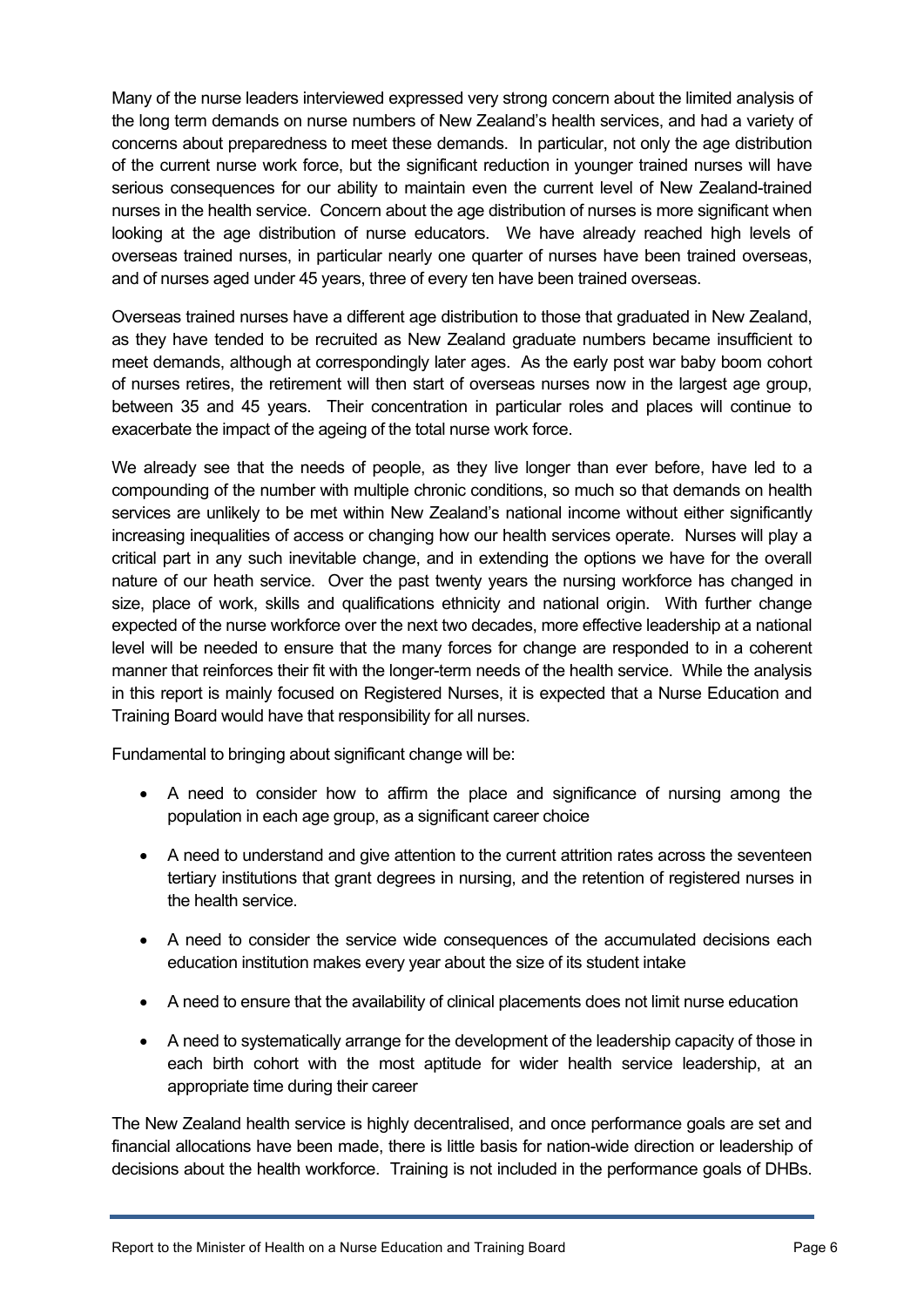Tertiary education operates in similar ways. More recently, we have seen a long overdue recognition that all parts of the health service share many common concerns about the nature of the leadership and management of the future health workforce. A strong focus on the development of the future medical workforce led to the workforce taskforce chaired by Dr Robert Logan, which in early 2007 recommended the setting up of the Medical Training Board. Len Cook has been the Chair of the Medical Training Board since it began in November 2007.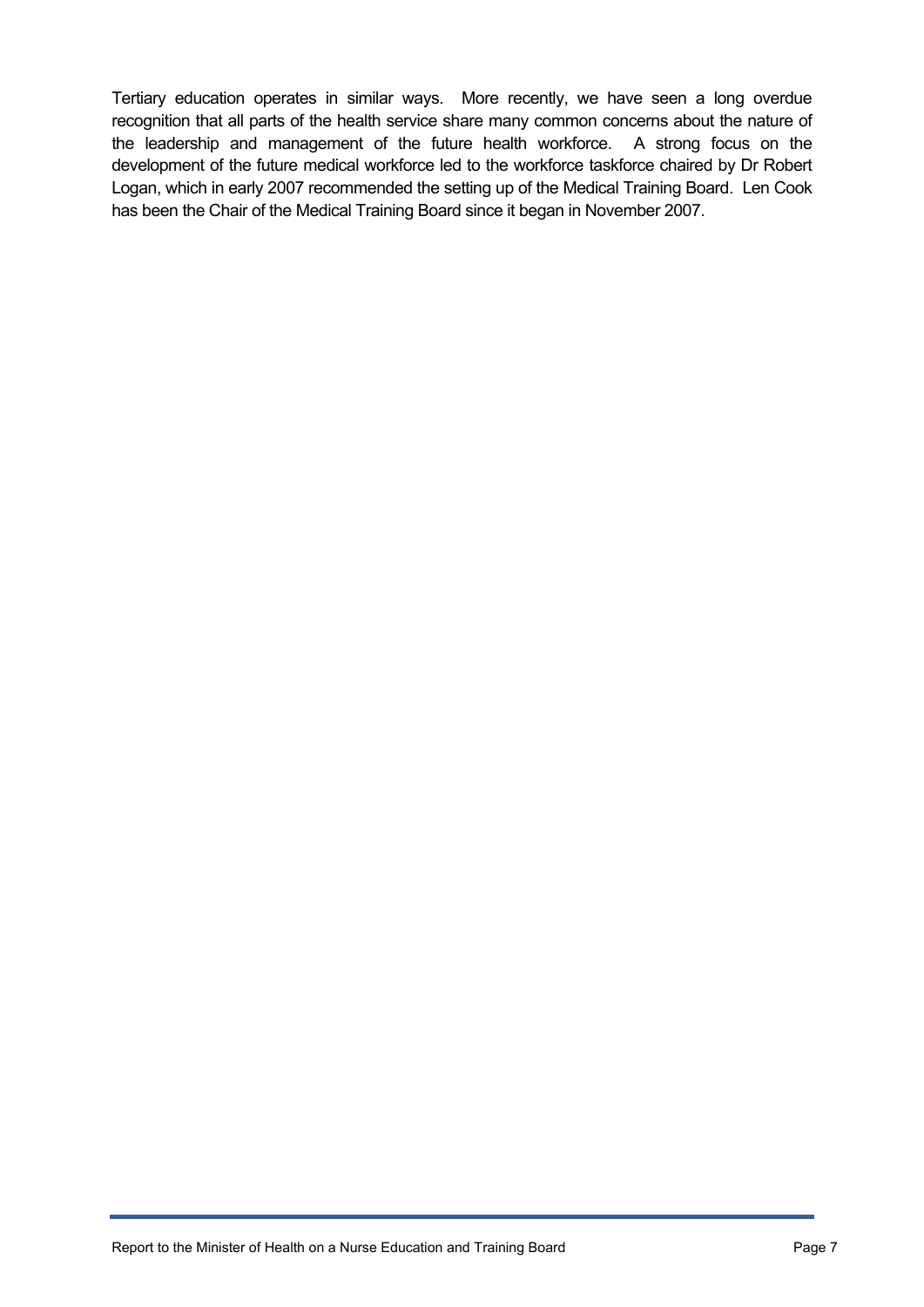## **Recommendations**

<span id="page-7-0"></span>It is recommended to the Minister of Health that he:

- 1. Notes that in considering proposals from the current reviews of the health system and health workforce, there would be considerable benefits in building up high level governance of the system we have for nurse education and training.
- 2. Notes the high level of commitment among nursing groups that were consulted as requested about a nurse education and training body
- 3. Notes the need to bring health professionals together more effectively in the oversight of the whole health workforce, in training and in the establishment of roles and evolution of skills needed for the treatment and care of New Zealanders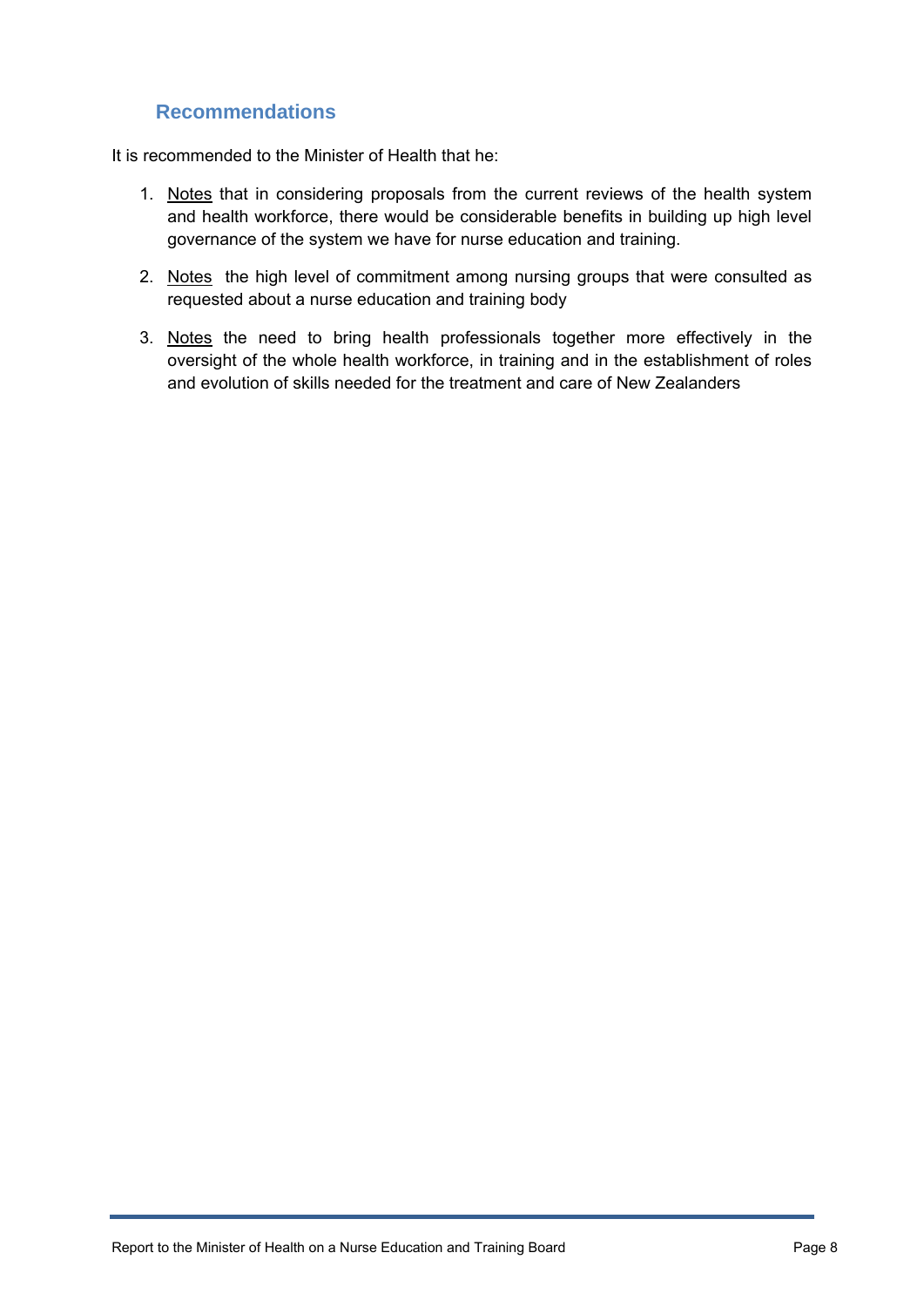# <span id="page-8-0"></span>**C. The Place of Nurses in the Health service**

#### **Nurses work wherever health care and prevention exists**

<span id="page-8-1"></span>Nurses lead the care of patients and the delivery of health services through young to old in public institutions, private organisations, community organisations and the home. Across these places, the structures that nurses work in vary considerably. Nurses may work autonomously, without a support structure, as part of teams within structured work groups, or some in between arrangement. We have few studies of the way in which the work of nurses has evolved, and the extent to which education and training is relevant for the demands placed on nurses across so many different settings.



**Chart 1: Where nurses work in the New Zealand health service, 1986 to 2006** 

Source: Statistics New Zealand, 1986, 1996, 2006 Census of Population and Dwellings

We have seen considerable change not only in the scale and nature of the demands of people in New Zealand for health services, but the health system in New Zealand has undergone three major transformations in the last two decades. These transformations have either stimulated or followed shifts in the demands placed on nurses, and they have not always increased the capacity of nurses or other health professionals to meet peoples' needs for health services. Nurses have had to adapt as the health system itself has evolved. As hospital stays have reduced, from a mean stay of seven days in the mid 1990s to around three days now, the acuity of patients in hospital has increased considerably. Over this period, in general, health practitioners have become more specialised, perhaps doctors more so than nurses and allied health professionals, while the share of patients with multiple chronic conditions has increased. Some 40 percent of acute patients are people with multiple chronic conditions, a large minority of who are usually resident in some form of aged care institution. Nurses working with people with acute conditions fill an increasingly complex role. We have little measure of the impact of the increased acuity on the demands we place on health services, and as a consequence we are less able to anticipate further shifts in workforce needs.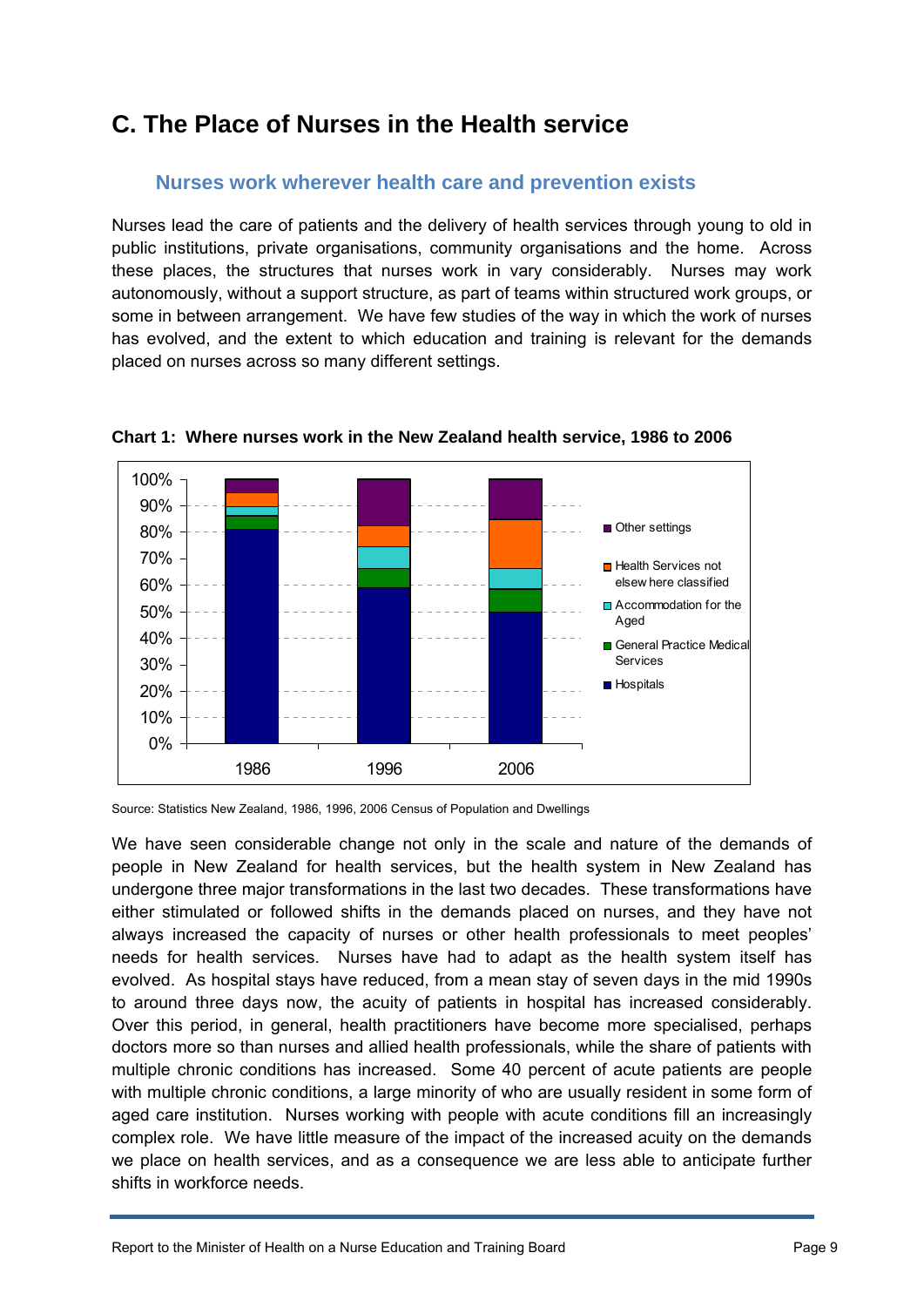The Director-General of Health needs to develop a regular assessment of how DHBs identify and meet their collective obligations for training of health professionals, and should require the DHBs to provide each year to whatever new governance body is established, their collective strategies for raising the retention rates of nurses in the New Zealand health service

Whether they work as a Plunket nurse, in a ward of a major hospital, mental health nurse or as a specialist practice nurse in a medical centre, nurses are most often the constant element in the care and oversight of the variety of conditions and treatments faced by patients, the culmination of which may regularly require other support services. A stable nurse service is fundamental to both the resilience and the managed adaptability of the health service.

## **Nurses in the health work force**

<span id="page-9-0"></span>DHBNZ reports that the total regulated active nursing workforce working in nursing in New Zealand is now 40,616. Nurses make up approximately half of the registered health professionals in DHBs, and are just under 40 percent of the hospital workforce. Whereas until the mid 1980s, some 80 percent of nurses worked in a hospital setting, this share has continually fallen over the last two decades, so that now about half of all nurses in the health sector work in hospitals. Other major places where nurses increasingly work are in general practice, primary care and in the community sector, where there are generally fewer support structures for nurses in the field. In primary care, nurses comprise some 22 percent of the total paid primary care workforce of approximately 29,000.



**Chart 2: Trends in the significance of nurses in the health workforce** 

Source: Statistics New Zealand, 1986, 1996, 2006 Census of Population and Dwellings

Nursing has long held a significant place in the occupational expectations of women. There has more recently been a huge shift in the composition of the younger nurse workforce. Although some of this shift reflects deliberate efforts to recruit older students into nursing, it also suggests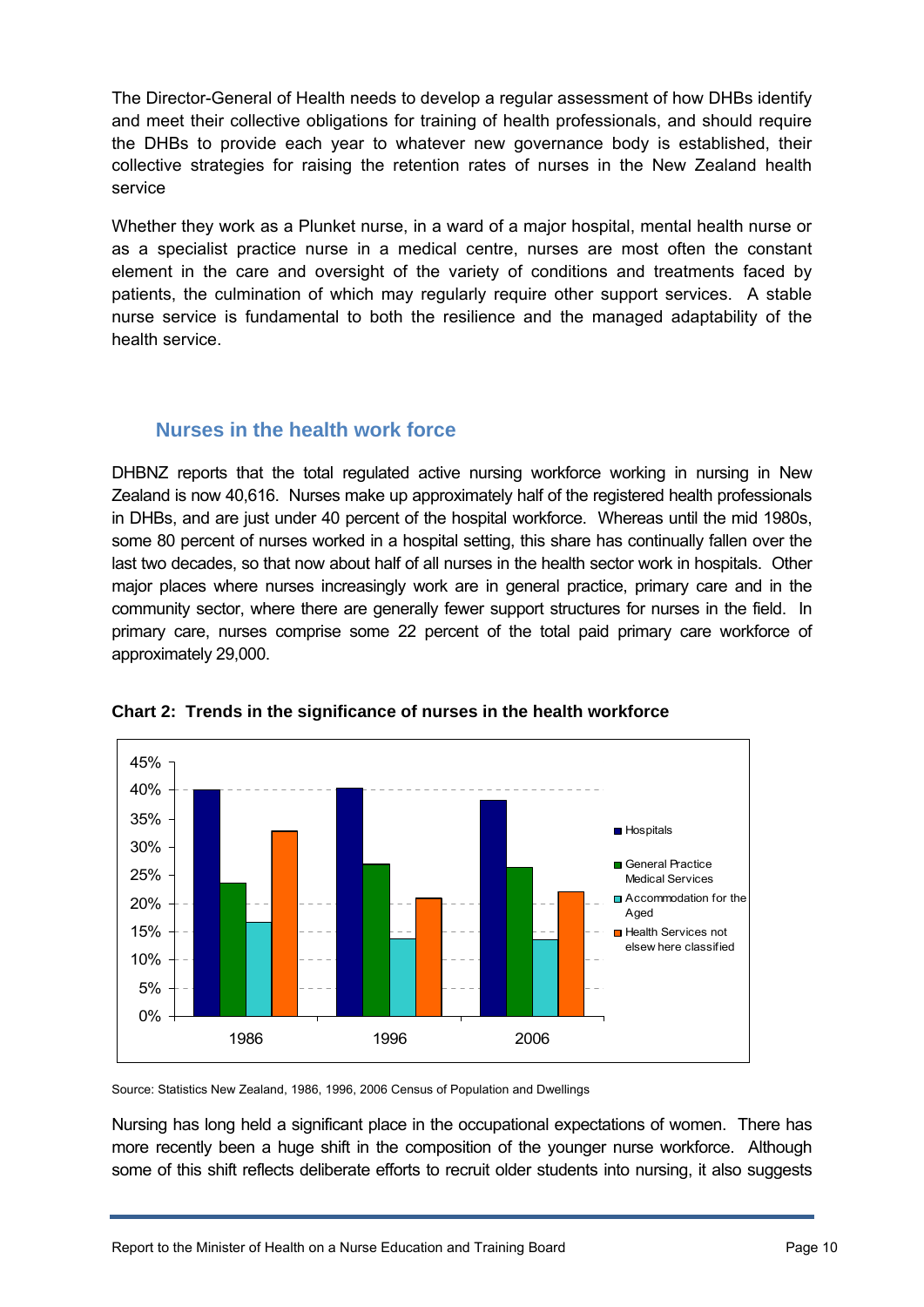that in the last 10-15 years New Zealand women do not now see nursing in the same light as did earlier birth cohorts. If this shift is not addressed by some mix of policy, managerial and operational initiatives, there will be a significant decline in the resilience of the nurse workforce, as the capacity to educate future cohorts with the necessary academic and clinical competence may well decline at a time when we expect to have more being trained. Nurse numbers fell from 1986 to 1996 by some five percent, and in the decade since 1996 they increased by nearly 18 percent. The number of nurses in employment over this same time has risen from over 36,300 in 2002 to 40,600 in 2008. The increase in the share of registered nurses who are currently in the workforce has been attributed to the pay adjustment several years ago. Over the last decade, the mean age of the nurse population has risen, with the share of New Zealand trained nurses aged under 35 years at its lowest ever level. The age composition of the nurse workforce is now a matter of serious concern, as the capacity to influence the number of New Zealand trained nurses through traditional means has been seriously eroded. These concerns have been apparent for some time, yet there seem to be insufficient national levers to influence change and reinforce the mix of localised initiatives.



**Chart 3: Ratio of overseas trained to NZ trained nurses by age, 2001 to 2008** 

Source: Health Workforce Information Programme, Nursing Council Registration Database Note: an upward slope indicates more overseas trained nurses relative to the NZ trained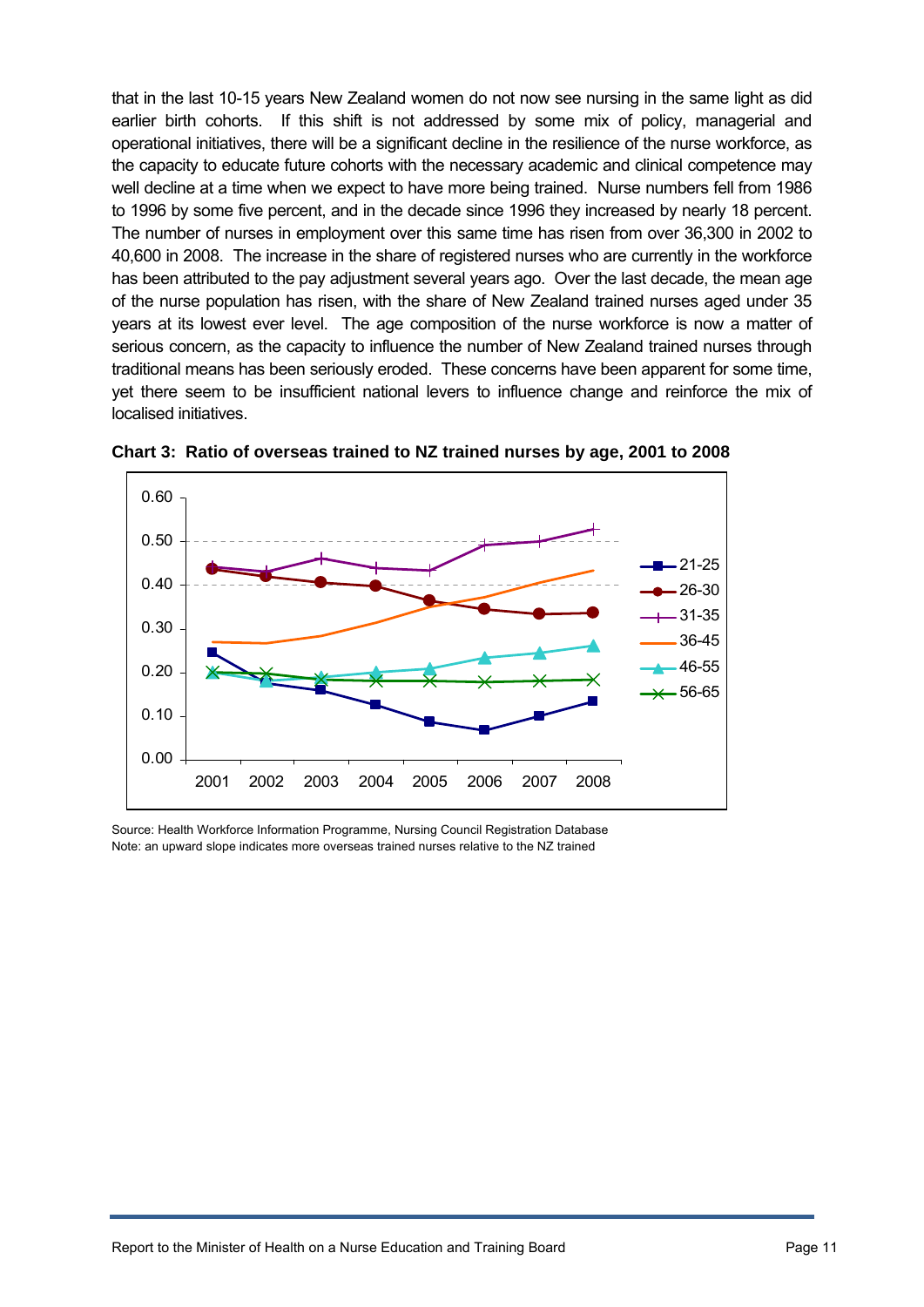

#### **Chart 4: Comparison of age distribution in 2008 of NZ trained and overseas trained nurses**

Source: Health Workforce Information Programme, Nursing Council Registration Database Note: excludes nurses younger than 21 years and nurses whose age is unknown

Nursing and teaching are two professions that employ many people, mainly women, where recruitment and retention can have profound long term effects. There are over 30,000 women teachers in New Zealand, leaving nursing with some 40,000 as the largest single occupation employing women, and the largest professionally trained workforce in the country. The significance of nursing as a key occupation for New Zealand women has been on the wane for nearly two decades, as can be seen in the analysis of the age of nurses as reported in the five yearly census of population. Teaching has not experienced this decline. Whereas in teaching, there have been regular national campaigns to encourage people into teaching, for nursing there have been no national campaigns. Local initiatives such as the Inzone bus and local DHB programmes cannot substitute for this.



**Chart 5: Females reporting occupation as nurse as a percentage of the population in age group, for given birth cohort, 1942-51 to 1972-81** 

Source: Statistics New Zealand, 1986, 1996, 2006 Census of Population and Dwellings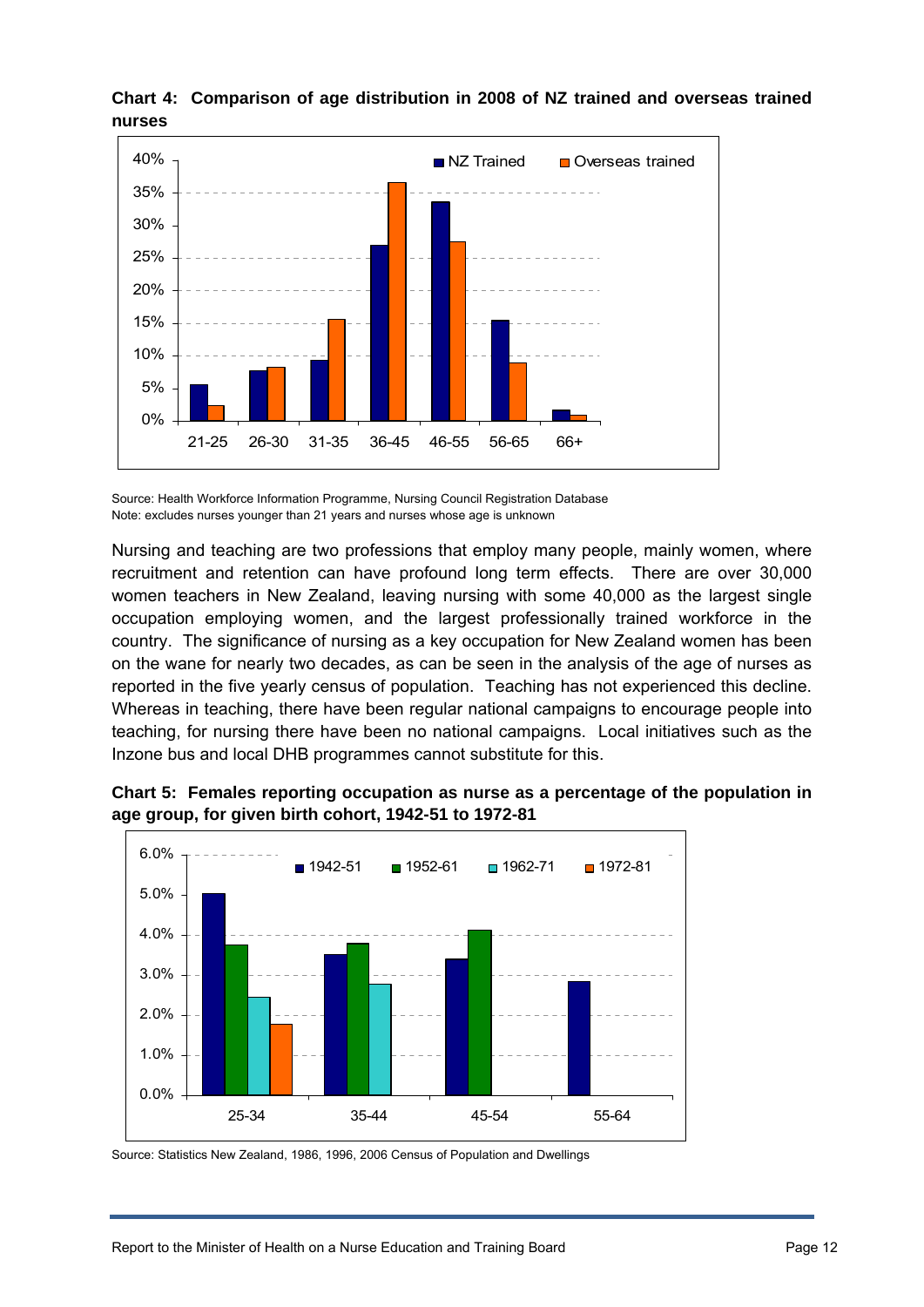Nursing is the largest occupation women take on. The consequences of being a large share of the health workforce, means that nurses most often bear the brunt of financial pressures on DHBs and on other health services. This can affect nurses by

- Necessitating a change in employment or vocation
- Influencing the advice given to local nurse education universities or polytechnics on the current demand for nurses
- Determining the share of each graduate cohort that has local employment opportunities, on graduation.
- Amplifying the fluctuations in job opportunities when nurses seek to change jobs, return to nursing, or seek promotion

The number, place and composition of the nurse workforce in New Zealand has undergone one of the most marked transformations over the last two decades of any key workforce that continues to have considerable relevance to New Zealand. Nursing will continue to experience a high rate of change, although we remain uncertain about the future level of need for nurses, the mix of skills they will have and the roles they will fulfil. Factors which are most critical to the future resilience of the nurse work force include:

- The means of influencing the flow, ethnicity and age of those who seek entry into the Bachelor of Nursing (BN) courses
- Increasing the retention of nursing students during degree studies
- The capacity to find positions for nurses during training and immediately after graduation
- The age distribution of the current nurse work force
- The retention or return of registered nurses to nurse occupations
- The age distribution of the nurse education workforce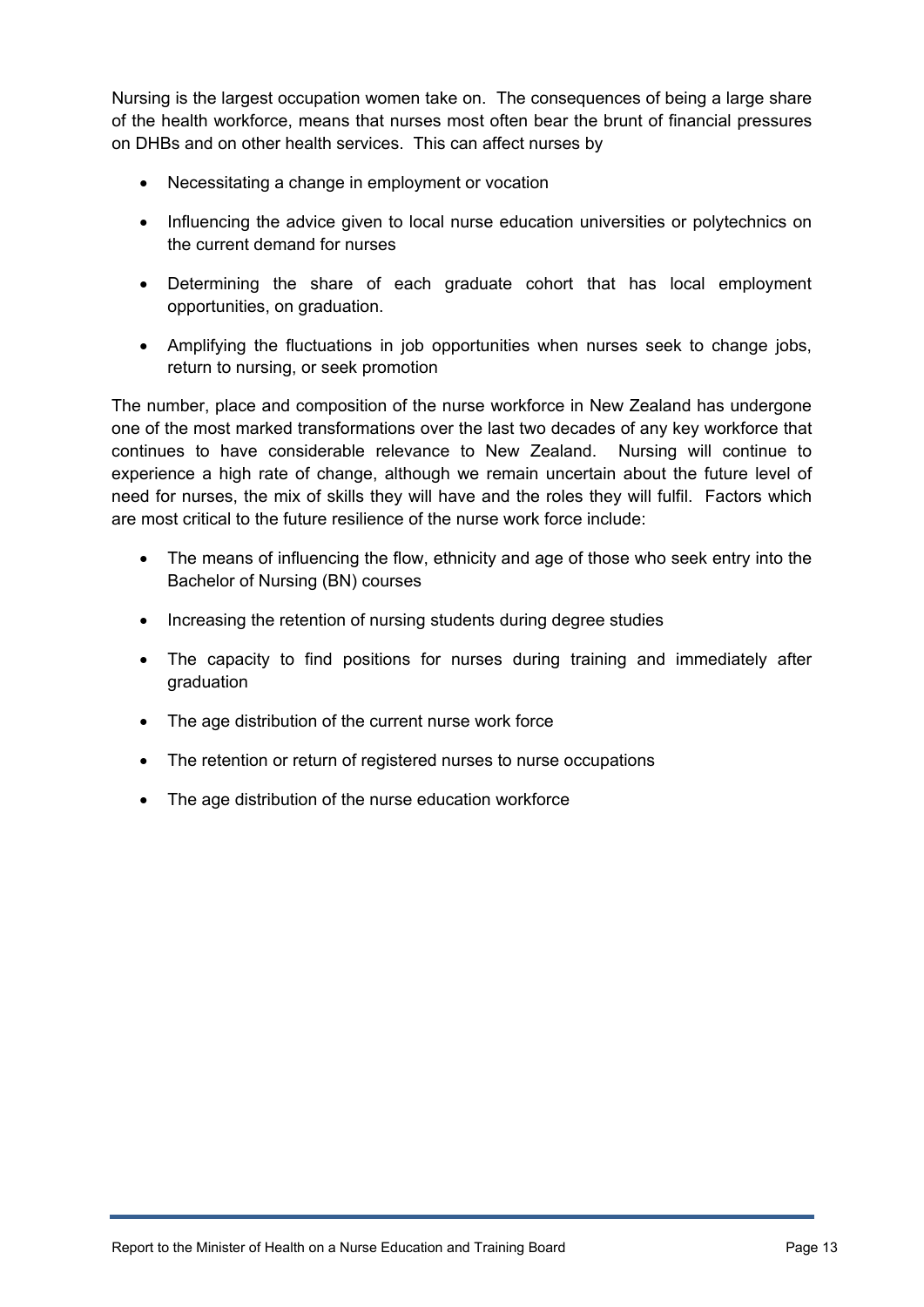# <span id="page-13-0"></span>**D. The Education and Training of Nurses**

The first degree education that nurses receive is in a university or polytechnic. Depending on the educational institution, nursing may be contained in a wider health sciences school, placed among social sciences, or operate in isolation. There is no common pattern in these arrangements. At the University of Auckland, the School of Nursing brings together medical, nursing and some other health professionals, while at the University of Otago, the health sciences school does not teach nursing at undergraduate level at all. Seventeen universities and polytechnics award an undergraduate degree in nursing through twenty different institutions and educational programmes in nursing, thirteen of which award post graduate degrees.

The engagement of universities and polytechnics with health services is usually with nearby DHBs. While no study has been carried out of these relationships, it is understood that they vary considerably. Even where they work at their best, the balancing of supply and demand for nurses is inevitably short term, and reflects the DHB capacity to employ nurses once graduated, and the university or polytechnic capacity to obtain applications at a sufficient level. This local balancing of supply and demand is independent of any organised study of national trends, potential shortfalls or surpluses elsewhere, or national targets. It can create great uncertainty as DHB budget balances fluctuate, and necessitates nurses being highly mobile if they are to be employed as nurses when they need to be.

The relationship between such an accumulation of independently managed local activities and a mix of national expectations may develop more effectively with both educators and practitioners contributing to their oversight. Without this, the more specific needs of the nurse workforce often get omitted, for example the needs of mental health, of Maori and Pacific Island communities. There is little capacity to balance long term benefits with current costs, as each institution in the system is accountable for the year on year viability of its finances, and few levers to make this happen at a national level.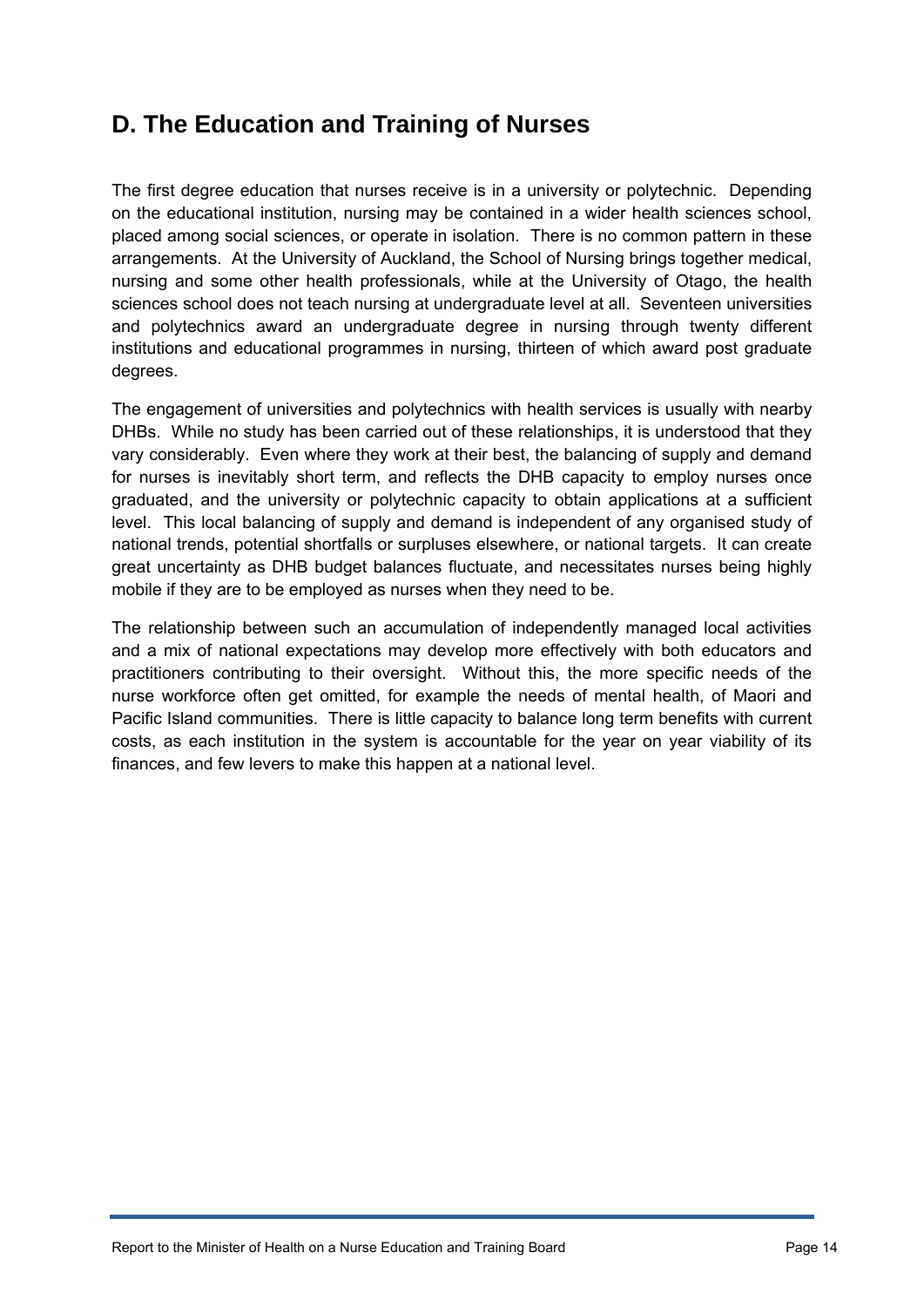

**Chart 6: Education provider student intake of Bachelor of Nursing first year students, 2008** 

Source: Ministry of Education Note: this is a student headcount

The return an individual gets from obtaining nursing qualifications would be determined by their national and international employability. Given the high loss rate from nursing, it is possible that nurses perceive benefits from having the opportunity of other employment because of the value placed by other employers on the mix of aptitudes and skills that nurses typically bring.

The lower than usual return in the rewards from nursing from making an investment in nursing qualifications may also lead to a greater sensitivity to salary change of the number of former nurses available for re-engagement as nurses. Work on improving retention would need to evaluate how far the return on investment from nurse education is influenced by factors unique to nursing.

# **The Nurse Education system**

<span id="page-14-0"></span>Nurse education is initially aimed at achieving registration as a Nurse by the Nursing Council of New Zealand, with the national and international recognition of fitness to practice that this brings. Now, the usual path in New Zealand for this has been to graduate with a Bachelor of Nursing (or similarly named) degree at one of 17 accredited institutions in New Zealand. There are a large number of tertiary institutions delivering the same outcome – a degree and consequent accreditation after examination as a Registered Nurse. Many of the courses have few students.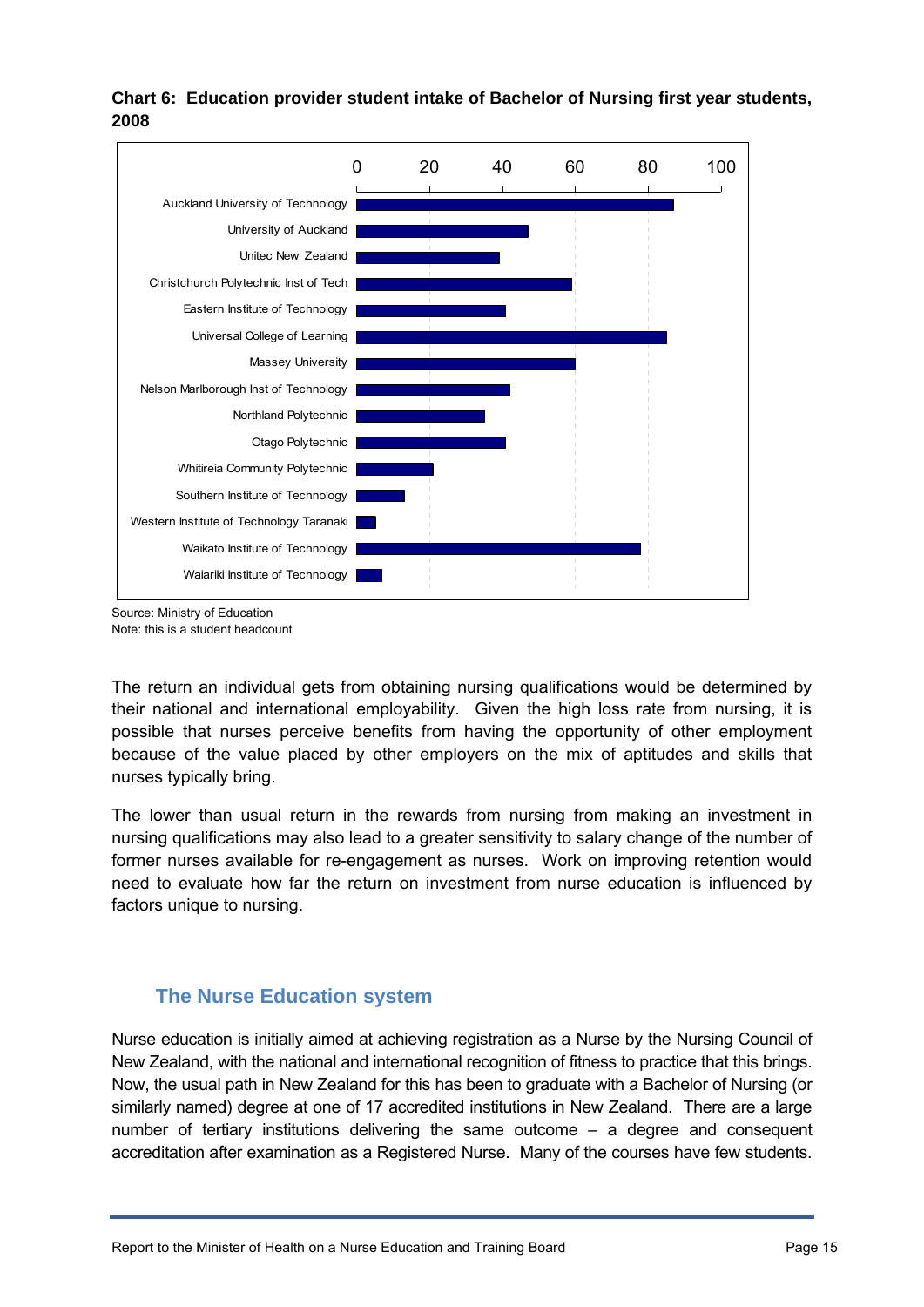There are many advantages in having some diversity in the delivery of the educational programme, but we might wish to periodically assess:

- Are the outcomes consistent amongst the 17 different tertiary institutions, and does any such variability influence the overall quality of education?
- What is needed to increase collaboration in the form of programmes provided at each institution? Would one national programme provide consistent outcomes?
- What could national leadership do to further the capacity and reach of successful innovative ways of educating and mentoring students that have improved outcomes for Maori and Pacific island students?
- How far does the number trained in local tertiary institutions usually fit with local needs?

Along with the completion of a degree, and success in employment, one of the most critical stages in the development of the future nursing workforce is the willingness of people now to apply for acceptance into training. The last twenty years has seen a huge decline in the share of New Zealand women entering nurse training, although the effect of this on the nurse workforce has been offset by the increase over the past decade in the recruitment of overseas trained nurses. Overseas trained nurses are generally older than new trainees, and to this extent the reliance on overseas nurses will eventually exacerbate the long run fragility of the age composition of the nurse work force. In 2006, nursing was at a post war peak as a preferred occupation for women aged between 45 and 54 years, with just over four percent of the women born during the 1950s stating their occupation as nurse. In their twenties, this cohort had just over one in fourteen women enter nursing, although only half of these remained in nursing after ten years. This cohort had the highest rates of marriage and fertility seen in New Zealand, some 85 percent becoming mothers by the time they were aged 25. In starkest contradiction to this, we see now the lowest ever share of women 15-24 years working as nurses.



**Chart 7: Ethnicity of Bachelor of Nursing first year entrants 2002 to 2008** 

Source: Ministry of Education Note: excludes NZ European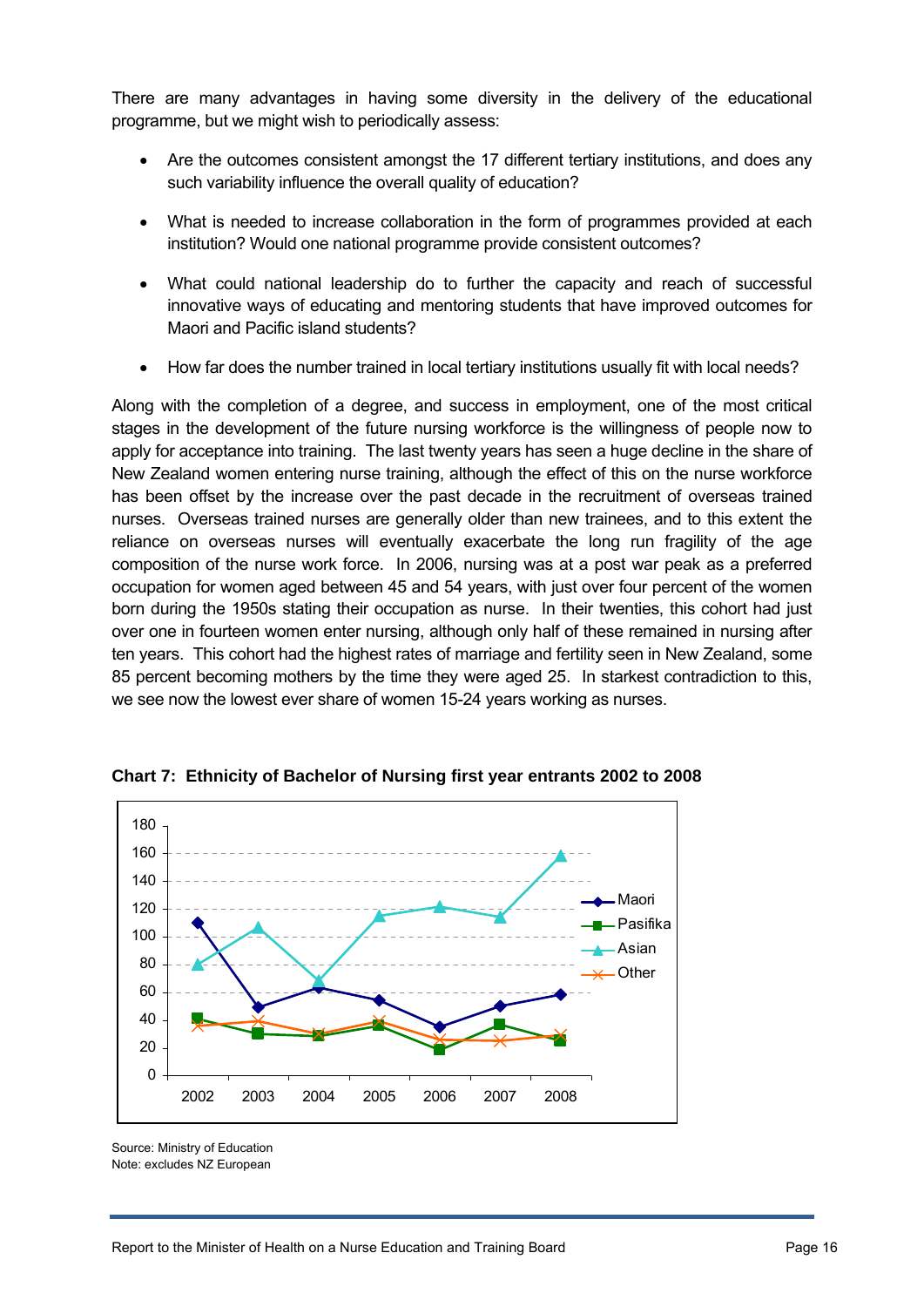Annually, applications to enter nursing education used to imply a long run average of four to five percent of all women born becoming nurses at some stage of their lives.

The selection criteria for acceptance into a nurse undergraduate degree course vary around New Zealand. In most courses there is little culling of applicants, and usually it is understood anecdotally that there may have been overall perhaps eleven or twelve applications per every ten entrants to BN training. The main exception to this is the BN course at Auckland University, which each year received some 700 applications across all health sciences that include nursing as a choice, in order to select 100 first year undergraduate positions. The independent management of information about applications by each institution, and their reluctance to share this makes it difficult to identify and distil trends, and share good practice. It reduces the capacity to effectively understand how much different generations seek careers in nursing.

Nationally, the average annual number of enrolments in undergraduate nurse programmes is over 1500, but the later completion of a degree and nurse registration is affected by high attrition rates. These vary across education centres and years. Some schools have 45 percent attrition, with a national attrition rate in the order of 20 to 25 percent. The attrition rates are higher for Maori and Pacific Island enrolments, as well as older students. Evaluation of attrition rates and what is associated with the high variation across institutes would identify good practice that could be shared, and supported nationally. It may also reflect differences across the country in the quality of the education nurse undergraduates have received at school.

One recent initiative of fundamental importance has been the Nurse Entry to Practice (NETP) Programme. This programme of structured clinical experience has been introduced in 2006 to provide nurses with a structured and managed introduction to working as a nurse. Entry into NETP follows immediately the completion of an undergraduate degree, and acceptance for registration as a nurse, In 2009, this course covered two thirds of all BN graduates of 2008. In Scotland, the NETP programme equivalent called "Flying Start" is a web based programme. DHBs are funded for the provision of clinical placements by the Clinical Training Agency, and the availability of the placements requires strong collaboration.

The entry into employment of nurses once registered has a high degree of variability. The generally poor monitoring of vacancies gives little understanding of pressures emerging on health employers, and the consequent volatility in employment is increasingly reflected in a shift in the balance between the recruitment of overseas nurses rather than longer term investment in the education of New Zealand nurses.

# **Post-graduate education and post-entry clinical nurse training**

<span id="page-16-0"></span>Nursing provides an extensive range of post registration education and training, including level 7 speciality programmes, and Masters and Doctoral programmes. A large number and growing share of nurses seek and obtain such qualifications. Such training is supported in a variable way by DHBs, and there is some that is paid for by nurses themselves.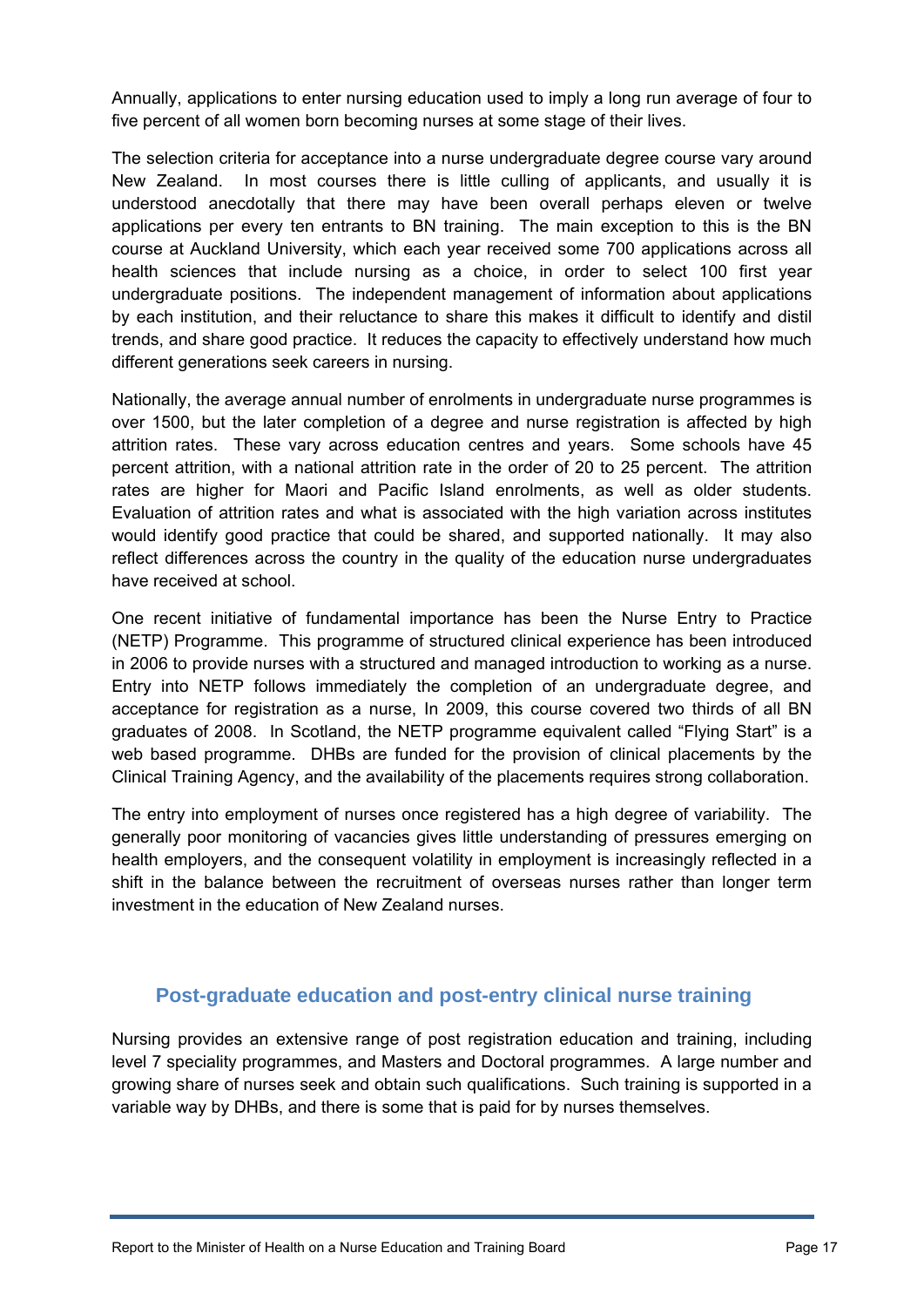While the core nursing degree is directly relevant to nursing practice, and is essential for it, post graduate nursing qualifications might still be better linked to roles, employment structures or financial reward systems.

The more recent trends in post graduate degrees suggest a need for some concern at the numbers enrolling, and the capacity to influence the continual ageing of the nurse workforce that we currently experiencing.





Source: Ministry of Education Note: this is a student headcount

1

The match of post graduate nursing qualifications to nursing practice and recognition structures seems quite loose.

Employment pathways as a senior nurse do not reflect the post graduate nurse qualifications that are held or are being undertaken by an increasing share of the nurse workforce. The linkages between post graduate qualifications and vocational pathways in nurse practice, or remuneration are not well determined. The many nurses undertaking masters preparation in a clinical area of interest to them may not be doing so in an area supported by service requirements in their region or employment organisation. The Ministry of Health did a stocktake in 2008 of cancer and palliative care nursing that showed just only 19 percent of the nurses they surveyed (649) had post graduate qualifications. That report judged this to be a "low" figure for the uptake of post graduate qualifications. Alongside this, a recent NZNO study showed that nurses on average in NZ are better educated and qualified than in the UK $3$ . There are very limited funded career pathways for advanced practice roles unlike those that exist for vocational training for doctors. Some of this may reflect the inadequacy of the ongoing engagement between the DHB system as a whole, and the nurse education

<span id="page-17-0"></span> $3$  Holding Up: the first biennial NZNO Employment Survey, March 2009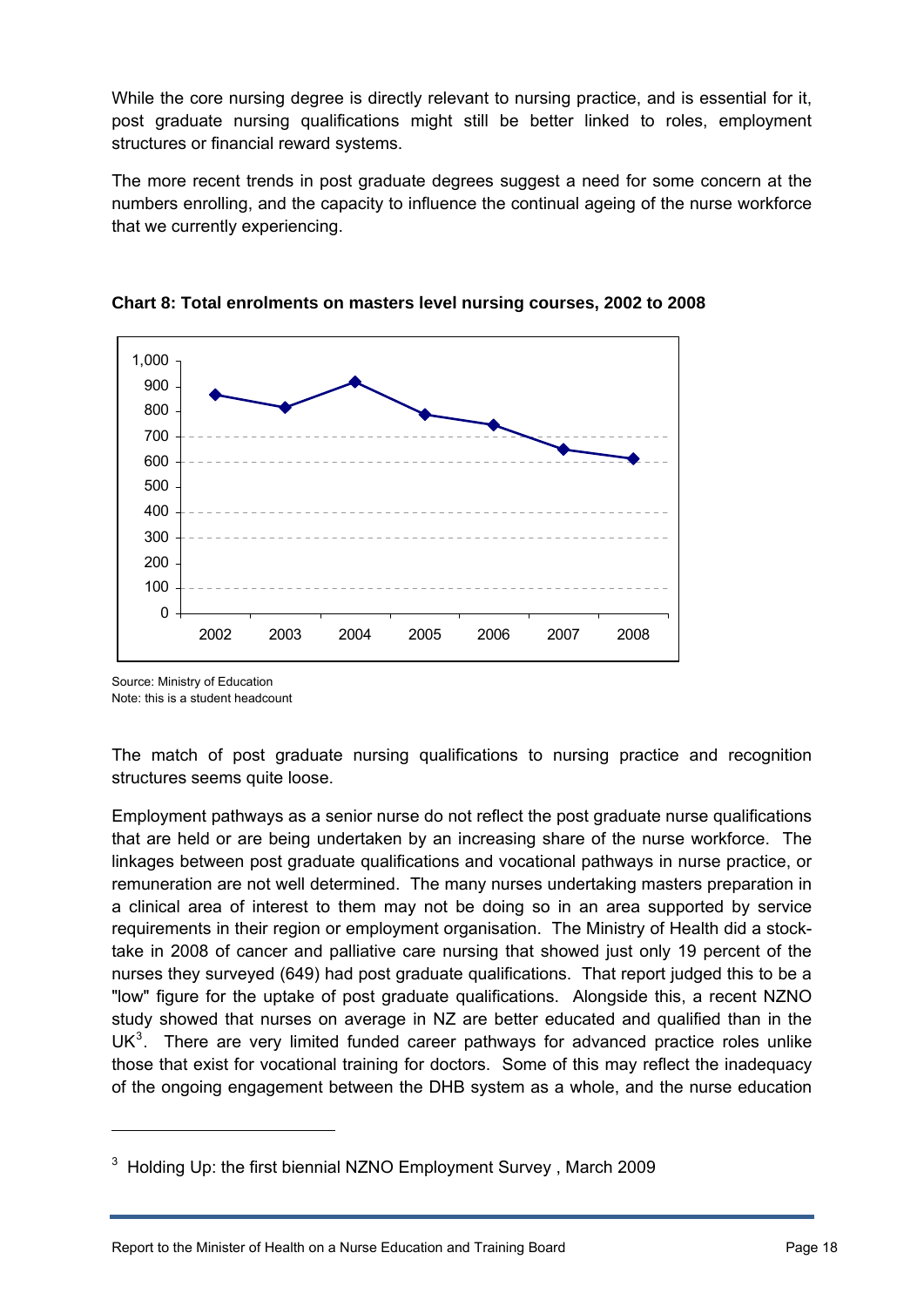institutions as a community in matching employment needs to education options, as they evolve. Given the size of New Zealand, among health professions the balance between specialisation and generalist skills will remain an active tension. The response of nursing to this will not be completely independent of what happens in medicine. This not only affects training of nurses in higher level roles, but for support and assistant roles as well. As noted above, the nature of defined vocational pathways identified for nursing in part determines the fit between clinical practice and education. There needs to be a greater understanding of the existing links with service delivery in terms of anticipating medium and longer term workforce/skills requirements. This may never be a fully satisfactory means of establishing a New Zealand-wide resolution of this.

## **Maori and Pacific Island nurses in the health workforce**

<span id="page-18-0"></span>Maori generally live in areas that are less well served by doctors, and so have a higher reliance on nurse led services, as an alternative to admission to hospital. Maori are more likely than other New Zealanders to face multiple chronic conditions in later life. A predisposition to conditions such as diabetes brings not only a lower life expectancy, but high morbidity in many other health conditions where we are now much more aware of the potential of primary care and population focused initiatives to reduce their prevalence.

Over the past three decades health services have sought to recognise elements of Maori custom, in ways now have less risk of being ignored. Strengthening the Maori health workforce is critical to sustaining this recognition, just as it will be more likely to bring about equitable access to health services in places and among communities where access is poor. A clear place for Maori leadership in the evolution and integrity of ways of providing health services would lead us to highlight ways that health services can recognise their distinct world view and deliver in accordance with it. Fundamental to this is a regular injection of newly qualified Maori nurse graduates, at a significantly greater level than has occurred in the past two decades.

The share of nurses who are Maori is now seven percent, much lower now than twenty years ago. This low share has already stimulated a number of initiatives to increase Maori in nursing. Relationships with secondary schools have been used to highlight the nature of nursing as a career, and increase applicant numbers. Mentoring schemes for Maori students have reduced the attrition rate significantly in some courses, while pre-entry courses to provide education that has been missing from high school teaching, particularly in science has also contributed to lowering attrition. Over the past decade, approximately ten percent of Maori women under 25 have continued to enrol in nurse degree programmes. Over this time, the share of women aged over 25 years who have been first year enrolments has declined severely, from around 70 per year to not even a quarter that number in the most recent years. Undoubtedly this decline has stimulated the more recent initiatives at MIT and at Whitireia, to focus intently on wider influences on the attrition of older students, and these programmes have immense importance in assessing our capacity to reverse this shift. *Even if successful specific Maori and Pacific initiatives were to be widely applied, the generally poorer access by Maori and Pacific children to secondary education at the standard presumed essential for entry to BN studies will not be fully countered without initiatives within the education sector to ensure as a relevant preliminary that all schools can offer relevant teaching in science and mathematics.*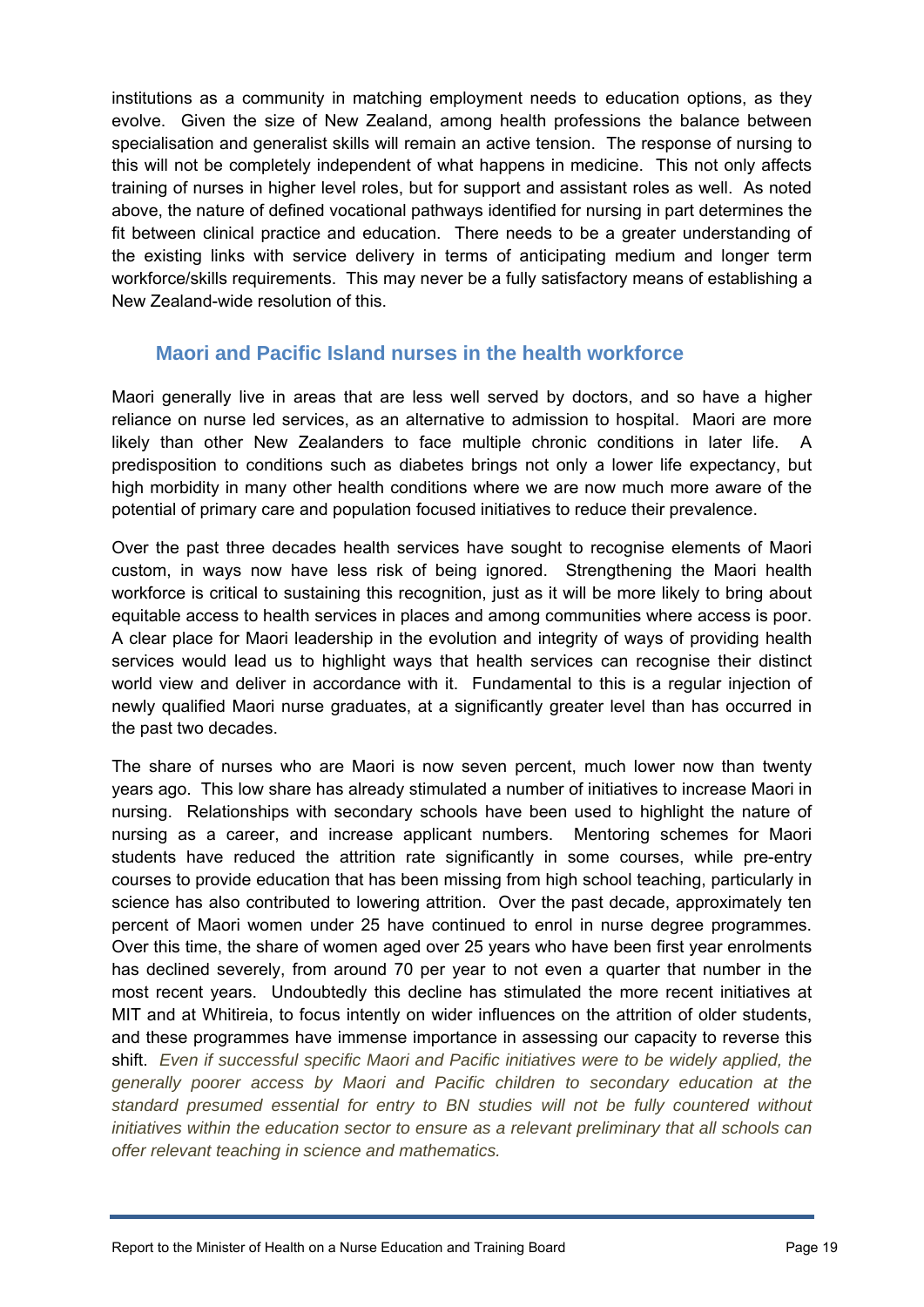Where the place of learning is located is an important influence on the share of Maori who seek nurse education. Local teaching attracts the population of the region, and Maori are a higher than average share of the population in Northland, Tairawhiti, Counties Manukau, and Lakes. The existence of educational institutions in such places outside of the main centres is significant for Maori. Similarly is the capacity to adopt a "staircase" approach to education, so that lower level courses dovetail into higher level programmes, with full recognition of prior learning. It is understood anecdotally that in the past about one half of Maori and Pacific Island enrolled nurses ended up as registered nurses. For Maori, the education pathway is critical to manage the risk that Maori get blocked in at the lower end of training.

The Maori nursing workforce has a smaller share of older nurses, and at each older age group the share declines. This may well mean that the age distribution will remain younger for some time, but this will depend on the capacity to retain in nursing nurses once trained This will seriously challenge not only the capacity to maintain the number of Maori nurses at the current level, but will place in jeopardy the capacity to return the share of nurses who are Maori to past levels. Without specifically targeted initiatives, not only in recruitment but also retention, it is unlikely that Maori will be a similar share of the nurse population as they are in the population overall. *Specific initiatives that focus on both increasing the share of nurses who are Maori, and on retaining those who have been trained, need to be are underpinned by initiatives that heighten the significance of nursing generally as an occupation, otherwise their impact will have less impact.* There is a need for particular consideration as to how Maori will be recognised in the Nurse Education and Training Board

Maori nurses often work in isolation in community services. This can increase significantly the demands placed on them, and this may affect retention rates at vulnerable times during their career.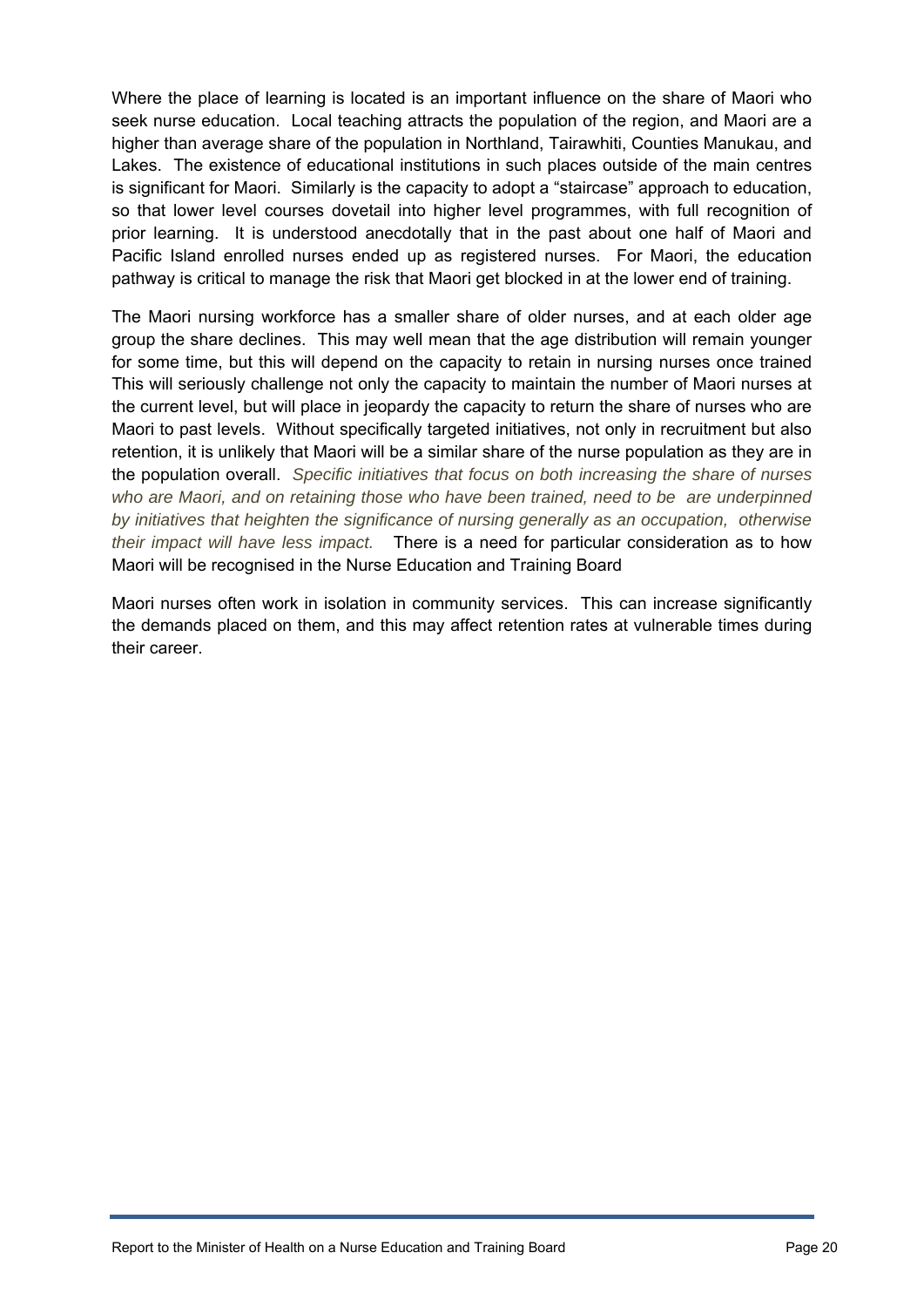# <span id="page-20-0"></span>**E. Meeting the demand now for Nurses**

# **Recognising the current demand for Nurses**

<span id="page-20-1"></span>There has been inadequate capacity for building up a good understanding of the drivers of the future New Zealand-wide level demand for nurses. This has limited the potential for national oversight and cohesion in the planning of educational institutes. It also reduces the information base available to governance bodies including the Tertiary Education Commission and the Ministries of Education and Health when they have a need to challenge the strategic implications of locally made tactical decisions that have been unconstrained by any common national reference point. There is only now developing a regular, systematised process for maintaining any such New Zealand-wide understanding, through the work of DHBNZ. Indeed, the competitiveness among institutions, both DHBs and tertiary education providers, has led to some obscuring of information about current trends, and reluctance to exchange insights and experiences. The lack of national oversight has a variety of consequences, in particular:

- Nurse education will not be as immediately responsive to delivery needs as overseas recruitment without strong service provider links with educators at local and New Zealand-wide levels
- The national training of nurses has usually been below long term needs, as recruitment overseas is more immediately responsive, and generates fewer commitments past the current financial year.
- The high costs of recruitment and a high turnover of overseas trained nurses raise the long term costs of the nursing workforce
- Clinical training capacity may limit the size of future nurse intakes, reducing the capacity to "catch up"
- The limited capacity to rebuild a stable age distribution in the nurse workforce after any period of under-provision may well be poorly understood
- The number of nursing students from communities including Maori and Pacific Islands will not get close to national needs without national oversight and national support of initiatives
- Nurse training in specialist fields has not lead to stable flows of newly trained nurses
- The longer term implications of ad hoc solutions may be recognised only belatedly

## **Significant trends, constraints and risks**

#### <span id="page-20-2"></span>**Age distribution**

The age distribution of New Zealand nurses is now markedly older than in the past, as a consequence of: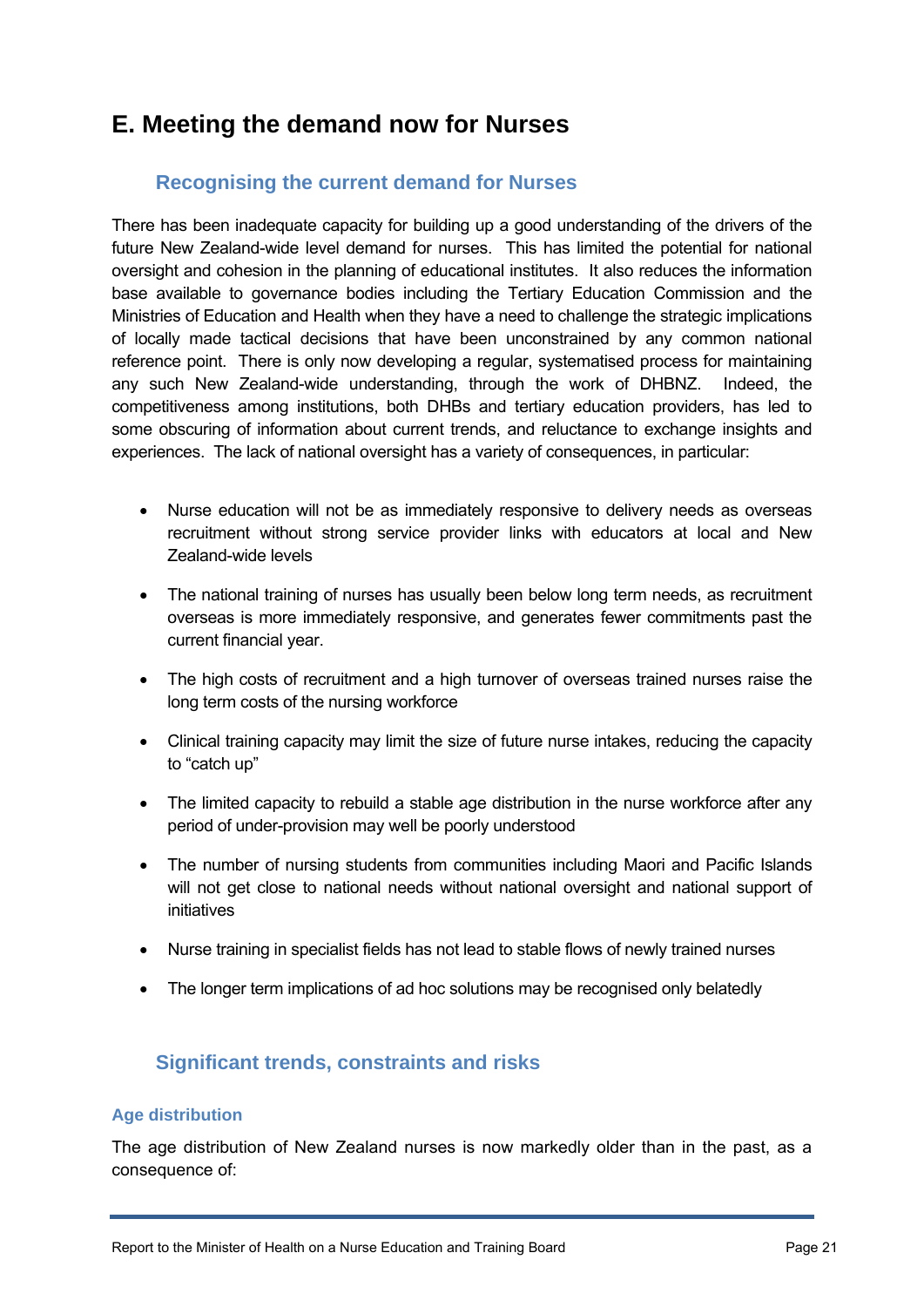- The large cohort of nurses recruited in the 1960s and 1970s are reaching retirement age
- The managing of a reduction in nurse numbers during the 1990s by significantly reducing enrolment in nurse education has left a significant void in the size of the age cohort that is under 35 years, and some return to earlier lower levels of nurse numbers aged between 35 and 45 years.
- While the recruitment of overseas trained nurses has enabled the number of nurses to grow even with near static enrolment in nurse education over the last decade, their older ages compared to new graduates means that during the next decade, they too will expand the numbers retiring compared to those being trained.
- The nurse educator work force faces even greater problems of ensuring its replacement over the next decade.

These problems are not common to New Zealand. In the United States, the United Kingdom and Australia similar issues exist, which is why these places also remain as attractive places for New Zealand trained nurses to work, often quite soon after receiving registration in New Zealand. Buchan and Calman<sup>[4](#page-21-0)</sup> noted

- High-income countries are also reporting nursing shortages. In a recent report on health systems, the OECD highlighted that, "There are increasing concerns about nursing shortages in many OECD countries". The OECD noted: "Nursing shortages are an important policy concern in part because numerous studies have found an association between higher nurse staffing ratios and reduced patient mortality, lower rates of medical complications and other desired outcomes. Nursing shortages are expected to worsen as the current workforce ages"
- Some recent examples of OECD country assessments of nursing shortages include Canada, where the shortfall of nurses was quantified at around 78,000 nurses by 2011, and Australia, which projects a shortage of 40,000 nurses by 2010. HOPE, the standing committee of hospital employers in the European Community, has also recently reported on nursing shortages in many European countries.
- Many high-income countries in Europe, North America, and elsewhere are facing a demographic "double whammy" – they have an ageing nursing workforce caring for increasing numbers of elderly. For these countries, the pressing challenge will be how to replace the many nurses who will retire over the next decade. Some of these countries face shortages due to marked reductions in the numbers of nurses they trained in the 1990s as well as reduced numbers entering the nursing profession today. Attractive alternative career opportunities are now available to the young women who have been the traditional recruits into the profession.

1

<span id="page-21-0"></span><sup>4</sup> **The Global Shortage of Registered Nurses: An Overview of Issues and Actions,** *Burdett Trust for Nursing, Developed by* James Buchan and Lynn Calman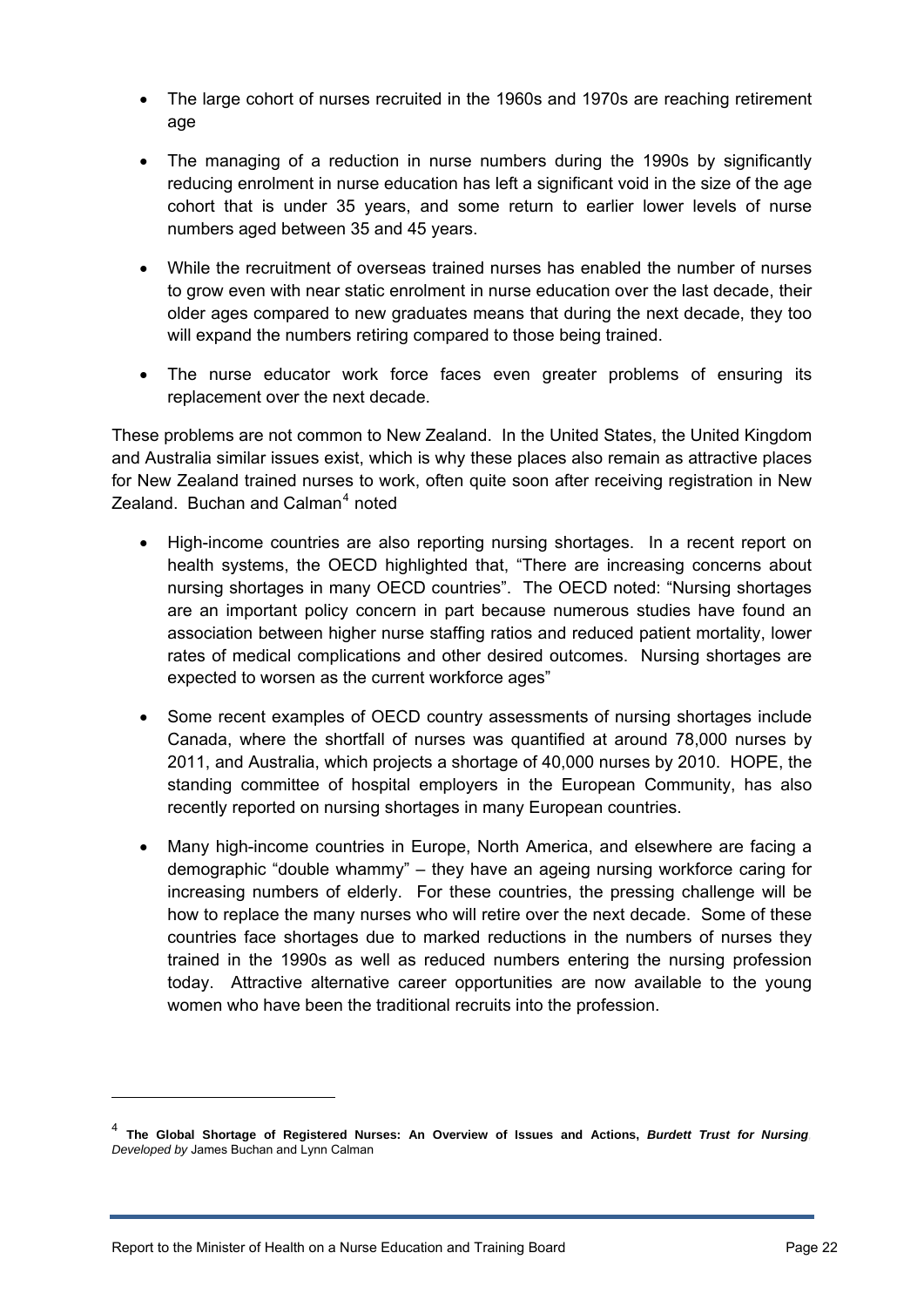Buchan and Calman identified four components of a policy framework to address nursing shortages that are highlighted in their 2004 international survey:

- Workforce Planning
- Recruitment and Retention
- Deployment and Performance
- Utilisation and Skill Mix

#### **Measuring vacancies and shortages**

It is difficult to develop consistently applied measures of vacancies for nurses. Some of this reflects the operational nature of responses to vacancies in the health sector, in that one way or another, through stretching cover by another person, locum arrangements or otherwise managing, services continue in some form. DHBs have released measures of vacancies based on systematic approaches, and these enable us to regularly assess gaps in availability of nurses. The effective analysis of these measures is needed to inform the long term evolution of skills and roles, both across professions and within them.

#### **Balancing DHB financial arrangements and graduate flows**

Nurses are some 40 percent of the workforce in DHBs across New Zealand. As the financial fortunes and pressures on DHBs vary, one of the more immediate impacts is on the nurse workforce. Inevitably, from the short term perspective of any individual DHB, it is simplest in the short run to limit the recruitment of new graduates, as there are no industrial considerations, the saving is immediate, and the loss of more experienced staff is avoided. From the point of view of the newly graduated nurse, the need to recover the cost of training is at its highest, as is the need for experience. The new graduate will have achieved nurse registration, and for most they will have reached the peak in their qualifications. The market for nurses is international, and for nurses as with all New Zealanders, looking elsewhere increasingly involves an overseas job. Even now there are nurses trained in localities who will not find jobs in their local DHB, although training numbers at the time of enrolment in a nurse programme would have been set to meet expected needs of the DHB. While this will always be a difficult match, more can be done to ensure that the DHB system as a whole becomes the preferred employer of each new graduate, particularly as over the next few years the annual financial fortunes of even the most financially viable DHBs will fluctuate significantly. *Given the comparatively small size of current BN graduating cohorts, compared to our need for nurses over the next decade, some DHB wide focus on retention is needed.*

#### **Balancing the volatility in demand for nurses with the inherent stability of nurse education processes**

The education of a nurse takes three years to graduation and registration, with the NETP programme year then providing a structured introduction to practice, and further experience to support being fully effective in most work areas. Positions for the NETP programme now involve almost all new registered nurses. The limits on the number of new graduate placements at this stage are financial, although in the medium term the capacity to increase the number of enrolments for nurse education will be constrained by the willingness of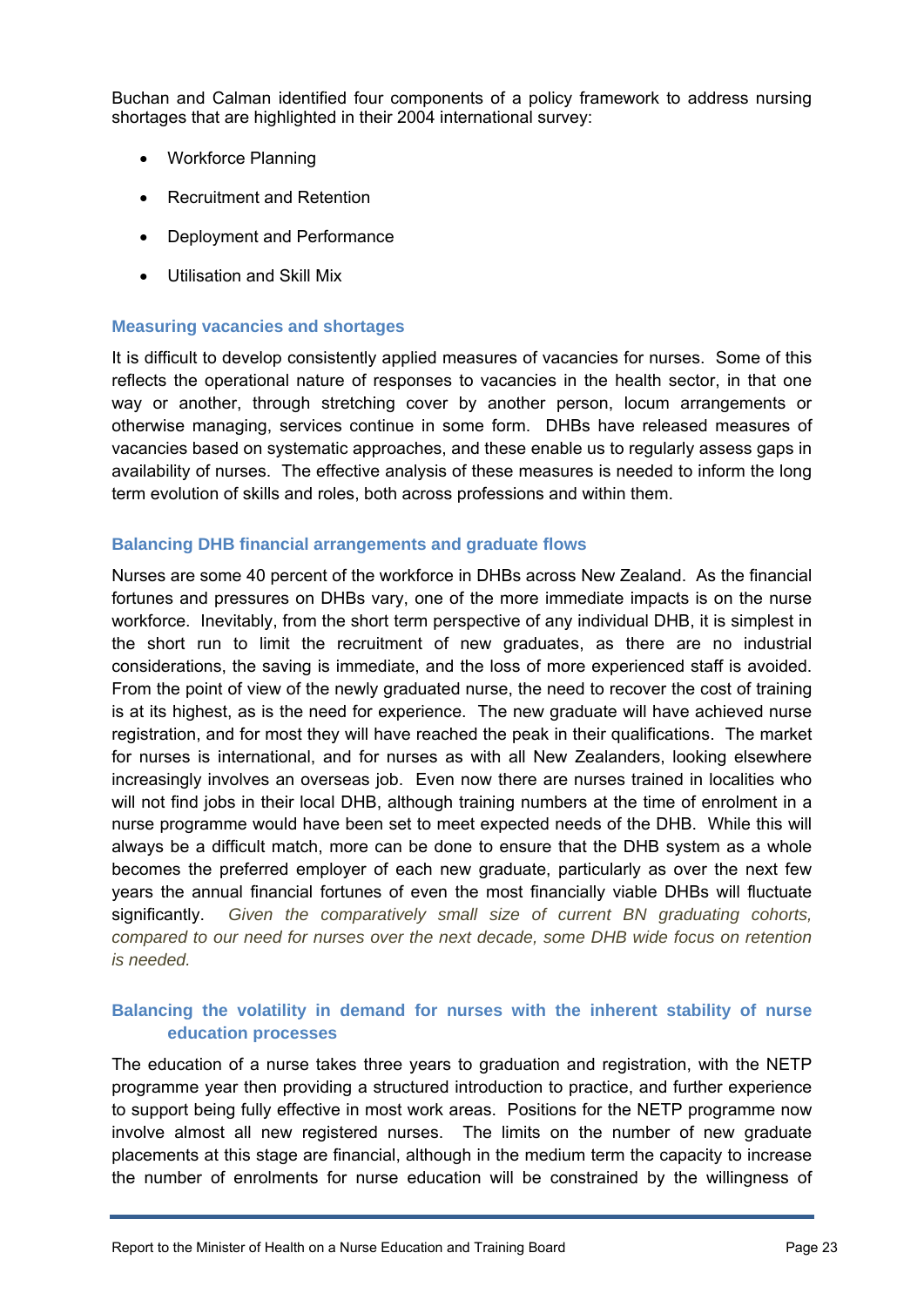nurses now in practice to enter educational institutions to become nurse educators. At present, educational pay levels are not comparable with practice incomes, and the variability in student numbers over the past decade has reduced the viability of some nurse programmes. More significantly, across the 17 tertiary institutions as a whole, there seems insufficient attention to the retirement profile of the nurse educator workforce. DHBs are accountable individually for how they manage the financial implications of the volatility in demand for nurses that they face, yet it is unlikely that all DHBs face the same pressures. The education system will never have the immediacy of response to the demands that DHBs place on the supply of nurses, yet in the medium term the inability to train the required share of each cohort of students in nursing exacerbates the longer term instability of the nurse workforce. Individually, DHBs can freeload on collective actions taken in the short term to increase the certainty of the future nurse workforce, unless there are processes to inform such balancing, and justify the judgments that underpin it. In the near future, with more nurses returning to work, as well as people returning from Australia, some alleviation of demand pressures will not avoid having to think now about the long run structural instability of the New Zealand nursing workforce.

#### **Developing roles in Nursing**

The development of new skills and roles across health professionals may be somewhat constrained by some industrial agreements, and more particularly by the licensing processes that result from self regulation. The development of coherent pathways across roles has long been important in nursing, as the large share of people that enter the profession start with greatly differing backgrounds and understandings of their own abilities and aptitude. Given the size of New Zealand, there is a need for a locally relevant balance between the adoption of skills and roles that are well proven elsewhere, and the wider application of locally valued approaches. This is particularly so for Maori and Pacific initiatives. The capacity to explore, evaluate, accept and implement change in roles seems unnecessarily fraught in nursing, particularly where the skills and roles overlap with other professions, particularly medicine. *A body that can bring together the wider community of health professionals to engage on the evolution of roles as skills develop may well significantly increase the current limited capacity to trigger progress in these difficult issues.*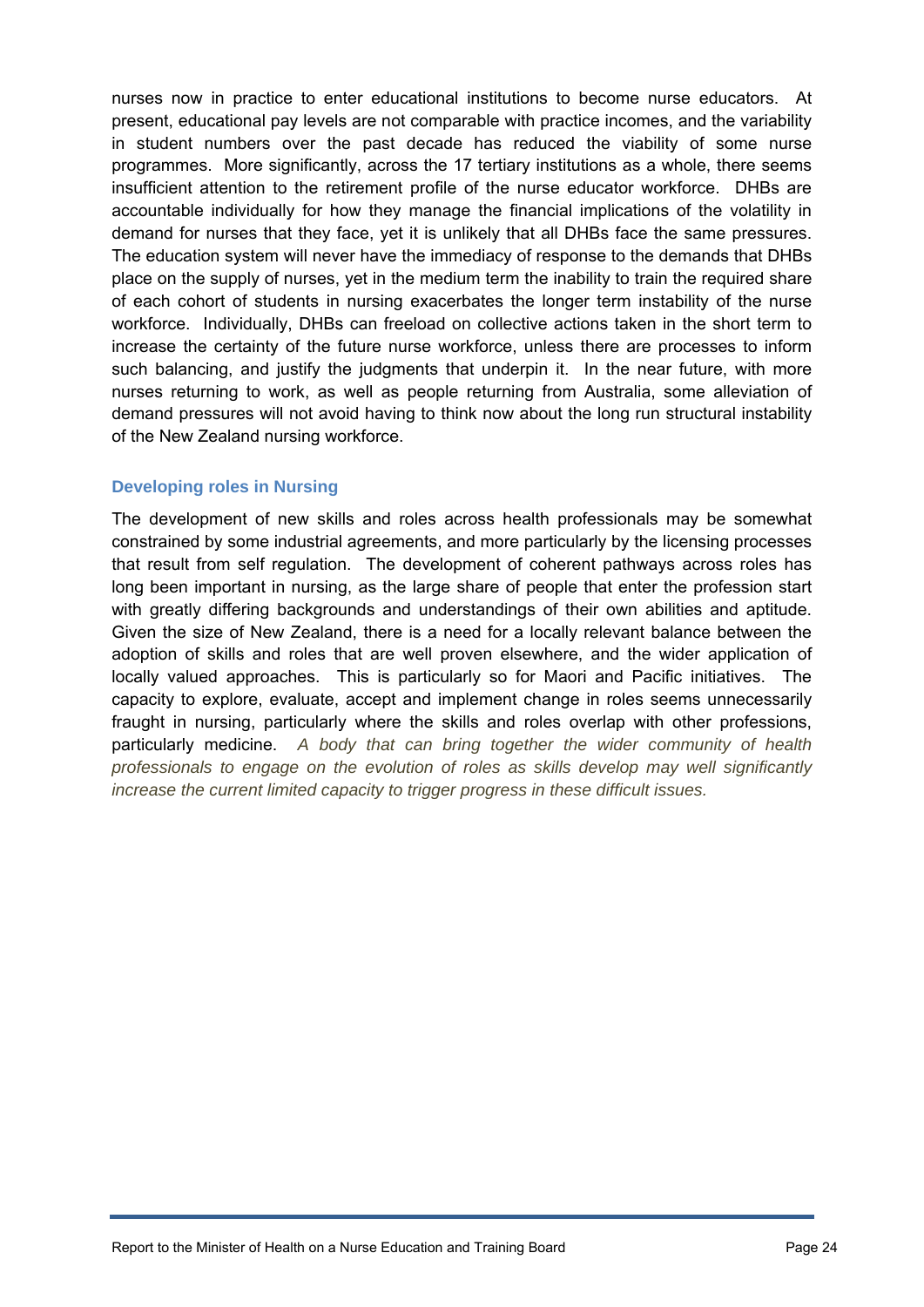# <span id="page-24-1"></span><span id="page-24-0"></span>**F. Future demand for Nurses in New Zealand**

# **The nature of the general uncertainty about the size and mix of the nurse work force**

There is considerable uncertainty about the size of the nurse workforce we will need in the long term. The nature of second tier nurse roles as they evolve will be just one consideration in managing this uncertainty. Similarly, the extent to which in New Zealand nurses can adopt roles that rely on skills that are elsewhere held by nurses, such as nurse anaesthetists, but which in New Zealand remain as medical roles only. It may well be that rigidities we now have in roles across the health services are unsupportable in the longer term. Over the last decade the increase in health resources reduced pressures that would otherwise necessitate challenging any rigidity in roles. The coming decade will undoubtedly see a very much lower capacity to retain many longstanding rigidities that ultimately affect the productivity, reach and responsiveness of the health service as a whole.

We expect the trend of the past two decades, for nurses to increasingly work outside of hospital settings, to continue. This trend will be better managed the more the increasing share of nurses who will work autonomously retain good collegial support, and are able to develop clinical competences in a supportive environment.

Concern about the large number of New Zealand trained nurses who work overseas must leave us with some concern about the working life in New Zealand of those who enter nursing. Retention rates may be lowered because of the many other employment opportunities available to experienced nurses, as their mix of relationship, technical and organisational skills are highly valued elsewhere as well as in nursing. Influencing the retention rates of nurses will be difficult, and necessitates a richer understanding than we have now of why people enter nursing, and how that has changed with each new generation of nurses. *We will be unable to introduce the leadership we need to influence the number of people entering nurse education in New Zealand without a deeper understanding of the different attitudes to nursing of each generation of young people.* 

An exercise to project the need for nurses over the next twenty years would be more effective if it were preceded by a study of the nurse work force over the next five years, in the context of its capacity to provide a platform for sustaining and most likely increasing nurse numbers by 2030. Such a study would analyse the existing career pathway to educate, develop and advance the early career of the new nurse, and find measures of attrition and leakages, as well as shifting attributes such as working week preferences. We need assess the vulnerability that the age distribution of migrant nurses brings. Despite the fact of having an historically small share of nurses aged under 35 years, some 30 percent of nurses now under 45 years are overseas trained.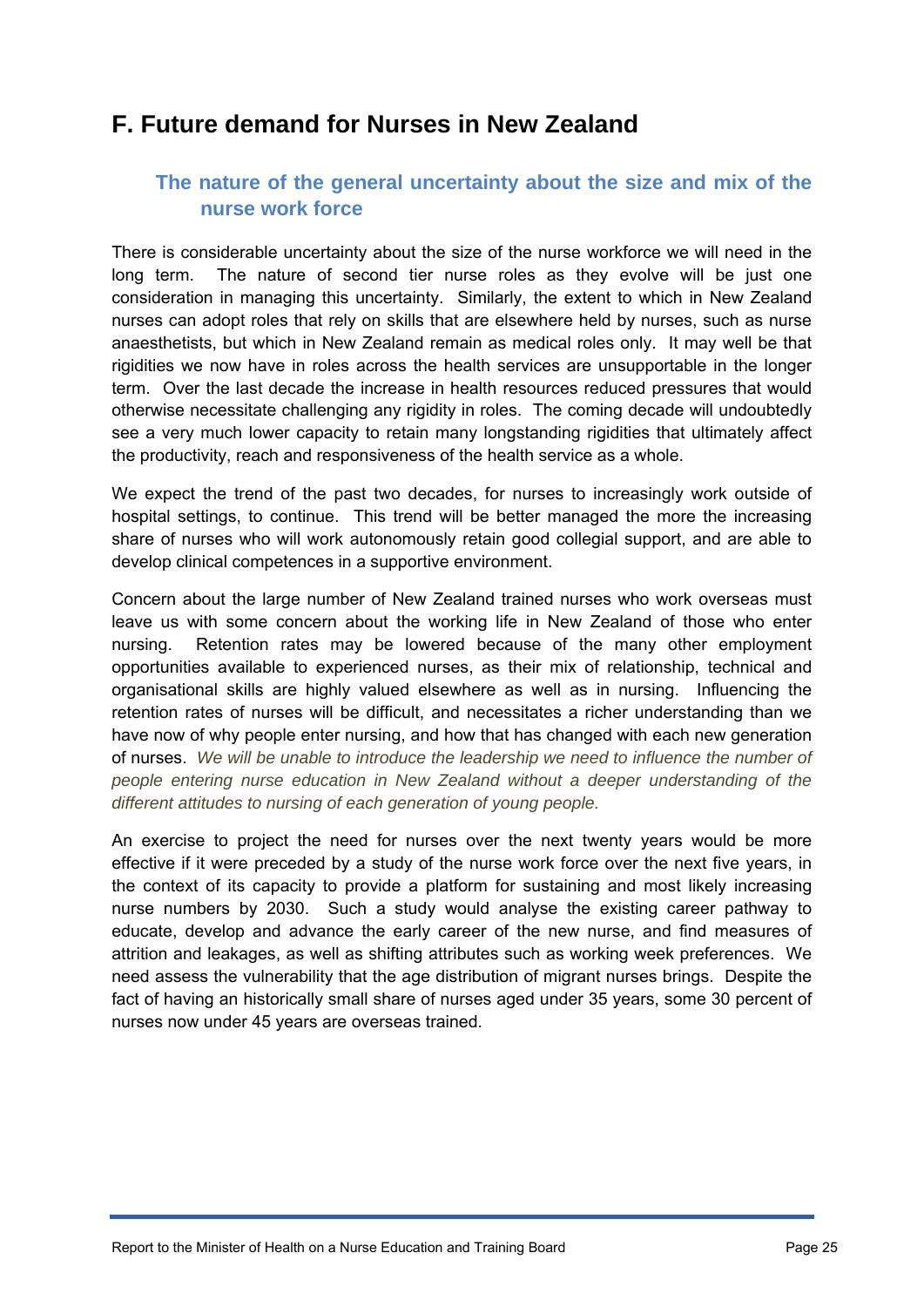## **The projected demand for health services**

<span id="page-25-0"></span>The demand for health services in New Zealand over the next four decades has been projected by the Ministry of Health, in collaboration with the New Zealand Treasury. The impact of both population growth and increased longevity on demand has been assessed, taking into account the shifting prevalence of health conditions that have an impact on health services. The projection model has also taken into account the comparatively large impact of increased wealth creation on the demand for health services, given the clear relationship between income levels and the share of income spent on health. We have little ability to estimate in advance how much of this last effect will influence the nurse workforce, as much of this in the past has been linked to increased use of pharmaceuticals, intensive surgical interventions, and higher incomes of health professionals. We have not estimated the implications for nurse numbers, but recognise that on the basis of simple extrapolation of demographic trends that we will eventually conclude that we will most likely need to have somewhere between 10,000 and 25,000 additional nurses above what we have now will be needed in 20 years time. In the more immediate future, we face the possibility that actions we take now will have a greater influence than usual on the number of New Zealand trained nurses working in 2030 and 2040. The DHBNZ Nursing and Midwifery Strategy group is working with the CTA, the Ministry of Health and other bodies to develop estimates of future demand. Such estimates are long overdue, and the current initiative will enable a more serious assessment of strategies which must now have some urgency because of the demographic profile of the current nurse workforce. This work would enable a Nurse Education and Training Board to start with a well informed understanding of the place of training in responding to the imperatives we face.



## Report to the Minister of Health on a Nurse Education and Training Board **Page 26** Page 26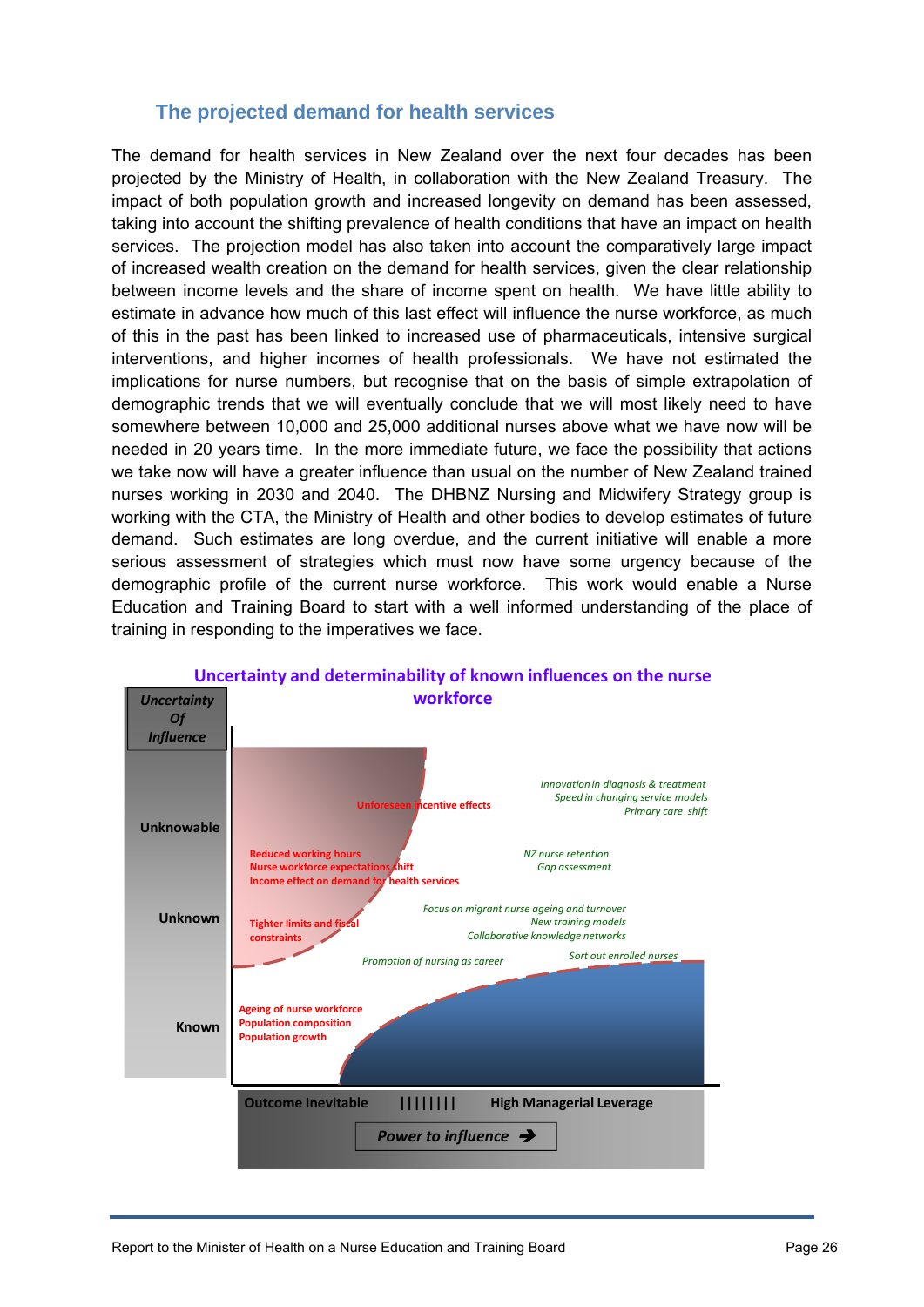| <b>Contribution to changed</b><br>demand for nurses between<br>2009 and 2030 | <b>Influence</b>                                                                                                                                                        |
|------------------------------------------------------------------------------|-------------------------------------------------------------------------------------------------------------------------------------------------------------------------|
| Strong increase (>5,000)                                                     | Population growth<br>Increased Longevity<br>Increased Wealth of New Zealanders<br>One-off effect of the retirement of nurses<br>concentrated in the baby boomer cohorts |
| Moderate increase (>5,000)                                                   | Epidemiological influences<br>Increase in range of skills applied by nurses<br>Reduced working hours/working life as nurse                                              |
| Moderate decrease (<5,000)                                                   | Reform of health services organisation around<br>New Zealand<br>Adaptability in relating roles and skills                                                               |
| Significant decrease (<10,000)                                               | Nurse assistants and related roles                                                                                                                                      |

# **Influencing the future working life of nurses**

<span id="page-26-0"></span>Many roles in nursing have a demanding, physical side and older nurses can find themselves less able to do the full mix of activities long expected of them. Many roles are immensely stressful, and this limits the capacity to have a long career. Given that only six percent of men are nurses, then the birth and upbringing of children more often break the career of nurses. Increasingly, nurses are the main breadwinner in families.

The nurse workforce fluctuates at high cost to nurses, particularly in the many parts of the country where employment options in the same field may be few.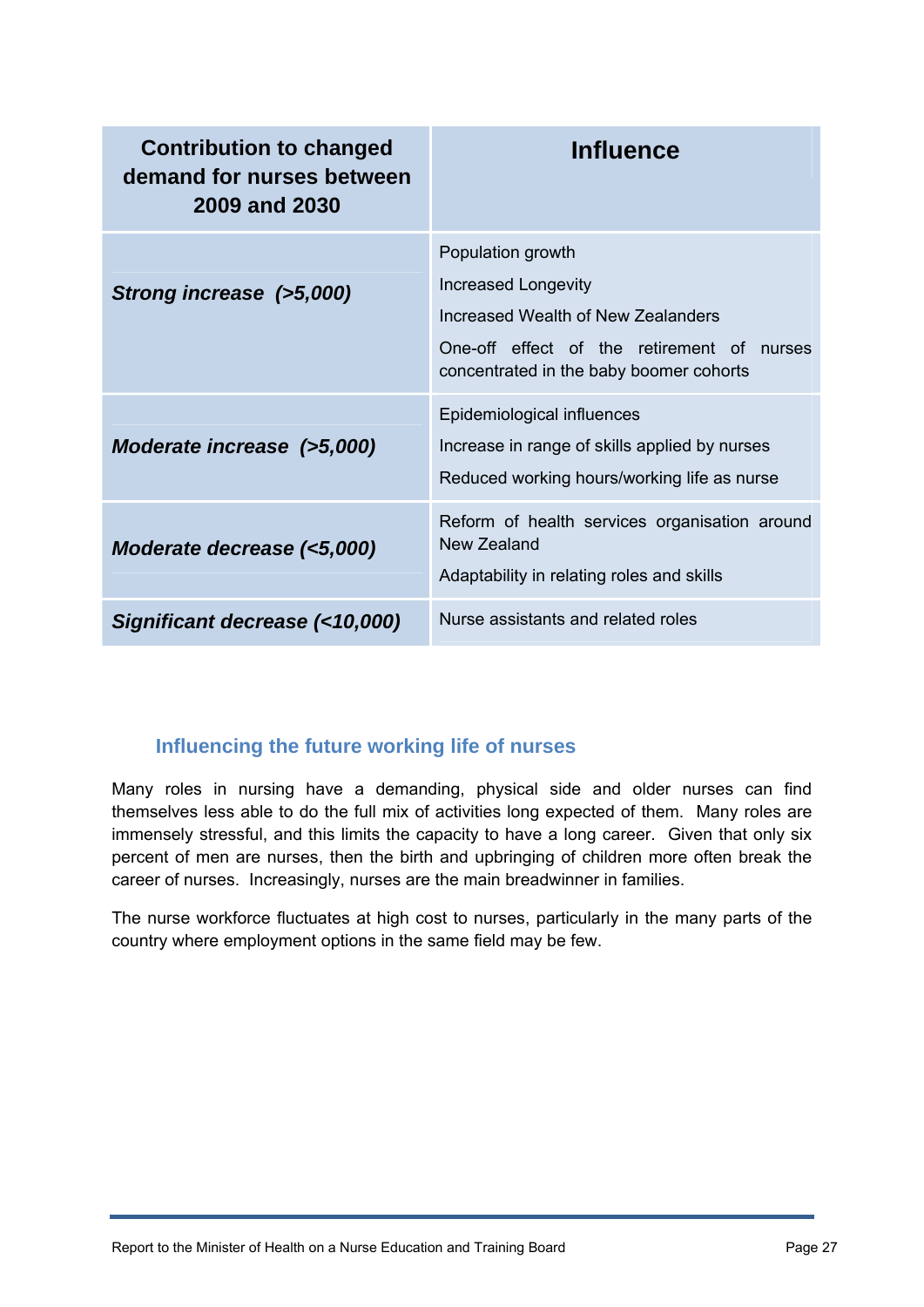

**Chart 9: Nursing workforce exit rates by age groups** 

Source: Health Workforce Information Programme

Note: this modelling is a work in progress, these are not final estimates

Nurses have experienced a significant change in roles in relationship to managers and other health professionals over the past two decades, often with a high degree of adhockery in the direction of change, and rarely with any consistency across health service as a whole.

There are an unknown number of nurses who have completed training and still hold, or have held nurse registration, and who could re-enter the nursing workforce. Recent increases in pay levels have seen a return to nursing of older nurses, and a continued growth in the share of nurses who now work part-time. New Zealand seems to have an unusually large share of nurses who work part-time, about which we have mainly anecdotal based understandings. *A change in the terms of employment of registered nurses will have a huge impact on projections of the number of new BN graduates that might be needed in New Zealand, and this needs to be researched as a matter of some priority on a national basis.* 

# **Managing the contribution of overseas trained nurses in New Zealand**

<span id="page-27-0"></span>Overseas trained nurses play a significant role in meeting the need for nurses in New Zealand. Some particular ways they have been used include:

- Enabling health services to continue in areas where vulnerabilities have the least visibility (e.g. intellectually disabled services) or where anticipating needs at a time of major change was poor
- Enabling short term replacements for nurses as they retire from cohorts that have employed an unusually large number of nurses, in particular the post war babyboomers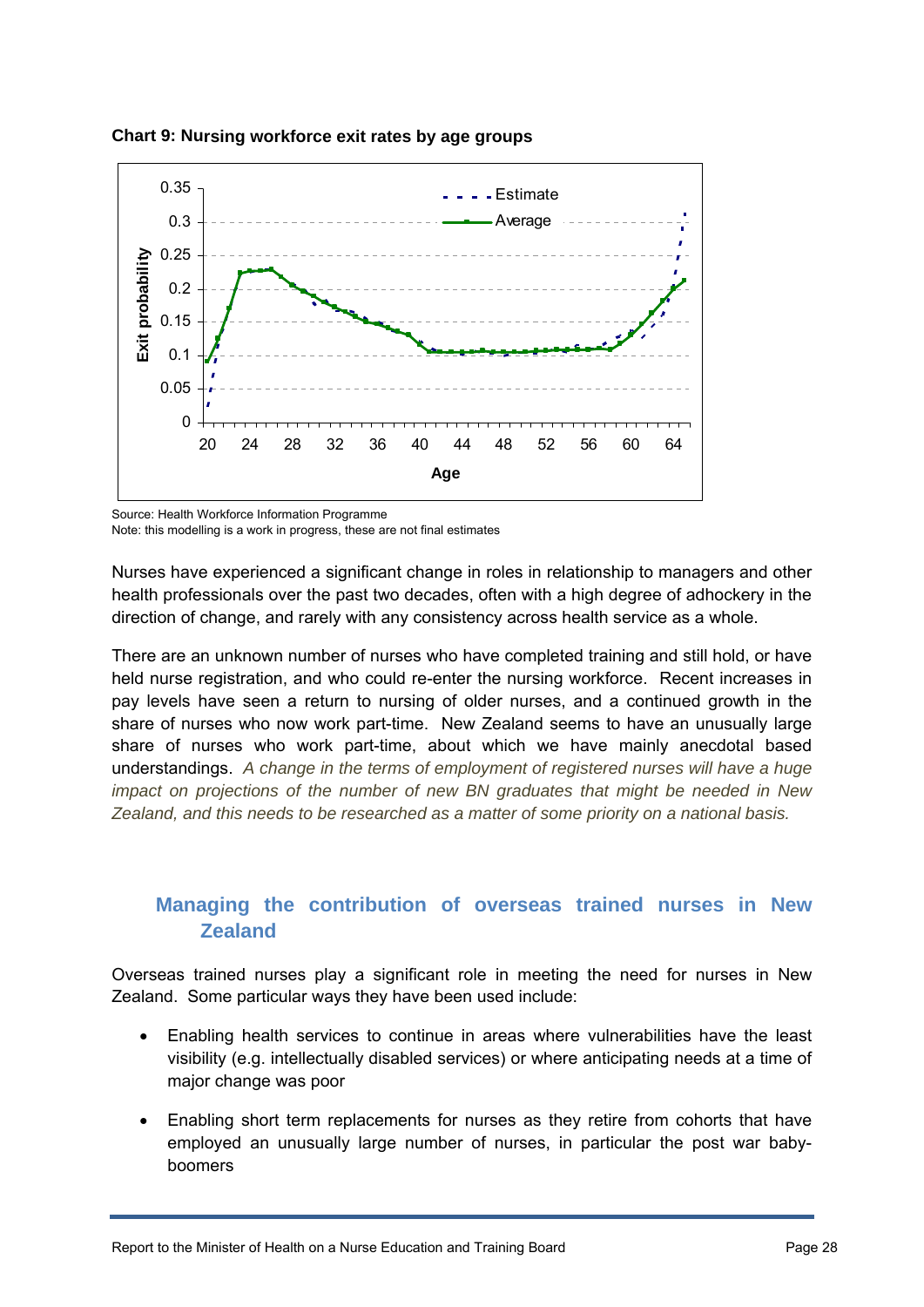- Meeting short term fluctuations in demand where population change far exceeds the more even annual graduate flow. This has been of major significance to the Auckland DHBs, as a consequence of comparatively large immigrant swings in migrant flows.
- Providing professional resources when major one–off increases in health institutions or services occur (recently proposed theatre increase, primary care)

The short term responsiveness of the supply of overseas trained nurses has diluted the commitment to meeting long term labour force needs from the education of New Zealand men and women. Recruitment of overseas trained nurses has undoubtedly contributed to lessen the momentum to develop the Maori and Pacific nurse work force, and most importantly led to a more fragile age distribution in the nurse population, which now makes more critical the need to examine the existing levels of New Zealand men and women seeking to enter nursing. New Zealand has the highest level of its registered nurses who work in New Zealand and who are foreign trained, and the level of 23 percent in 2004 compared to 8 percent for both the UK and Ireland<sup>[5](#page-28-0)</sup>.

In three of the past four years, registrations for overseas trained nurses have exceeded the number of first time registrations of New Zealand trained nurses.

#### **Chart 10: Comparison of Annual Registrations of New Zealand Trained and Overseas Trained Nurses**



Source: HWIP, Nursing Council

1

Note: these are all registrations from 2001 through 2008 regardless of where and when they started working.

<span id="page-28-0"></span><sup>&</sup>lt;sup>5</sup> Trends In International Nurse Migration (by Linda H. Aiken, James Buchan, Julie Sochalski, Barbara Nichols and Mary Powell) was published in Health Affairs, Vol. 23, Number 3, June 2004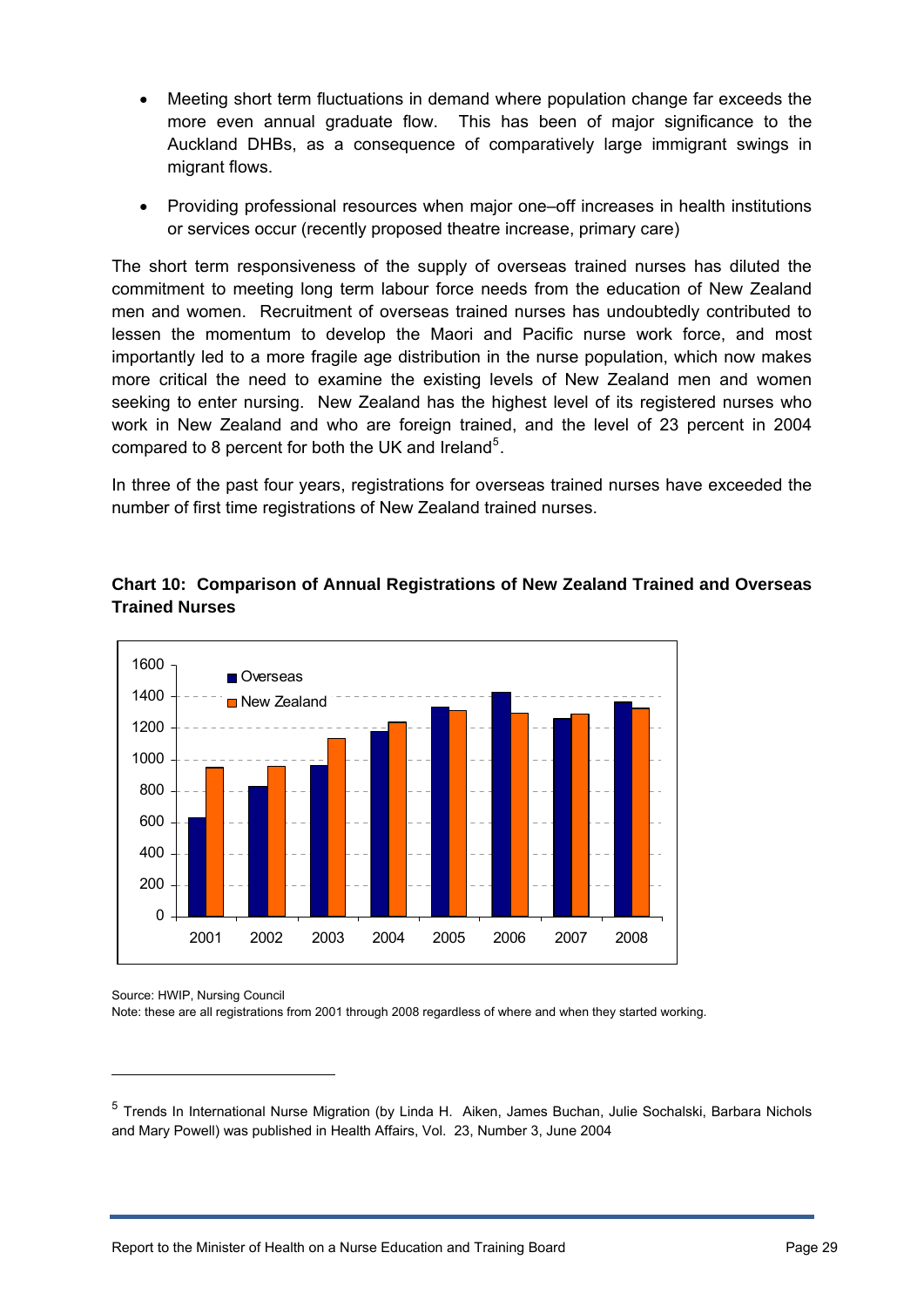# **Influencing the place of nursing as a preferred profession of New Zealand men and women**

<span id="page-29-0"></span>If we compare the teaching and nursing work force, they are both very large occupations, which have traditionally been lifetime vocations for many. Both occupations face huge discrepancies between where they are needed to work, and where they will work once trained. Maori and Pacific teachers make up a significantly larger share of the teacher population, but both nursing and primary teaching have comparatively few males.

The devolution of the responsibility for recruiting teachers has not changed the longstanding involvement of the Ministry of Education in the promotion of teaching as a career. No such comparable activity exists for nurses, yet the fact that nursing has experienced an extraordinary fall off in interest from younger people has been obvious for well over a decade.

It is unlikely that initiatives to increase the share of nurses who are Maori, or Pacific nurses, will be fully effective unless there are broadly based initiatives to quite significantly change the interest in nursing as career among young New Zealanders. *An exercise to raise interest in nursing as a career would need to be based on sound research of attitudes of different cohorts to nursing, and what underpins the satisfaction nurses now obtain from the practice of their profession.*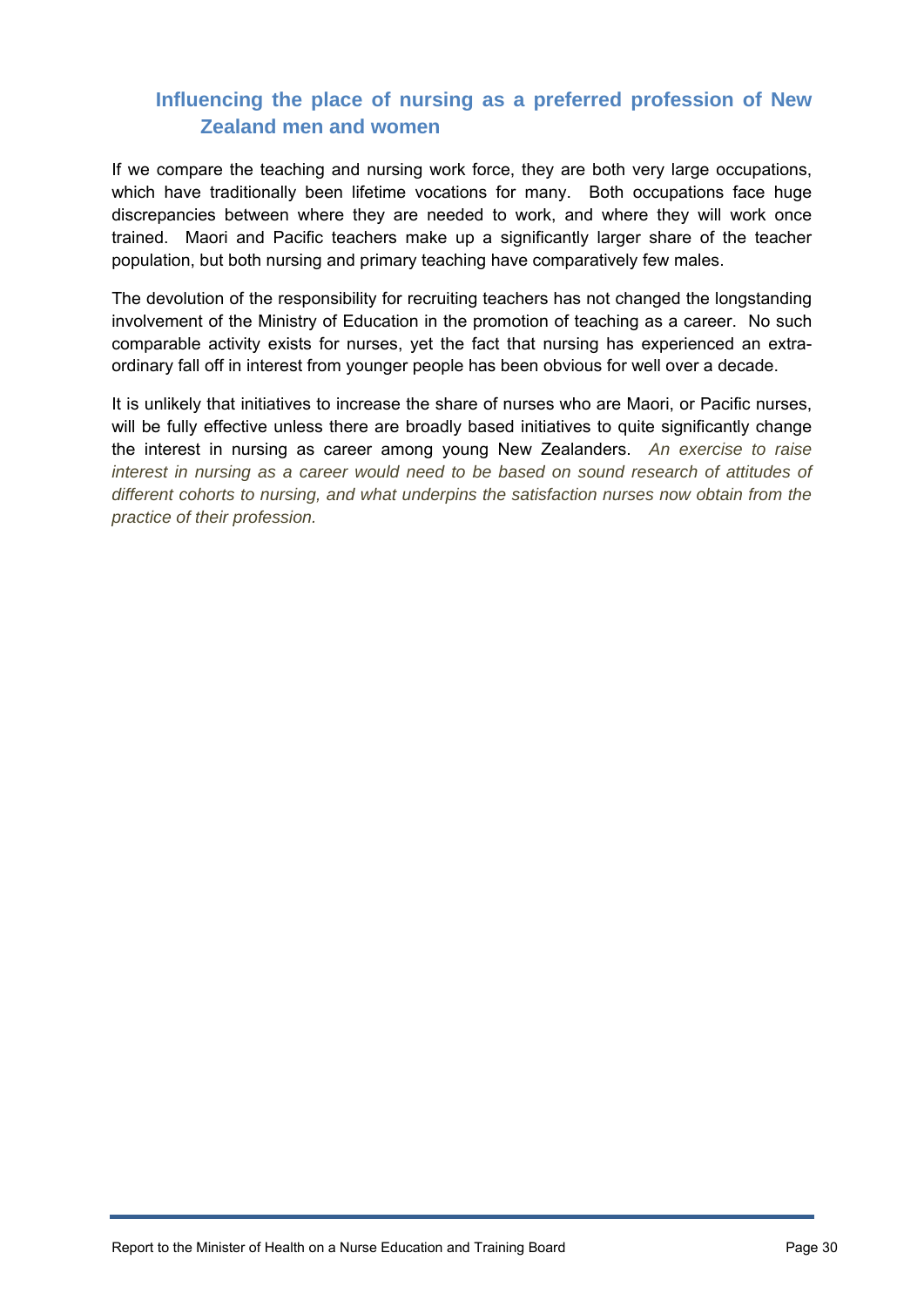# <span id="page-30-0"></span>**G. Leadership of the nurse education system**

# **Nursing leadership structures**

<span id="page-30-1"></span>There are a comparatively large number of diverse institutions involved in nurse education. There are many alternative approaches to the system we have, ranging from retaining the current high degree of institutional independence, to having a high degree of collaboration, such as in developing nationally applicable programmes for some courses. For some groups such as Maori nurses, the opportunity to develop locally relevant ways is well supported by the current diversity, but then it appears that as in the health service, it is almost impossible to implement system wide change where that is well justified.

Nurse leadership exists through the Nursing Council of New Zealand. There is leadership through the College of Nurses Aotearoa, the Nurse Education in the Tertiary Sector (NETS), the Nurse Executives of New Zealand (NENZ), and the NZ Nurses Organisation which also has a number of professional nursing sections. There is a network of the District Health Board Directors of Nursing. Other relevant organisations include those focused on Maori, such as the NZNO group Te Rununga, and Te Rau Matatini, and Pacific nursing groups.

Nurses in practice operate within management structures that give varied recognition to the professional leadership of nurses. In all DHBs, there is now a Director of Nursing, as is the case in many large community and private sector organisations, such as Plunket and Pegasus Health. The DHB Directors of Nursing fit into a great variety of places in DHB management structures. Most do not have significant budget authority, or report direct to the DHB Chief Executive. The DON network has met regularly since 2007, and the Nurse Executive group has existed in various forms since it began as the Chief Nurses of New Zealand in 1984. In its current form it meets three times a year, has a cross sector professional leader membership and has a regional network. This forum has the strategic objectives of practice leadership, future workforce and practice effectiveness. As with all other collective groups in the health sector, the Directors of Nursing as a group draws authority and decision-making capacity solely from the impact of individual Directors of Nursing, as there is no distinct group mandate. Apart from the Nursing Council of New Zealand, there is no nation-wide body of nurse leaders that could give effect to system-wide decisions, were they within its brief.

NENZ and NETS have a working group that meets three times a year, on shared issues. A number of joint statements have been prepared in recent years by the Nurse Executives of New Zealand, and the Nurse Education in the Tertiary Sector (NETS) network (e.g. *"Work Ready Graduate", "Clinical Practice Experience for Undergraduate Nursing", "Development of the Regulated and Unregulated Workforce: Creating a Consistent National Learning Framework").* These highlight the importance of collaboration in bringing sufficient authority to commonly agreed approaches on matters that can shift the integrity of the nurse education system as a whole. They would generate a strong momentum at the start of any more formalised collaborative arrangements.

There are not regular forums that have a nation-wide decision-making authority that bring together both those who lead the provision of nurse education, and those who lead the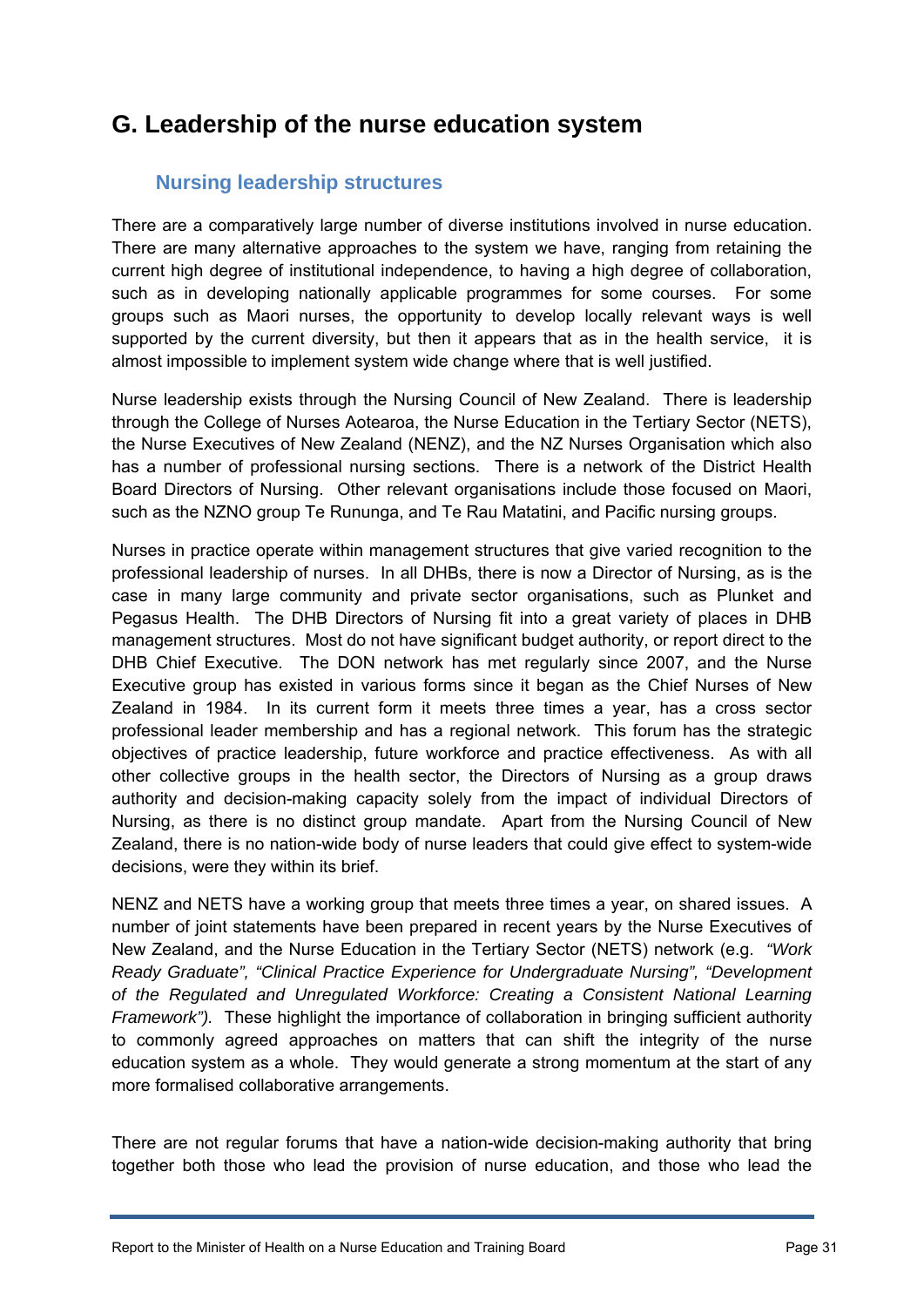services that nurses enable. Given the diversity of perspectives that quite naturally pervade individuals who hold leadership roles, a number of significant choices about the education and training of nurses exist. While the existence of well articulated but divergent views on the place of nurses and their education undoubtedly reflects well on the vibrancy of thinking about the future of the profession, the ongoing lack of resolution is seen elsewhere in our fragmented national health service, most generally in the inability to influence nationally how things are done, regardless of the level of agreement in doing so.

## **Leadership issues**

<span id="page-31-0"></span>There is naturally a mix of views on what will make up the nurse of the future. Such differences can impede progress in a system such as we have in New Zealand where there are few ways of developing a consensus for action in the face of diverse views, so that decisions risk being made by default, slowing innovation and making change more erratic than it need be. Establishing common pathways is critical in nursing, and the necessary cohesiveness across programmes is fraught without a clear "world view" of the system we are moving towards.

The Nursing Council of New Zealand is a critical anchor for the nurse education system, in its requirements for registration, and statement of curricula that result in BN graduates from all education institutions being most likely to meet Nurse Registration requirements. This places huge expectations on those institutions to retain a degree of diversity, innovation and challenge while what they teach that is consistent with rigid national expectations.

Where those in nurse practice and in nurse education are able to have joint appointments (e.g. University of Auckland), there is undoubtedly a strengthening of linkages between the tertiary education system and the health services it prepares people for. The intangible and tangible benefits of such linkages can be huge, as they vastly increase the level of interactions that raise the responsiveness of the education institutions to how practice is changing. They also increase the capacity to introduce scientific study of nurse practices and health services that can have considerable impact over the next two decades of change.

There needs to be some system wide leadership of development initiatives for future nurse leaders. Nurses make up a significant number of the leadership and management positions in health. Currently there is no formal structure for identifying and preparing for these types of roles. There needs to be a process for education and practice organisations to identify individuals with leadership/management potential and provide opportunities to develop these skills through managed education and career opportunities. A similar system runs in the United Kingdom National Health Service. The experiences of the New Zealand public sector in investing in early leadership development confirm that there are successful models working in New Zealand, and the ideas behind them may well fit the health sector. A recent study by Dr Jocelyn Peach<sup>[6](#page-31-1)</sup> highlighted the disparate and continually changing position on nurse leaders across the New Zealand DHB system, and the lack of coherent approaches to advance the leadership capability of those with aptitude and experience at almost all levels, as well as the most senior.

 $\overline{a}$ 

<span id="page-31-1"></span><sup>6</sup> **The Experience of New Zealand Senior Nurses in Leadership Positions in Health Provider Organisations 2007** *An opinion study of Nurse Executives of New Zealand members* Dr Jocelyn Peach, 2007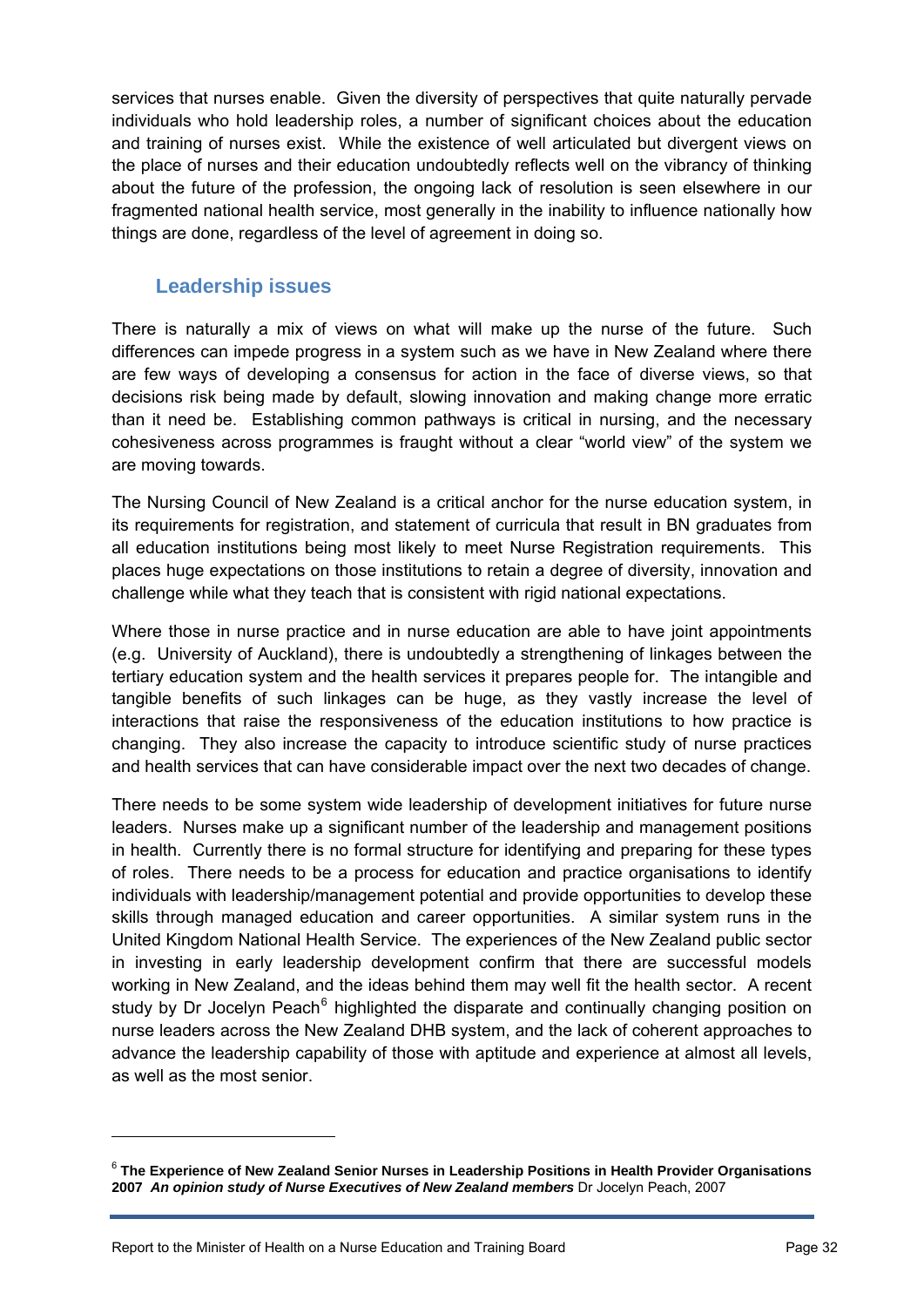# **The Ministerial Taskforce on Nursing in 1998**

<span id="page-32-0"></span>Barriers to releasing the potential of nursing and strategies to address these were identified and published in the Report of the Ministerial Taskforce on Nursing in 1998. Implementation of such a comprehensive array of proposals from a review of this sort is unlikely to be achieved as intended unless there is the capacity to persist with the system wide focus such reviews often involve. These task force proposals have been variously adopted, by and large without the impact intended at the time. The summary by nurse educators of its key conclusions focused on:

- Including nursing leadership in management structures and decision making
- Strengthening collaborative nursing input to policy making
- Developing consistent processes for measuring the work of nursing and for resourcing nursing services
- Preparation of nurses for top level management and leadership in clinical practice
- Profiling nursing/nurse led initiatives and encouraging a wider range of provider organisations
- Clinical career planning for nurses
- Better links between education and health service providers

A similar taskforce today might repeat many of these conclusions.

## **Why structured collaboration is necessary**

<span id="page-32-1"></span>Perhaps the most vital achievement of any whole of system body in the New Zealand health system of 2009 is to establish some momentum on obtaining resolution to a good number of festering issues where inaction has slowed progress in nurse education more generally. The evolution of nurse roles as skills change, the tie up between gaining post-graduate qualifications and receiving workplace recognition and advancement, and the development of clinical places for training are among such issues raised with this committee.

While the local connections between DHBs and local tertiary institutions are often very good, at a national level there needs to be an ongoing process by which the market expectations and workforce plans of DHBs overall, are matched against the accumulated plans of tertiary educators in nursing. Given that the linkage between the demand for nurses in New Zealand, and the supply of New Zealand trained nurse graduates is now quite loose, it is even more critical that national oversight of nurse training exists to enable judgments about the long run sustainability of the nurse work force. Bottom up planning at the local DHB/Tertiary Institute level needs increasingly to be tempered by leadership and decision making at a system wide level, as local demands for nurses by DHBs may be simultaneously affected by resource constraints, the severity of which, necessitates short term adjustments that add up to change that is unsustainable at a national level. The accumulation of these decisions at a national level can result in inconsistencies in how short and long term benefits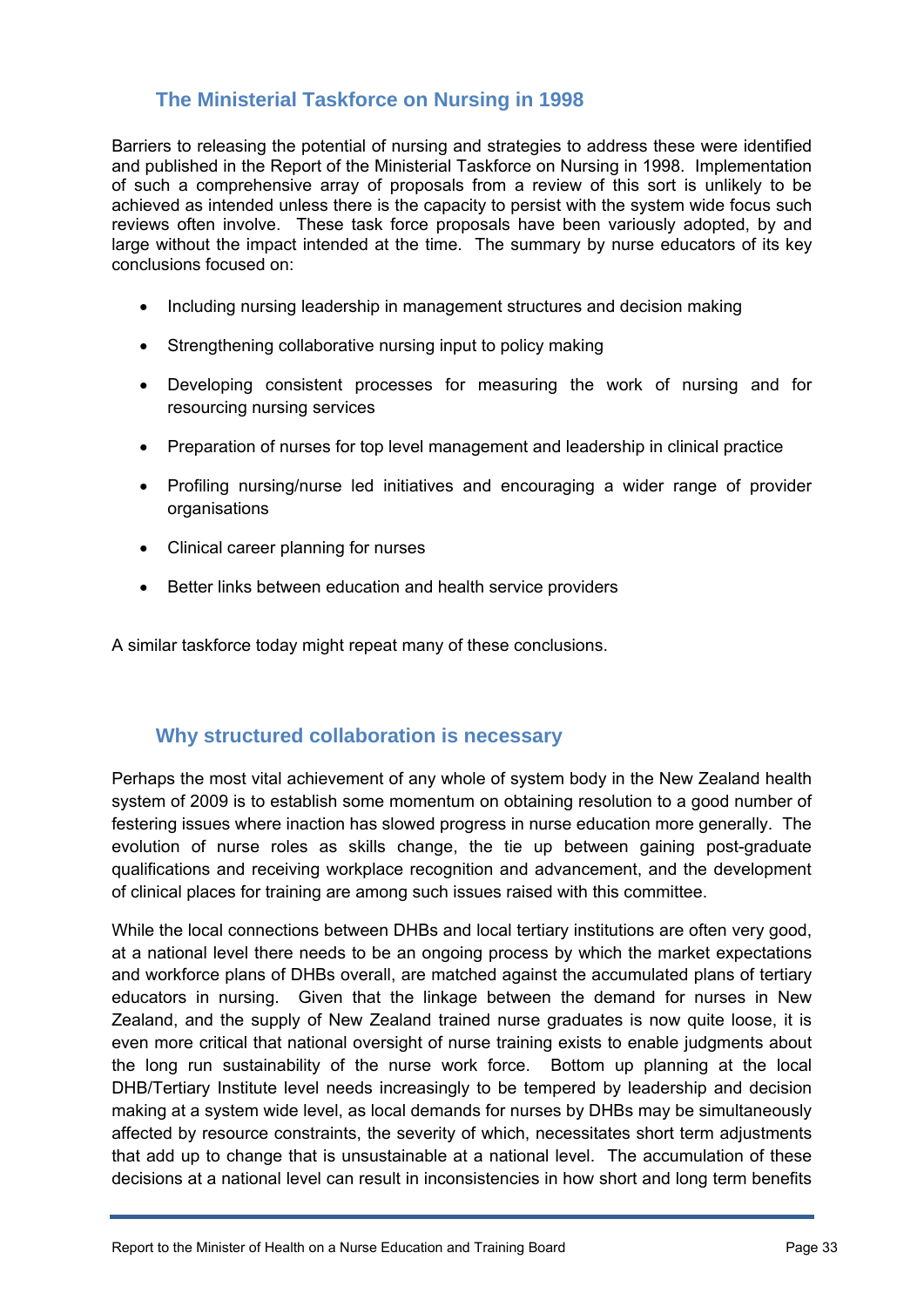are compared. They usually ignore the relative scale of local and national capacities to manage change, and the considerable differences in the capacity of single institutions to influence system change compared to national organisations. Some actions are only viable at a national level, such as a national campaign to promote nursing, and some concerns such as the needs of local Maori and Pacific communities can be submerged at a local level through paucity of information and constrained voices, in a way that is less likely nationally. DHBNZ strategy groups have been building a capacity to bring national leadership the DHB wide initiatives, and cohesiveness to strategic thinking about health workforce issues. The DHBNZ Future Workforce Group and the Workforce Strategy Groups are in the process of establishing the wider strategic context for Nurse education and would enable a Nurse Education and Training Board to focus on its more specific role, with a high degree of cohesiveness with related health service initiatives.

The NETP programme development in clinical training for BN graduates typifies the scale of access to clinical experiences that nurses need in their education. The vital importance of linking education and training with service delivery may lead to a need to include students in the model of care. Not only innovation in this important area, but the sustaining and scaling up of existing opportunities would be greatly advanced by much more unified views between education and delivery about clinical placements. As in other fields of health education, there is a continued tension between theory and practice. We need to find constructive ways of ensuring that not only are nurse educators able to be periodically challenged in how this balance is established, but also that across the many participants in the tertiary education service nurse leaders are exchanging good practice and sharing innovation. The recent collaboration between Massey, Auckland, and Otago on developing a single curriculum on long term care management is a good example of this happening now. A common approach to innovation is essential, as many initiatives in one field of health may have systemic consequences (nurse assistants/enrolled nurses), and the capacity to engage collaboratively and constructively with other health sector education and training bodies would be strengthened by this board.

Quite naturally, even in a country of just 4.2 million people, nurse leaders and other health leaders have quite diverse aspirations that have vastly differing implications for the development of nurse education. A Nurse Education and Training Board would be one vehicle for effectively channelling this diversity into some commonality of expectations that can shape the path of nurse education, ensuring its relevance for an uncertain diversity of future needs. In this, such a board would not replace existing networks, but would seek to extend their capacity to contribute.

The funder/provider split in public sector management has been further complicated by the limited reach of existing collaborative bodies in nurse education and in the practice of nursing. Opportunity rarely exists for all parties to engage in reaching deliberations on how resources are allocated to particular fields or levels of education and training, and consequently there is a strong perception that resources could be applied in better ways.

The enrolment of students into nurse education courses, their later success and eventual recruitment are seen as critical stages in the building up of the nurse workforce. In the micro-management of these processes by individual DHBs, universities and tertiary institutes, quite inadequate attention has been given to influencing the attitude and expectations of each cohort of girls and boys into seeing nursing as their career. A strategic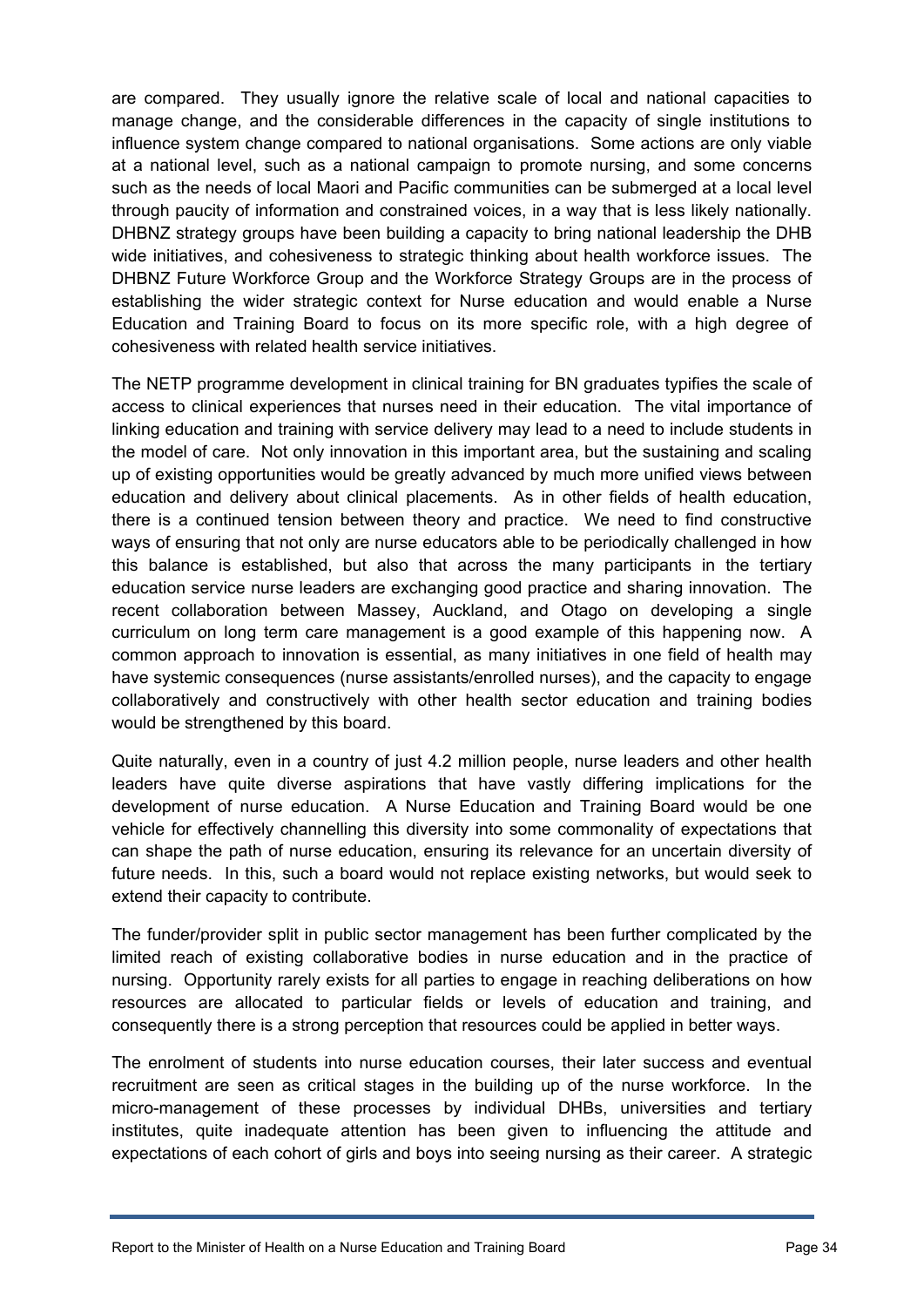approach to the place of nursing as a significant career could be modelled on what is done for teaching. Investigating this could be one of the initial projects for the proposed board.

# **A proposal for structured collaboration across the nursing workforce**

<span id="page-34-0"></span>A standing body of leading nurses involved in the practice of nursing and the education of nurses would have a major role in giving leadership to the system we have for educating nurses now in New Zealand. As a professional development board, it needs to have the authority to review and challenge the priority given to the allocation of resources across individual education and development programmes as done by the CTA at present, as well as the authority to develop, monitor and report on the application of common practices. Along with the Ministry of Health, DHBNZ and the Nursing Council of New Zealand, the new board needs the authority to have access to statistical information from all relevant sources, and the capacity to compile new health service-wide measures where relevant. This would usually be done in collaboration with these other bodies. In addition, the board will need to be able to fulfil the following roles:



*Directing the overall relevance of nurse education* 

 To provide insight into what we need to know to oversee and manage the nurse education system as a whole, rather than just its many components.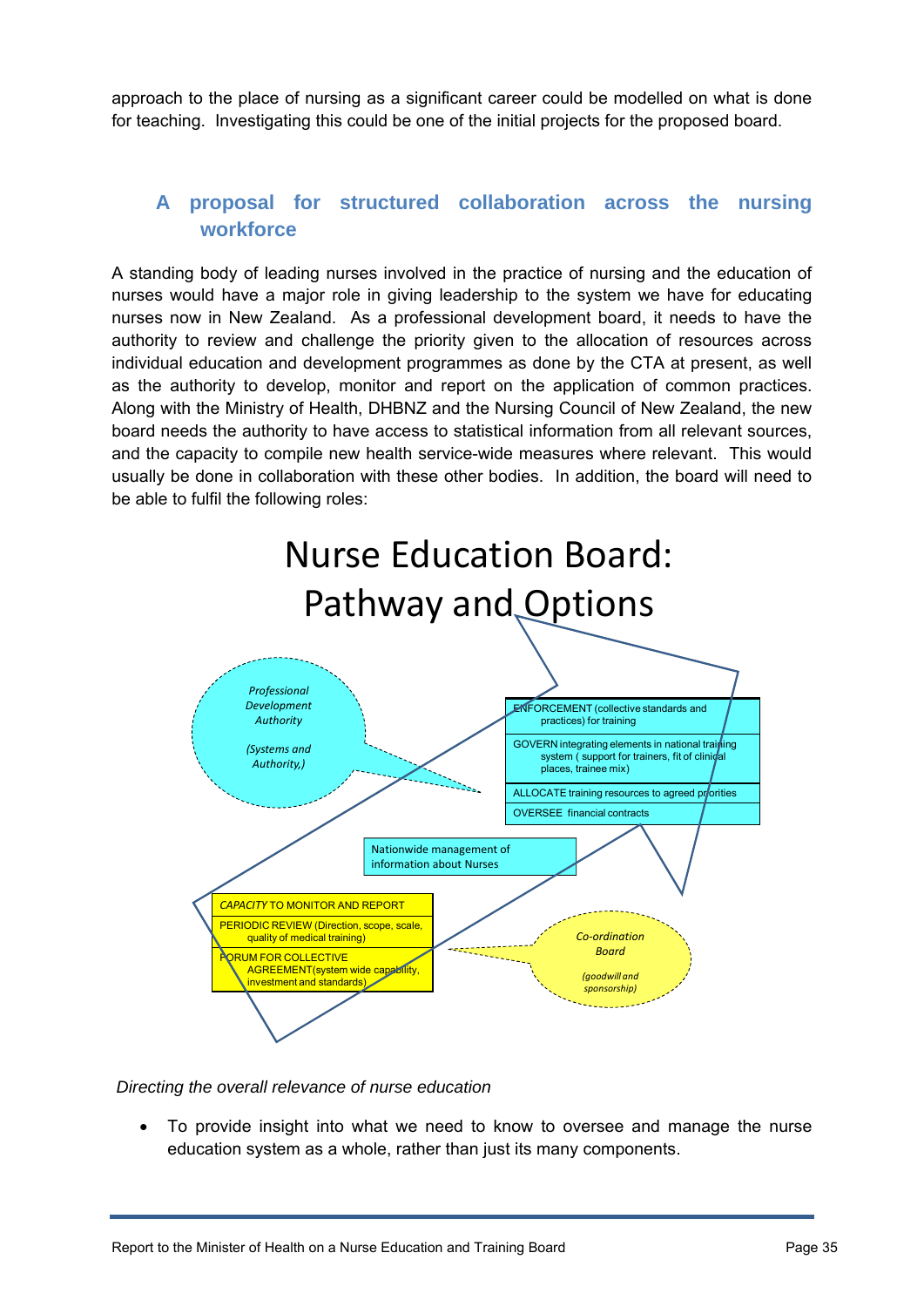- To report on issues of nurse education that would increase the effectiveness and relevance of nurse education, and the quality of the nurse workforce, and to advise on necessary actions
- To highlight common approaches that increase the quality of nurse education
- Oversee initiatives to increase the share of nurses who are Maori or Pacific, and the way in which nurse education gives all nurses the capacity function well in all cultural settings

#### *Oversee resource allocation*

- To match the resources available for nurse education to the priorities identified by the board given the situation in DHBs and any particular direction of Ministers
- Oversee financial contracts let by the CTA or its equivalent, and advise on shifts in need

#### *Monitoring and reporting*

- Monitor the trends in the nurse workforce and report regularly on number of new registered nurses needed to sustain services over the next two decades
- To monitor those parts of the nurse education system that most determine its capacity to meet the needs of the public

#### *Oversee integration of education and practice*

- Strengthen the linkages between post graduate nurse education and vocational pathways for nurses
- Oversee the pathways across nurse education programmes, from the various entry points, roles and scopes of practice that exist at the time
- To collaborate with the Medical Training Board and the training bodies of other health professionals, in the advancement of the education and training of the future health workforce

The proposed Nurse Education and Training Board would meet monthly.

The work of the board would be supported by the Ministry of Health. The Director-General of Health would be an advisory member.

The members of the board would be appointed by the Minister of Health, for their individual capacity to contribute to the functioning of the board. The number of members would be ten to twelve.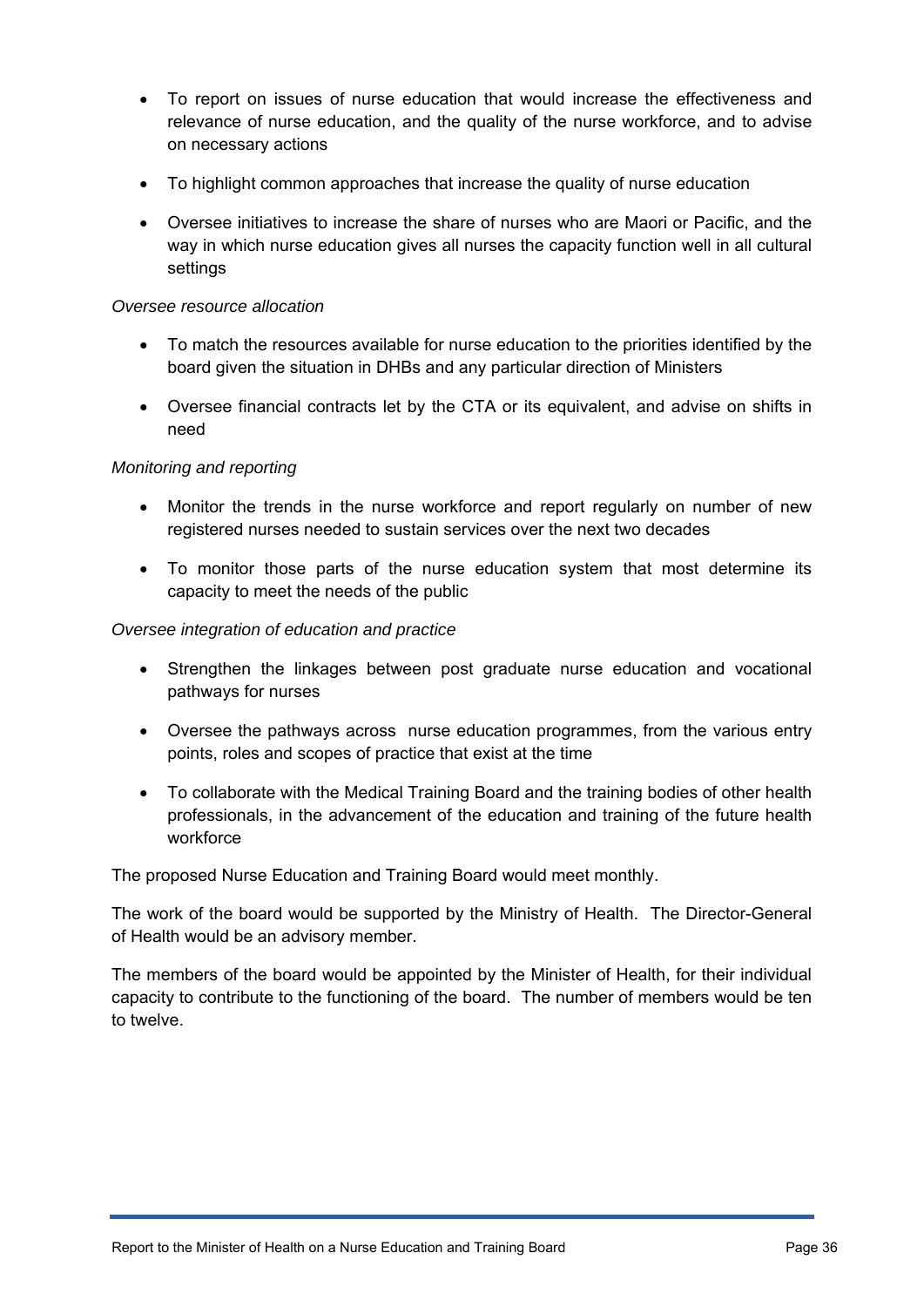Those areas where it would be necessary for the board to have considerable competence among its members that would include:

- Nursing practice in a variety of settings in particular, both hospitals and primary care
- Nursing practice in a variety of different specialties,
- Involvement in the health of Maori and Pacific communities
- Teaching and mentoring of nurses in the New Zealand education system
- Leading change in the public sector
- Management of the health system in New Zealand
- A current student in nurse education

The board would have an annual budget to support projects it initiated and meeting costs.

## **Strengthening collaboration across the various health workforces**

<span id="page-36-0"></span>There are many matters of importance to nursing that involve other health professions. There are insufficient forums for addressing issues that can be both complex and intensely debated within and across professions, yet these are the issues that will increase the adaptability of health services, and stretch the accessibility of services across regions and population groups that usually miss out when rationing of resources becomes necessary.

There are large potential benefits from interdisciplinary collaboration in many issues that affect nurses. These include:

- Roles, clinical placements, skill evolution, common training, coherence of training pathways, interdependence of skill/role shifts
- Enhancement of existing networks
- Developing an evolutionary approach to managing the Interdependence of roles
- Look at the coherence of workforce trends across the health service and the indirect impact of workforce issues in particular fields
- Impact of shift in medical student intake from 2015, compared to that for nurse. By 2015, there will be approximately two new nurses for every new doctor entering practice in New Zealand. Currently there are about five nurses for every doctor in New Zealand

The logical endpoint of cross professional collaboration would be a health education and training authority.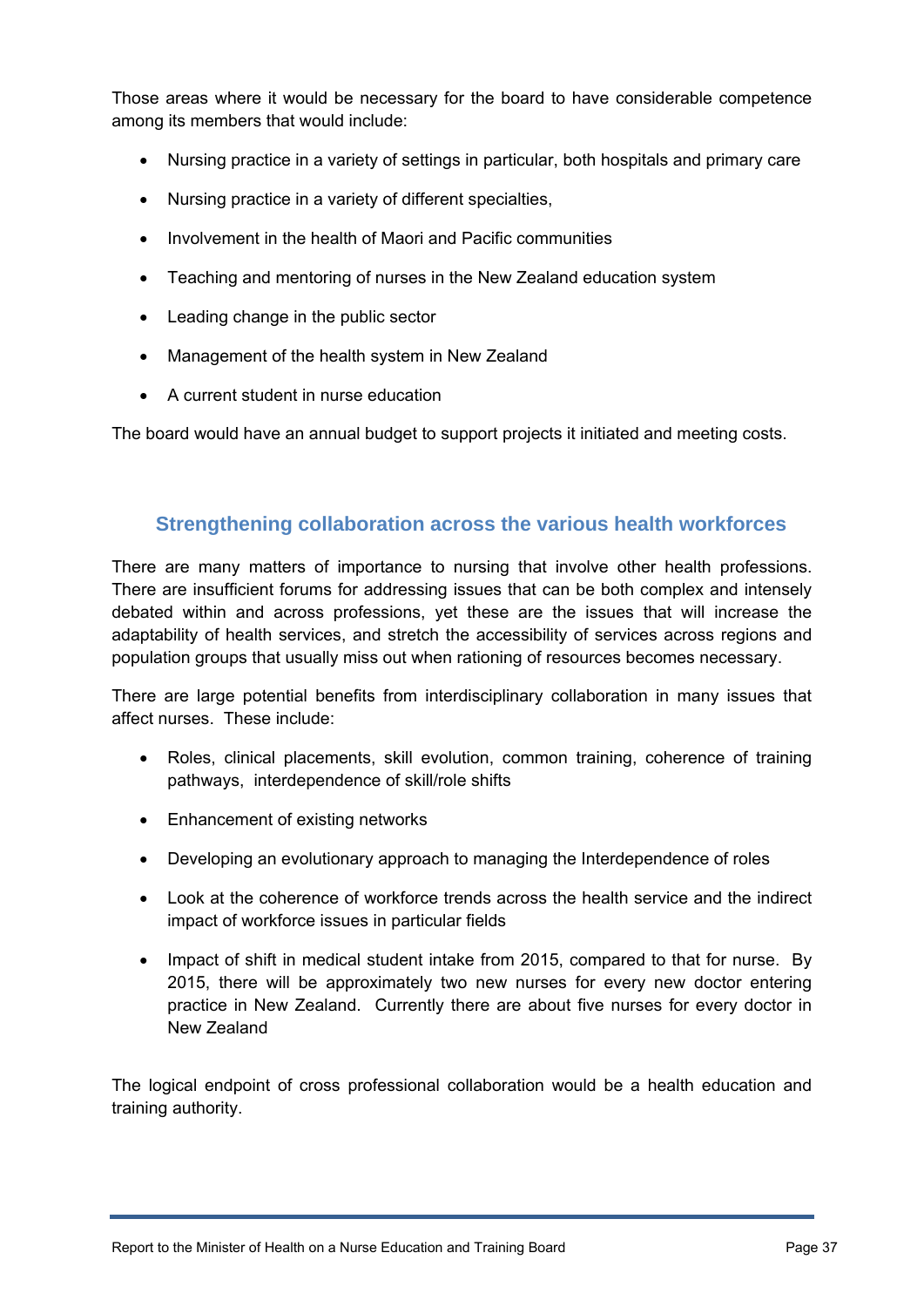# <span id="page-37-0"></span>**H. The Terms of Reference set by the Minister of Health**

# **COMMITTEE ON STRATEGIC OVERSIGHT FOR NURSING EDUCATION**

#### **Objective**

The Committee on Strategic Oversight for Nursing Education is established by the Minister of Health in March 2009 to explore whether a formal body, such as a Training Board, is required to oversee and improve the education of nurses in New Zealand.

The Committee is established in response to the Minister's desire to ensure the nursing profession has access to strategic education and development opportunities comparable to those now established for medicine through the Medical Training Board.

#### **Accountability**

The Committee is established by, and accountable to, the Minister of Health.

#### **Functions**

The function of the Committee is to explore whether the New Zealand nursing profession would benefit from a formal body or structure to provide strategic oversight to nursing education.

In undertaking this task and identify education needs, the Committee will consult widely within the nursing profession including, but not limited to, the following groups and agencies.

- New Zealand Nurses Organisation
- College of Nurses Aotearoa
- Nurse Executives of New Zealand
- District health board Directors of Nursing
- Nursing Council of New Zealand
- DHBNZ Nursing and Midwifery Workforce Strategy Group
- Council of Maori Nurses
- Nurse Educators in the Tertiary Sector
- Clinical Training Agency, Ministry of Health
- Private Surgical Hospitals Association
- Tertiary Education Commission.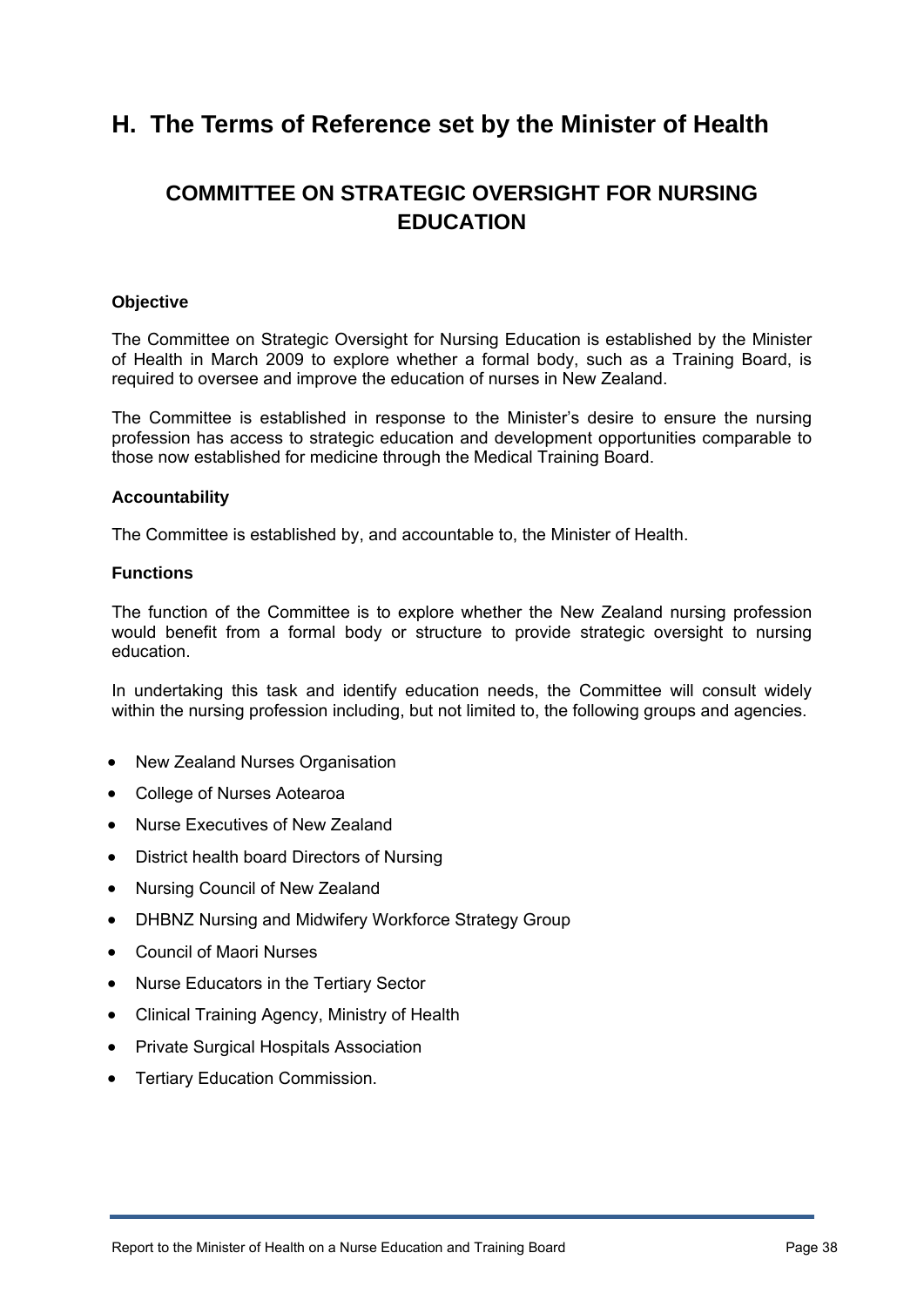#### **Reporting requirements**

The Committee will report its findings and recommendations to the Minister of Health within three months of commencing the work. The Committee will brief the Minister on progress with the work as required.

#### **Membership**

The Committee will be comprised of Mr Len Cook.

#### **Servicing the Committee**

The Ministry of Health's Nursing Team and Strategic Workforce Development Unit will provide administrative, analytical and policy support to the Committee in undertaking the task.

#### **Terms and conditions**

The Committee is appointed for the duration of the task and will stand down when the final report is presented to the Minister of Health. The term of the Committee may be extended by the Minister if follow up work is required.

The Minister may add members to the Committee if required for successful completion of the task. Any additional members must be notified to the House of Representatives.

Mr Cook, and any future member, may at any time resign from the Committee by advising the Minister in writing. The Minister may terminate the membership of Mr Cook, or any subsequent additional members, for inability to perform the functions of office, neglect of duty, or misconduct, proved to the satisfaction of the Minister.

#### **Conflicts of interest**

Mr Cook, or any subsequent additional member of the Committee, must perform their functions in good faith, honestly and impartially and avoid situations that might compromise their integrity or otherwise lead to conflicts of interest.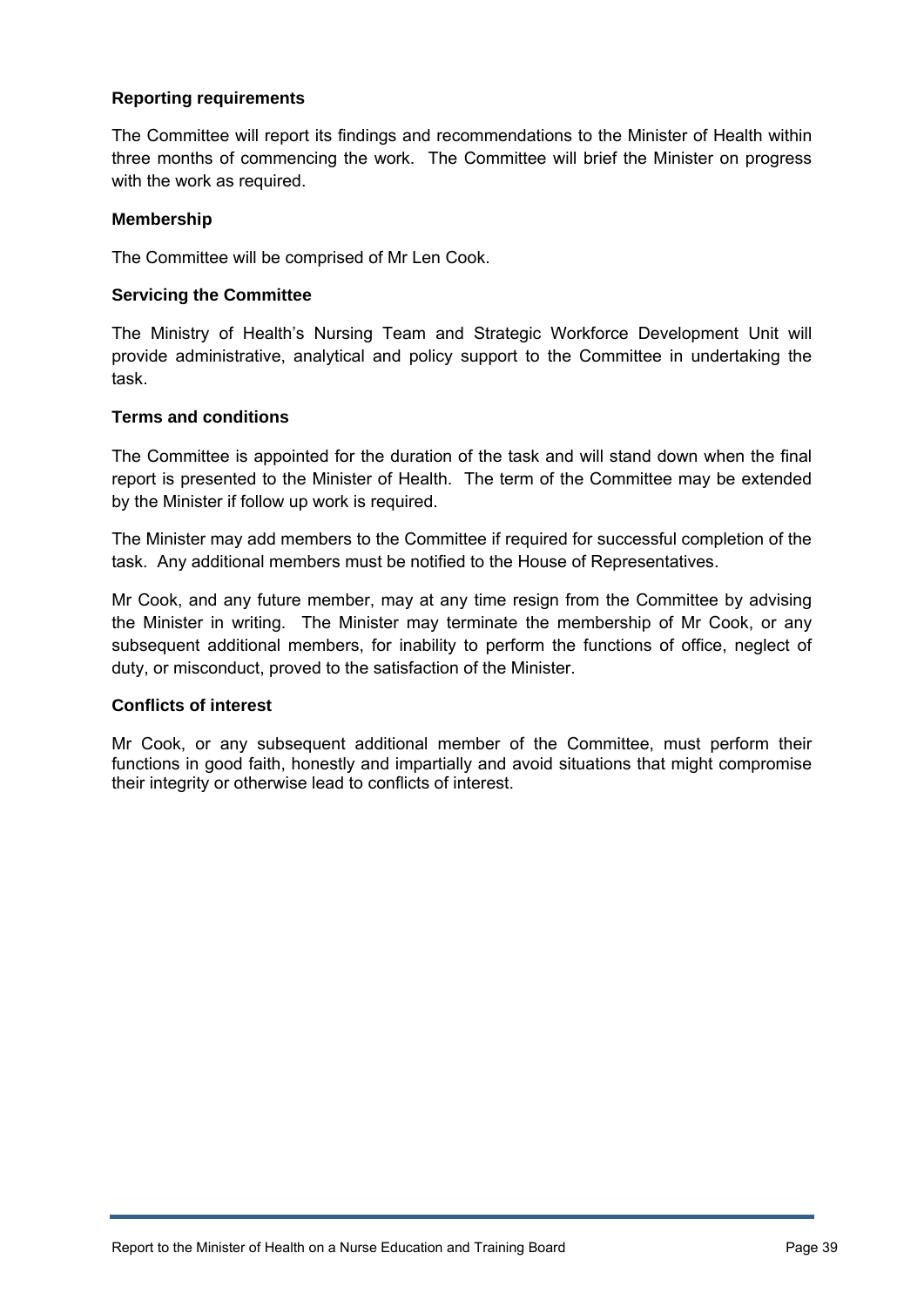# **I. Statistical Appendix**

#### **INDEX**

<span id="page-39-0"></span>

| Table 1:  | Where nurses work, 2001 to 2008                                                                                                            | Page 40 |
|-----------|--------------------------------------------------------------------------------------------------------------------------------------------|---------|
| Table 2:  | Overseas trained nurses by age, 2001 to 2008                                                                                               | Page 40 |
| Table 3:  | New Zealand trained nurses by age, 2001 to 2008                                                                                            | Page 41 |
| Table 4:  | Female nurses as a percentage of the population by birth cohort, 1912-21 to 1972-81                                                        | Page 42 |
| Table 5:  | Education provider student intake of Bachelor of Nursing first year students, 2002 to 2008 and<br>associated DHB nursing workforce in 2008 | Page 43 |
| Table 6:  | Age distribution of Bachelor of Nursing first year entrants 2002 to 2008                                                                   | Page 44 |
| Table 7:  | Age distribution of New Zealand born nurses 1986, 1996 and 2006                                                                            | Page 44 |
| Table 8:  | <b>Educational Institutions and Nursing Programmes</b>                                                                                     | Page 45 |
| Table 9:  | Nursing numbers by occupation (specialty) 2001 to 2008                                                                                     | Page 46 |
| Table 10: | Nursing numbers by employer type 2001 to 2008                                                                                              | Page 47 |
| Table 11: | Proportion of nurses working under 35 hours per week                                                                                       | Page 48 |
| Table 12: | Ethnicity of the nursing workforce by years worked, 2008                                                                                   | Page 49 |
| Table 13: | Nurses subsequent qualifications by first qualification                                                                                    | Page 50 |
| Table 14: | <b>Nursing vacancies (FTE)</b>                                                                                                             | Page 51 |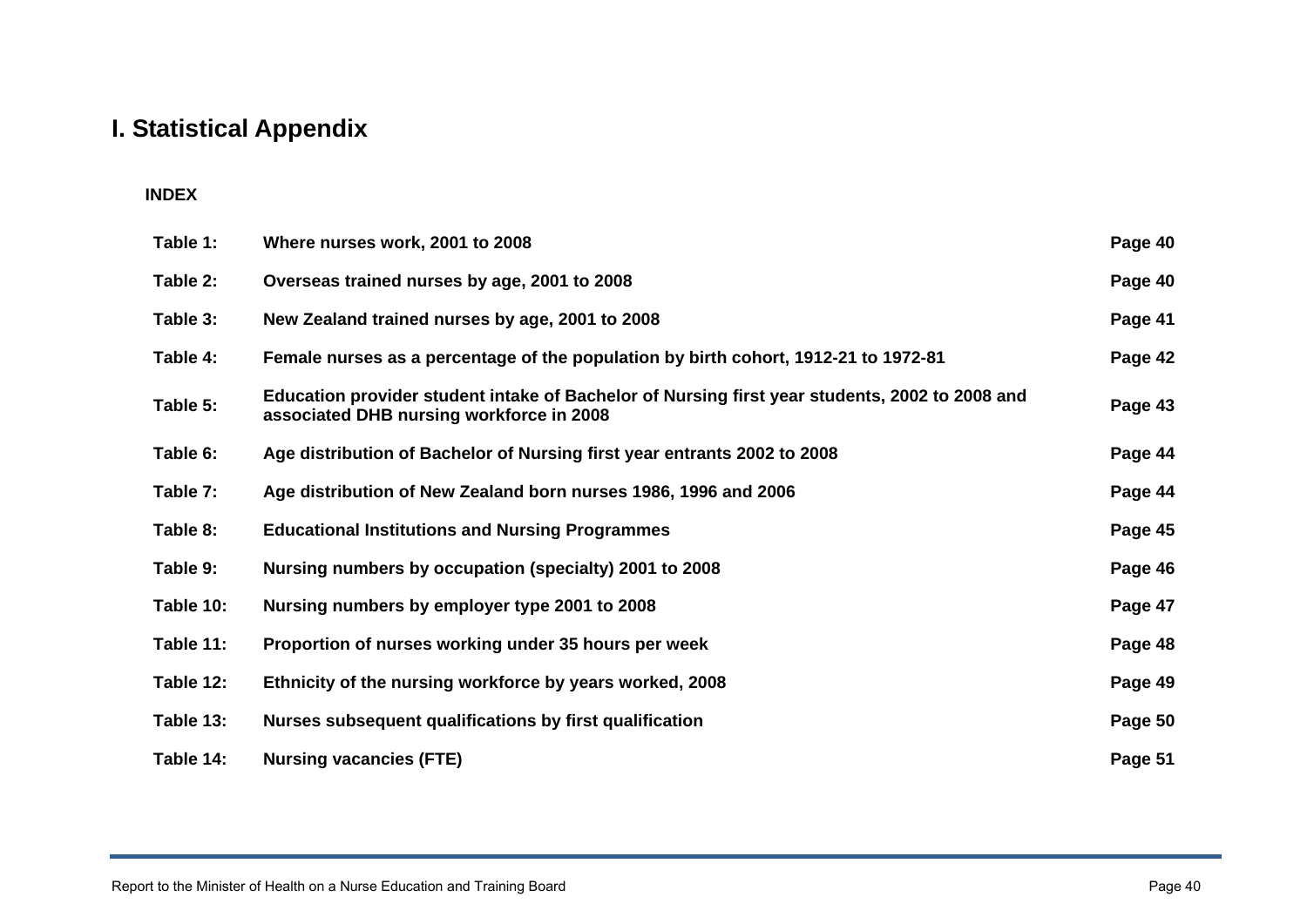#### **Table 1: Where nurses work, 2001 to 2008**

|                                 | 2001   | 2002   | 2003   | 2004   | 2005   | 2006   | 2007   | 2008   |
|---------------------------------|--------|--------|--------|--------|--------|--------|--------|--------|
| Primary                         | 4,784  | 4,489  | 4,689  | 5,027  | 5,501  | 5,660  | 5,970  | 6,118  |
| <b>Secondary &amp; Tertiary</b> | 29,915 | 29,279 | 29,332 | 30,375 | 31,110 | 30,241 | 30,586 | 31,352 |
| Other                           | 2,653  | 2,578  | 2,676  | 2,936  | 3,247  | 3,045  | 3,067  | 3,146  |
| <b>Total</b>                    | 37,352 | 36,346 | 36,697 | 38,338 | 39,858 | 38,946 | 39,623 | 40,616 |

Source: Health Workforce Information Programme, APC Nursing Workforce Survey

#### **Table 2: Overseas trained nurses by age, 2001 to 2008**

|              | 2001 | 2002           | 2003 | 2004 | 2005 | 2006           | 2007 | 2008 |
|--------------|------|----------------|------|------|------|----------------|------|------|
| Unknown      | 5    | $\overline{2}$ | 2    | 3    | 3    | $\overline{2}$ | 3    | 3    |
| Under 21     |      | $\overline{2}$ |      | 1    |      | ٠              | ٠    | ٠    |
| $21 - 25$    | 204  | 143            | 129  | 110  | 82   | 63             | 104  | 142  |
| 26-30        | 751  | 621            | 554  | 534  | 501  | 433            | 429  | 494  |
| $31 - 35$    | 876  | 840            | 943  | 947  | 971  | 969            | 930  | 941  |
| $36 - 45$    | 1579 | 1524           | 1613 | 1772 | 1999 | 1990           | 2113 | 2225 |
| 46-55        | 862  | 852            | 962  | 1107 | 1243 | 1412           | 1528 | 1674 |
| 56-65        | 267  | 290            | 316  | 358  | 418  | 432            | 484  | 540  |
| 66+          | 19   | 25             | 31   | 35   | 37   | 34             | 44   | 55   |
| <b>Total</b> | 4558 | 4295           | 4548 | 4863 | 5251 | 5333           | 5632 | 6071 |

Source: Health Workforce Information Programme, Nursing Council Registration Database Note: total excludes nurses younger than 21 years and nurses whose age is unknown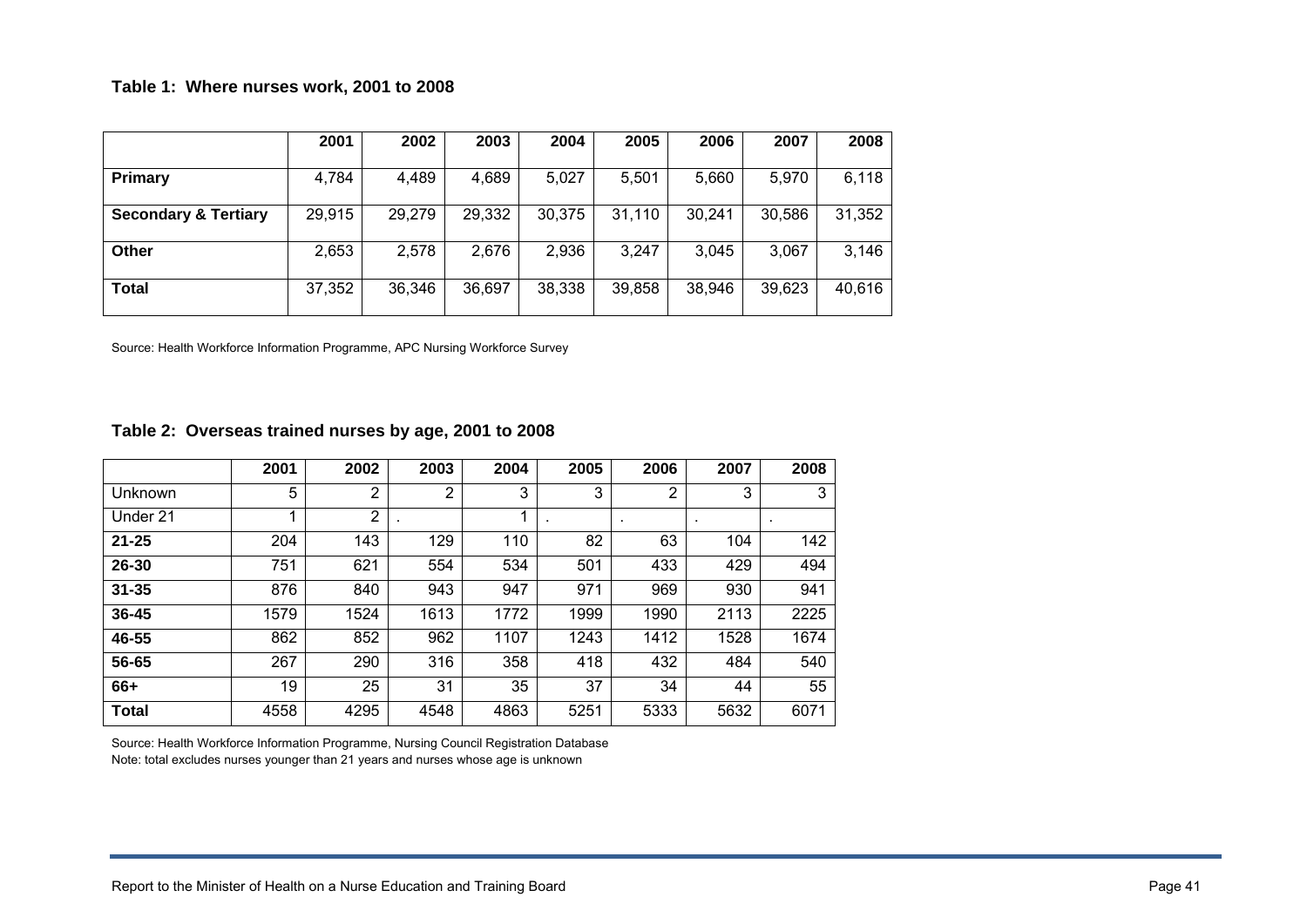|              | 2001  | 2002  | 2003  | 2004  | 2005  | 2006  | 2007  | 2008  |
|--------------|-------|-------|-------|-------|-------|-------|-------|-------|
| Unknown      | 9     | 6     | 9     | 4     | 4     |       |       | 4     |
| Under 21     | 4     | 8     | 8     | 28    | 11    | 7     | 7     | 3     |
| $21 - 25$    | 830   | 811   | 819   | 877   | 960   | 942   | 1043  | 1062  |
| $26 - 30$    | 1723  | 1479  | 1365  | 1348  | 1379  | 1262  | 1286  | 1469  |
| $31 - 35$    | 1982  | 1950  | 2041  | 2154  | 2235  | 1970  | 1864  | 1780  |
| $36 - 45$    | 5889  | 5697  | 5676  | 5650  | 5721  | 5347  | 5225  | 5147  |
| 46-55        | 4332  | 4729  | 5069  | 5547  | 5956  | 6062  | 6229  | 6415  |
| 56-65        | 1338  | 1462  | 1717  | 1968  | 2313  | 2436  | 2670  | 2932  |
| 66+          | 68    | 84    | 109   | 144   | 203   | 204   | 242   | 302   |
| <b>Total</b> | 16162 | 16212 | 16796 | 17688 | 18767 | 18223 | 18559 | 19107 |

#### **Table 3: New Zealand trained nurses by age, 2001 to 2008**

Source: Health Workforce Information Programme, Nursing Council Registration Database Note: total excludes nurses younger than 21 years and nurses whose age is unknown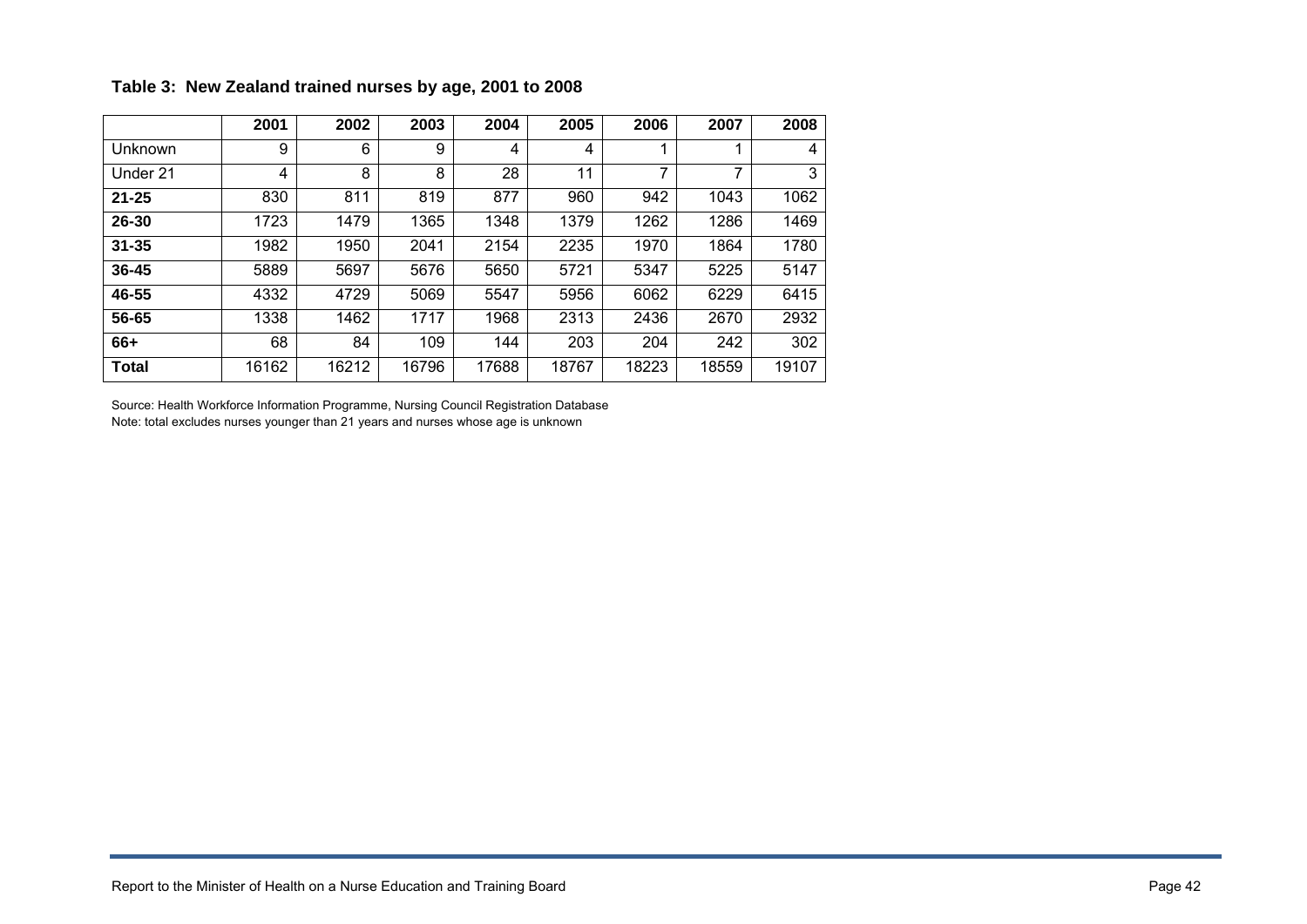|                                                                     | <b>Birth decade</b> |         |         |         |         |         |         |         |
|---------------------------------------------------------------------|---------------------|---------|---------|---------|---------|---------|---------|---------|
| New Zealand born female nurses as a percentage of the<br>population |                     |         |         |         |         |         |         |         |
| Age                                                                 | 1912-21             | 1922-31 | 1932-41 | 1942-51 | 1952-61 | 1962-71 | 1972-81 | 1972-81 |
| $15 - 24$                                                           |                     |         |         |         | 7.6%    | 1.8%    | 0.8%    | 0.4%    |
| 25-34                                                               |                     |         |         | 5.0%    | 3.8%    | 2.4%    | 1.8%    |         |
| $35 - 44$                                                           |                     |         | 4.3%    | 3.5%    | 3.8%    | 2.8%    |         |         |
| 45-54                                                               |                     | 3.9%    | 3.2%    | 3.4%    | 4.1%    |         |         |         |
| 55-64                                                               | 3.9%                | 1.3%    | 1.8%    | 2.8%    |         |         |         |         |
| Number of New Zealand born female nurses by age by birth<br>cohort  |                     |         |         |         |         |         |         |         |
| Age                                                                 | 1912-21             | 1922-31 | 1932-41 | 1942-51 | 1952-61 | 1962-71 | 1972-81 | 1982-91 |
| $15 - 24$                                                           |                     |         |         |         | 10065   | 4698    | 1815    | 906     |
| 25-34                                                               |                     |         |         | 3870    | 8193    | 5499    | 3339    |         |
| $35 - 44$                                                           |                     |         | 3054    | 5985    | 7881    | 6090    |         |         |
| 45-54                                                               |                     | 2337    | 3873    | 5397    | 8199    |         |         |         |
| 55-64                                                               | 1068                | 1461    | 1962    | 4239    |         |         |         |         |
| NZ born population totals                                           |                     |         |         |         |         |         |         |         |
| Age                                                                 | 1912-21             | 1922-31 | 1932-41 | 1942-51 | 1952-61 | 1962-71 | 1972-81 | 1982-91 |
| $15 - 24$                                                           |                     |         |         |         | 133209  | 256083  | 217995  | 206523  |
| 25-34                                                               |                     |         |         | 76953   | 218385  | 225183  | 187905  |         |
| $35 - 44$                                                           |                     |         | 70803   | 171282  | 208776  | 220122  |         |         |
| 45-54                                                               |                     | 60624   | 119331  | 159009  | 198915  |         |         |         |
| 55-64                                                               | 27072               | 112839  | 108255  | 149634  |         |         |         |         |

#### **Table 4: Female nurses as a percentage of the population by birth cohort, 1912-21 to 1972-81**

Source: Statistics New Zealand, 1986, 1996, 2006 Census of Population and Dwellings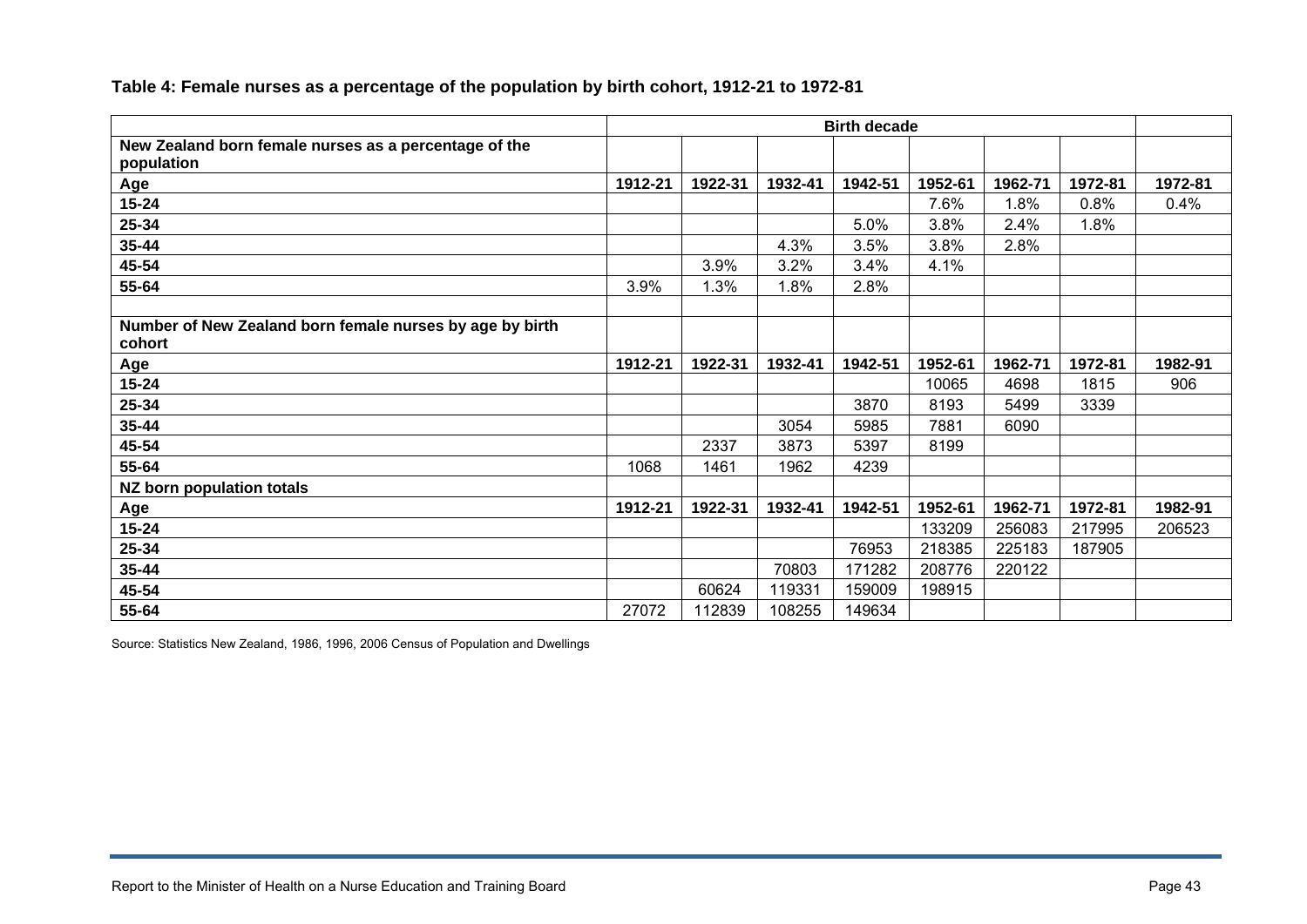**Table 5: Education provider student intake of Bachelor of Nursing first year students, 2002 to 2008 and associated DHB nursing workforce in 2008** 

|                                                 | 2002 | 2003 | 2004 | 2005 | 2006 | 2007     | 2008 | <b>DHB</b> |
|-------------------------------------------------|------|------|------|------|------|----------|------|------------|
| <b>Auckland University of Technology</b>        | 99   | 45   | 35   | 42   | 69   | 72       | 87   | 30,951     |
| <b>University of Auckland</b>                   | 29   | 45   | 42   | 32   | 39   | 45       | 47   | 30,951     |
| <b>Unitec New Zealand</b>                       | 52   | 43   | 35   | 38   | 35   | 44       | 39   | 30,951     |
| <b>Christchurch Polytechnic Inst of Tech</b>    | 69   | 62   | 48   | 52   | 48   | 56       | 59   | 13,196     |
| <b>Eastern Institute of Technology</b>          | 19   | 14   | 19   | 48   | 27   | 38       | 41   | 4,105      |
| <b>Universal College of Learning</b>            | 138  | 138  | 122  | 88   | 113  | 93       | 85   | 6,522      |
| <b>Manukau Institute of Technology</b>          | 60   | 48   | 39   | 31   |      | $\Omega$ | 0    | 30,951     |
| <b>Massey University</b>                        | 47   | 62   | 39   | 36   | 59   | 82       | 60   | 14,978     |
| <b>Nelson Marlborough Inst of Technology</b>    | 31   | 29   | 32   | 24   | 16   | 25       | 42   | 3,623      |
| <b>Northland Polytechnic</b>                    | 47   | 25   | 28   | 22   | 19   | 16       | 35   | 3,744      |
| <b>Otago Polytechnic</b>                        | 43   | 41   | 38   | 32   | 17   | 24       | 41   | 4,473      |
| <b>Whitireia Community Polytechnic</b>          | 28   | 24   | 7    | 25   | 24   | 32       | 21   | 10,979     |
| <b>Southern Institute of Technology</b>         | 32   | 29   | 21   | 11   | 19   | 22       | 13   | 2,302      |
| <b>Western Institute of Technology Taranaki</b> | 33   | 18   | 17   | 10   | 8    | 4        | 5    | 2,646      |
| <b>Waikato Institute of Technology</b>          | 91   | 56   | 61   | 55   | 29   | 34       | 78   | 8,939      |
| <b>Waiariki Institute of Technology</b>         | 21   | 16   | 40   | 7    | 15   | 19       | 7    | 7,240      |
| <b>Total</b>                                    | 839  | 695  | 623  | 553  | 538  | 606      | 660  |            |

Source: Ministry of Education Note: this is a student headcount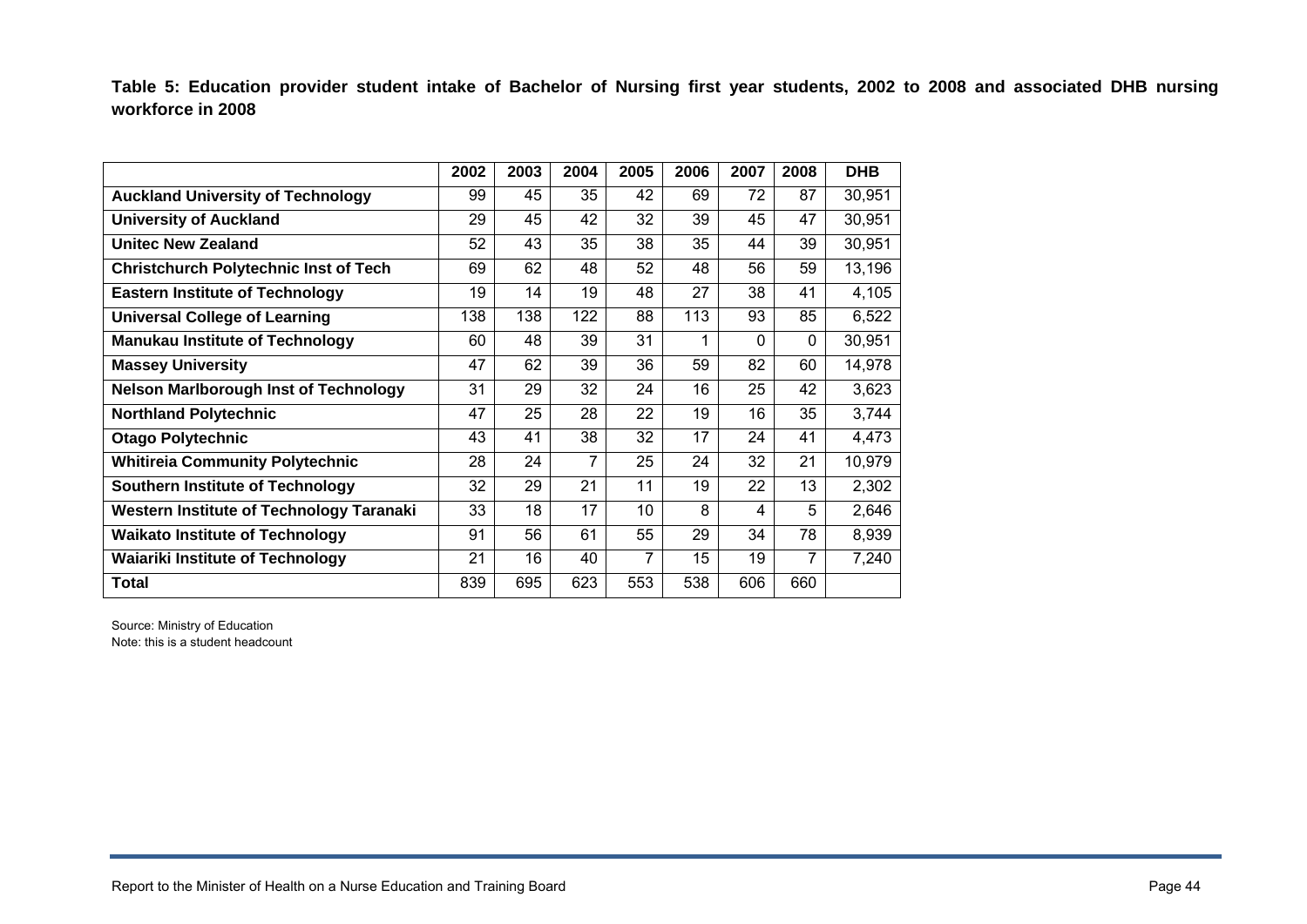|           | 2002 | 2003 | 2004 | 2005 | 2006 | 2007 | 2008 |
|-----------|------|------|------|------|------|------|------|
| Under 18  | 49   | 37   | 43   | 33   | 13   | 25   | 36   |
| $18 - 19$ | 289  | 276  | 242  | 249  | 280  | 322  | 365  |
| $20 - 24$ | 71   | 81   | 64   | 57   | 80   | 78   | 79   |
| 25-39     | 234  | 169  | 144  | 120  | 98   | 116  | 116  |
| $40+$     | 197  | 132  | 129  | 93   | 66   | 66   | 65   |
|           | 840  | 695  | 622  | 552  | 537  | 607  | 661  |
|           | 2002 | 2003 | 2004 | 2005 | 2006 | 2007 | 2008 |
| Under 18  | 6%   | 5%   | 7%   | 6%   | 2%   | 4%   | 5%   |
| 18-19     | 34%  | 40%  | 39%  | 45%  | 52%  | 53%  | 55%  |
| $20 - 24$ | 8%   | 12%  | 10%  | 10%  | 15%  | 13%  | 12%  |
| 25-39     | 28%  | 24%  | 23%  | 22%  | 18%  | 19%  | 18%  |
| $40+$     | 23%  | 19%  | 21%  | 17%  | 12%  | 11%  | 10%  |

**Table 6: Age distribution of Bachelor of Nursing first year entrants 2002 to 2008** 

Source: Ministry of Education

#### **Table 7: Age distribution of New Zealand born nurses 1986, 1996 and 2006**

|                    | 1986  | 1996  | 2006  |
|--------------------|-------|-------|-------|
| <b>15-24 Years</b> | 4896  | 1926  | 963   |
| 25-34 Years        | 8805  | 5910  | 3564  |
| <b>35-44 Years</b> | 6216  | 8421  | 6531  |
| 45-54 Years        | 4038  | 5568  | 8751  |
| 55-64 Years        | 1569  | 2034  | 4407  |
| 65 Years and Over  | 99    | 93    | 669   |
| <b>Total</b>       | 25626 | 23955 | 24891 |

Source: Statistics New Zealand, 1986, 1996, 2006 Census of Population and Dwellings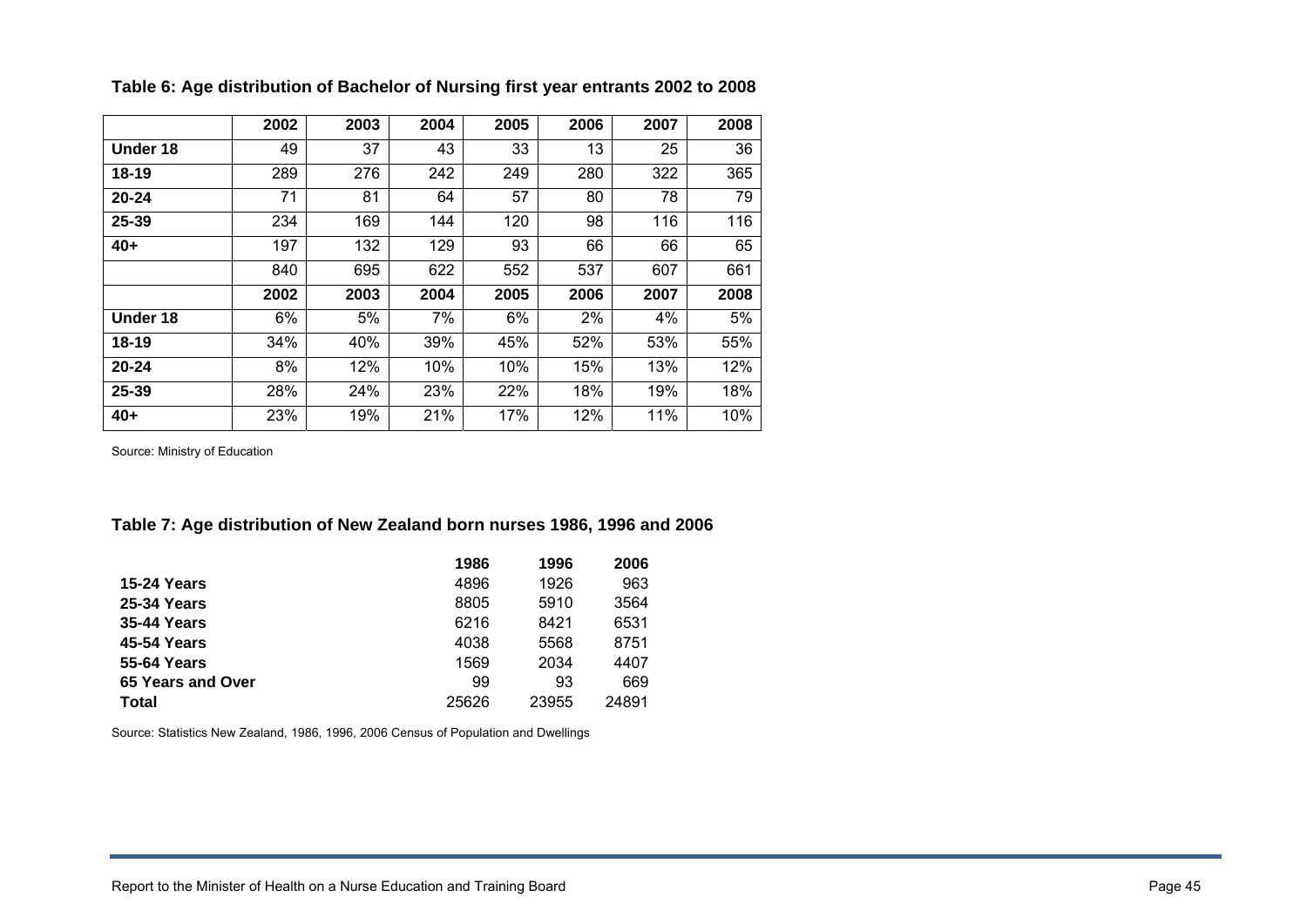## **Table 8: Educational Institutions and Nursing Programmes**

| <b>Institute</b>                                  | <b>Nurse</b><br><b>Assistant</b> | <b>Bachelors</b> | <b>Honours</b> | <b>Post Grad</b><br><b>Certificate</b> | <b>Post</b><br>Grad<br><b>Diploma</b> | <b>Masters</b> | <b>Doctorate</b> |
|---------------------------------------------------|----------------------------------|------------------|----------------|----------------------------------------|---------------------------------------|----------------|------------------|
| <b>Auckland University of Technology</b>          |                                  | $\bullet$        | $\bullet$      | $\qquad \qquad \bullet$                | $\bullet$                             | $\bullet$      | $\bullet$        |
| <b>Massey University Palmerston North</b>         |                                  | $\bullet$        | $\bullet$      | $\bullet$                              | $\bullet$                             | $\bullet$      | $\bullet$        |
| <b>Massey University Wellington</b>               |                                  | $\bullet$        | $\bullet$      | $\bullet$                              | $\bullet$                             | $\bullet$      | $\bullet$        |
| <b>University of Auckland</b>                     |                                  | $\bullet$        | $\bullet$      | $\bullet$                              | $\bullet$                             | $\bullet$      | $\bullet$        |
| Victoria University of Wellington                 |                                  | $\bullet$        |                | $\qquad \qquad \bullet$                | $\bullet$                             | $\bullet$      | $\bullet$        |
| <b>Christchurch School of Medicine</b>            |                                  |                  |                | $\bullet$                              | $\bullet$                             | $\bullet$      | $\bullet$        |
| <b>Massey University Albany</b>                   |                                  |                  | $\bullet$      | $\bullet$                              | $\bullet$                             | $\bullet$      | $\bullet$        |
| <b>Chch Polytechnic Institute of Technology</b>   | $\bullet$                        | $\bullet$        |                | $\bullet$                              | $\bullet$                             | $\bullet$      |                  |
| <b>Eastern Institute of Technology</b>            |                                  | $\bullet$        |                | $\bullet$                              | $\bullet$                             | $\bullet$      |                  |
| <b>Otago Polytechnic</b>                          |                                  | $\bullet$        | $\bullet$      | $\qquad \qquad \bullet$                | $\bullet$                             | $\bullet$      |                  |
| <b>Unitec Institute of Technology</b>             |                                  | $\bullet$        |                | $\bullet$                              | $\bullet$                             | $\bullet$      |                  |
| <b>Universal College of Learning</b>              |                                  | $\bullet$        |                | $\bullet$                              | $\bullet$                             | $\bullet$      |                  |
| <b>Waikato Institute of Technology</b>            |                                  | $\bullet$        |                | $\bullet$                              | ۰                                     | $\bullet$      |                  |
| Western Institute of Technology at Taranaki       |                                  | $\bullet$        |                |                                        |                                       |                |                  |
| <b>Manukau Institute of Technology</b>            |                                  | $\bullet$        |                |                                        |                                       |                |                  |
| <b>Nelson Marlborough Institute of Technology</b> |                                  | $\bullet$        |                |                                        |                                       |                |                  |
| <b>NorthTec</b>                                   |                                  | $\bullet$        |                |                                        |                                       |                |                  |
| <b>Southland Institute of Technology</b>          |                                  | $\bullet$        |                | $\qquad \qquad \bullet$                | $\bullet$                             |                |                  |
| <b>Waiariki Institute of Technology</b>           |                                  | $\bullet$        |                |                                        |                                       |                |                  |
| <b>Whitireia Community Polytechnic</b>            |                                  | $\bullet$        |                | $\qquad \qquad \bullet$                |                                       |                |                  |
|                                                   |                                  |                  |                |                                        |                                       |                |                  |

Source: National Association of Nurse Education in the Tertiary Sector (NETS)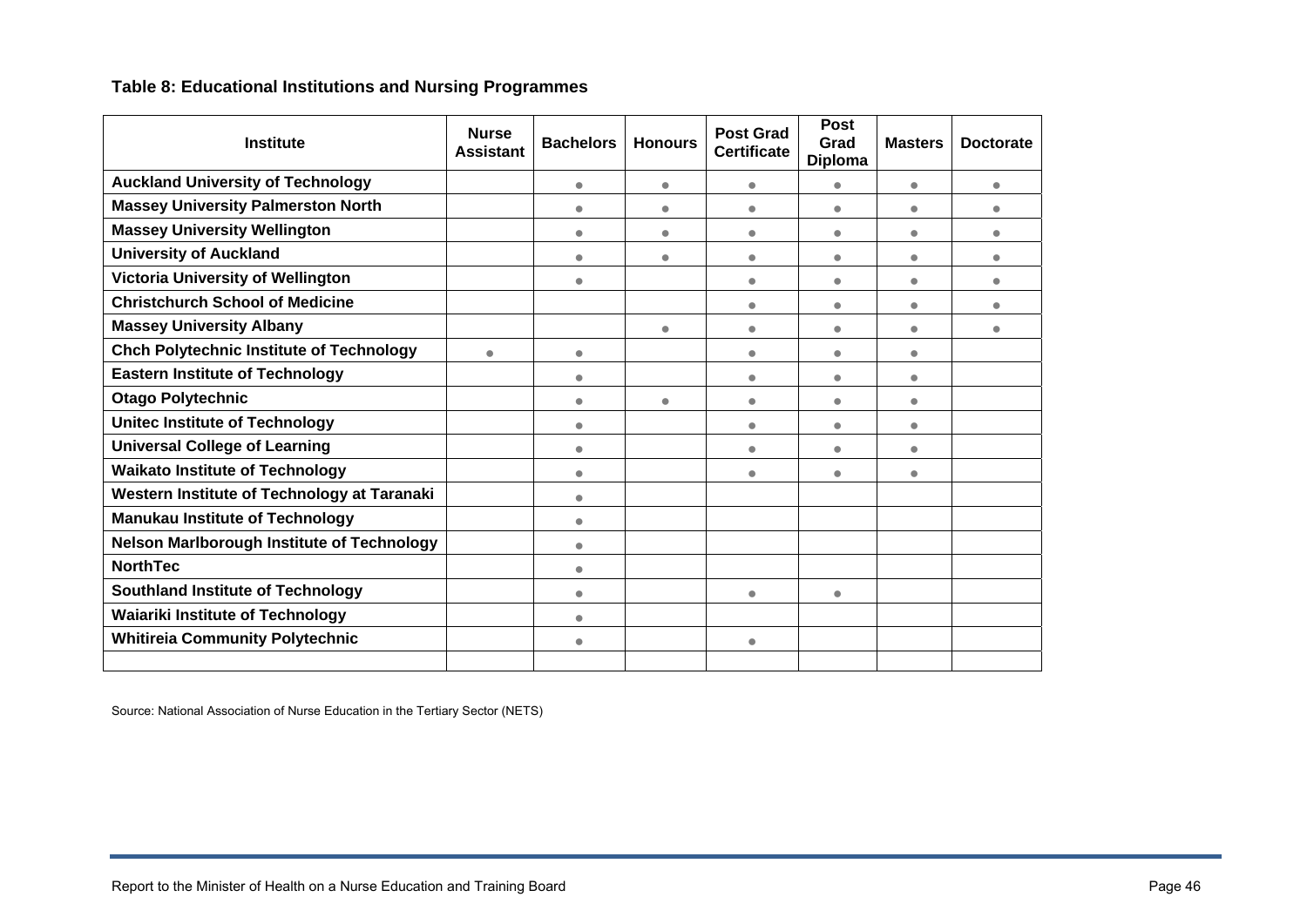## **Table 9: Nursing numbers by occupation (specialty) 2001 to 2008**

|                                                         | 2001   | 2002   | 2003   | 2004   | 2005   | 2006   | 2007   | 2008   |
|---------------------------------------------------------|--------|--------|--------|--------|--------|--------|--------|--------|
| <b>Emergency and Acute Care</b>                         | 4,973  | 4,909  | 5,029  | 5,193  | 5,351  | 5,507  | 5,629  | 5,936  |
| Long-term Care                                          | 10,959 | 10,333 | 10,385 | 10,803 | 11,117 | 10,871 | 10,826 | 10,829 |
| <b>Child Health and Neonatology</b>                     | 1,992  | 1,960  | 1,975  | 2,047  | 2,229  | 2,174  | 2,221  | 2,310  |
| <b>Primary Care</b>                                     | 3,506  | 3,598  | 3,694  | 3,975  | 4,232  | 4,349  | 4,582  | 4,734  |
| <b>Medical and Palliative Care</b>                      | 3,761  | 3,567  | 3,655  | 3,823  | 4,169  | 4,225  | 4,297  | 4,373  |
| <b>Education &amp; Research, Policy, and Management</b> | 2,234  | 2,178  | 2,304  | 2,551  | 2,707  | 2,802  | 2,856  | 2,912  |
| <b>Midwifery, Obstetrics and Maternity</b>              | 376    | 341    | 362    | 508    | 949    | 650    | 631    | 656    |
| <b>Public Health</b>                                    | 566    | 543    | 529    | 556    | 784    | 508    | 484    | 510    |
| <b>Surgical</b>                                         | 4,170  | 3,870  | 3,900  | 4,013  | 4,179  | 4,199  | 4,384  | 4,470  |
| Other/Unknown                                           | 4,815  | 5,047  | 4,864  | 4,869  | 4,141  | 3,661  | 3,713  | 3,886  |
| <b>Total</b>                                            | 37,352 | 36,346 | 36,697 | 38,338 | 39,858 | 38,946 | 39,623 | 40,616 |

Source: Health Workforce Information Programme, Nursing Council of New Zealand Note: Includes only nurses working in nursing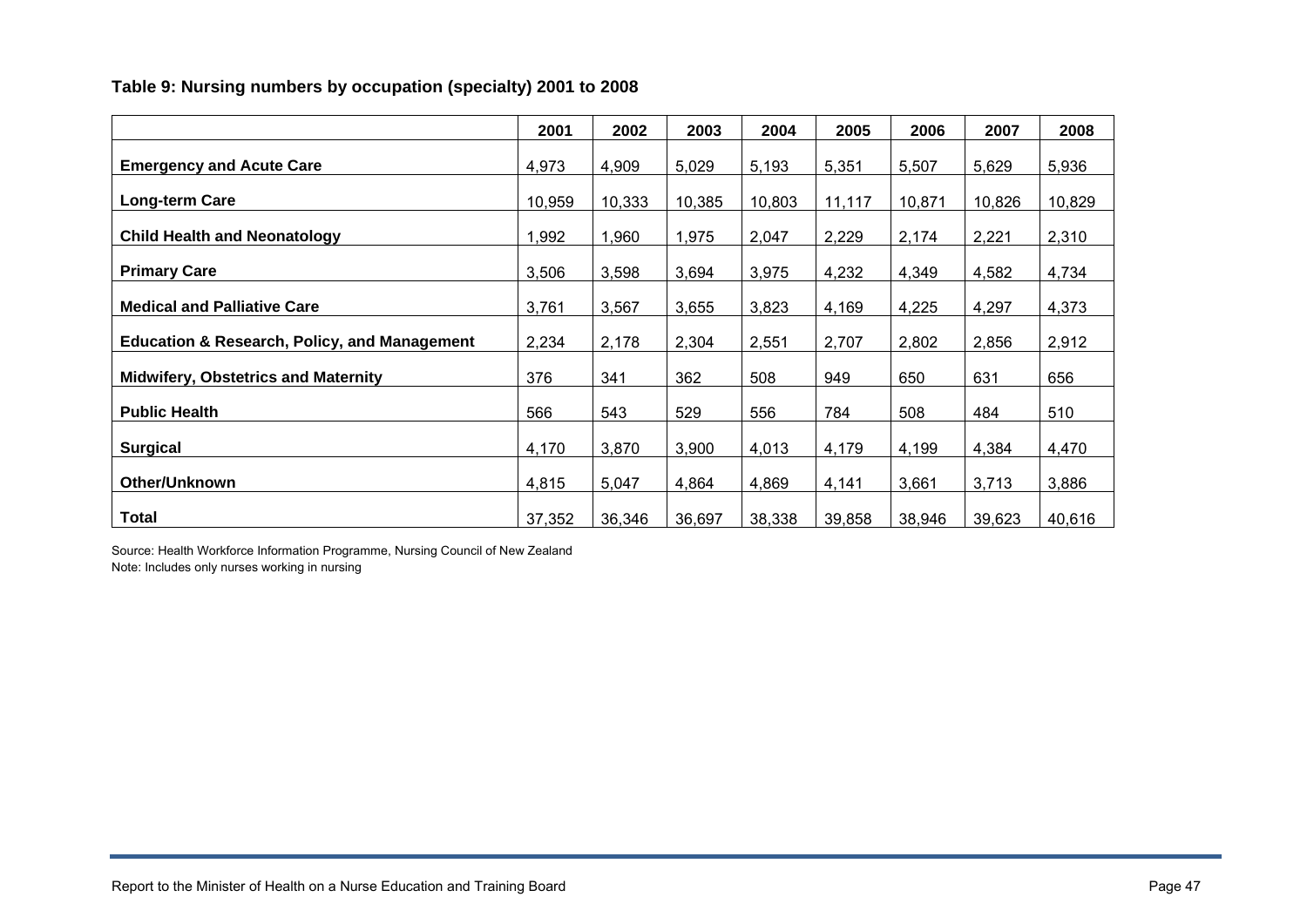#### **Table 10: Nursing numbers by employer type 2001 to 2008**

|                                       | 2001   | 2002   | 2003   | 2004   | 2005   | 2006   | 2007   | 2008   |
|---------------------------------------|--------|--------|--------|--------|--------|--------|--------|--------|
| <b>District Health Board</b>          | 20,137 | 19,968 | 20,773 | 21,846 | 23,085 | 22,756 | 23,229 | 23,977 |
| <b>Private Hospital</b>               | 3,889  | 3,467  | 3,448  | 3,599  | 3,518  | 3,441  | 3,443  | 3,421  |
| <b>Primary/Community Provider</b>     | 3,321  | 3,309  | 3,558  | 3,829  | 4,336  | 4,547  | 4,837  | 4,935  |
| <b>Rest Home/Residential Provider</b> | 3,648  | 3,398  | 3,580  | 3,782  | 3,967  | 3,843  | 3,828  | 3,793  |
| <b>Nursing Agency</b>                 | 838    | 668    | 633    | 616    | 541    | 477    | 433    | 389    |
| <b>Self Employed</b>                  | 351    | 302    | 311    | 435    | 470    | 382    | 366    | 370    |
| <b>Maori/Pacific Health Provider</b>  | 686    | 366    | 389    | 461    | 472    | 461    | 487    | 509    |
| <b>Educational Institution</b>        | 745    | 707    | 736    | 840    | 827    | 802    | 794    | 782    |
| <b>Government Agency</b>              | 292    | 333    | 336    | 304    | 386    | 365    | 374    | 400    |
| Other/Unknown                         |        |        |        |        |        |        |        |        |
|                                       | 3,445  | 3,828  | 2,933  | 2,626  | 2,256  | 1,872  | 1,832  | 2,040  |
| <b>Total</b>                          | 37,352 | 36,346 | 36,697 | 38,338 | 39,858 | 38,946 | 39,623 | 40,616 |

Source: Health Workforce Information Programme, Nursing Council of New Zealand Note: Includes only nurses working in nursing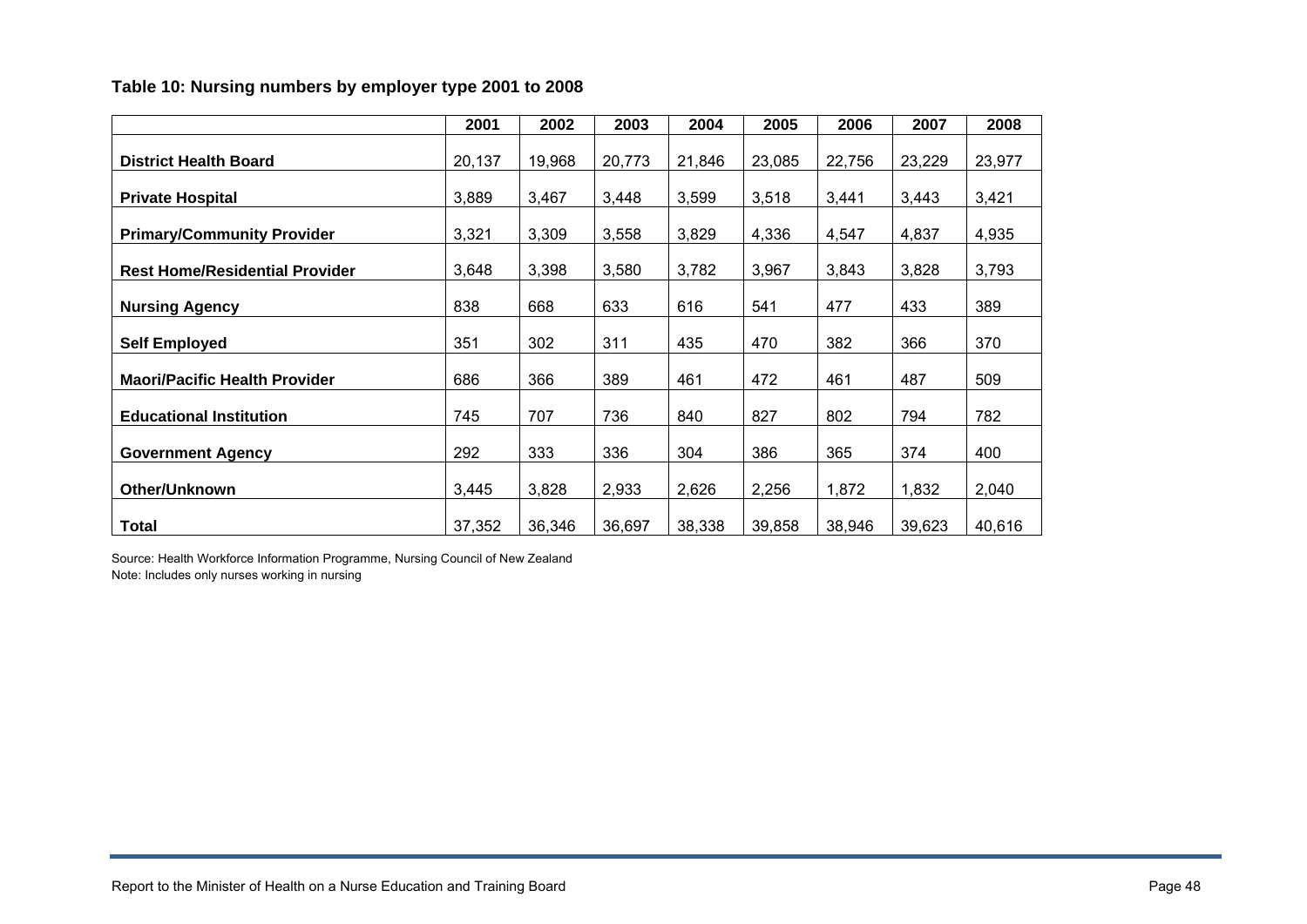|              |      | Under 0.8 FTE | Over 0.8 FTE      |
|--------------|------|---------------|-------------------|
|              |      | $\%$          | $\%$              |
| Female       | 2001 | 52.6          | 47.4              |
|              | 2002 | 52.5          | 47.5              |
|              | 2003 | 52.0          | 48.0              |
|              | 2004 | 53.0          | 47.0              |
|              | 2005 | 53.0          | $\overline{47.0}$ |
|              | 2006 | 53.1          | 47.0              |
|              | 2007 | 53.2          | 46.8              |
|              | 2008 | 52.9          | 47.1              |
|              |      |               |                   |
| <b>Male</b>  | 2001 | 16.4          | 83.6              |
|              | 2002 | 17.0          | 83.0              |
|              | 2003 | 16.0          | 84.1              |
|              | 2004 | 16.5          | 83.5              |
|              | 2005 | 17.4          | 82.6              |
|              | 2006 | 17.4          | 82.6              |
|              | 2007 | 18.9          | 81.1              |
|              | 2008 | 18.3          | 81.7              |
|              |      |               |                   |
| <b>Total</b> | 2001 | 50.2          | 49.9              |
|              | 2002 | 50.2          | 49.8              |
|              | 2003 | 49.6          | 50.4              |
|              | 2004 | 50.6          | 49.5              |
|              | 2005 | 50.6          | 49.4              |
|              | 2006 | 50.7          | 49.3              |
|              | 2007 | 50.9          | 49.1              |
|              | 2008 | 50.5          | 49.5              |

**Table 11: proportion of nurses working under 35 hours per week** 

Source: Health Workforce Information Programme, Nursing Council of New Zealand Note: Includes only nurses working in nursing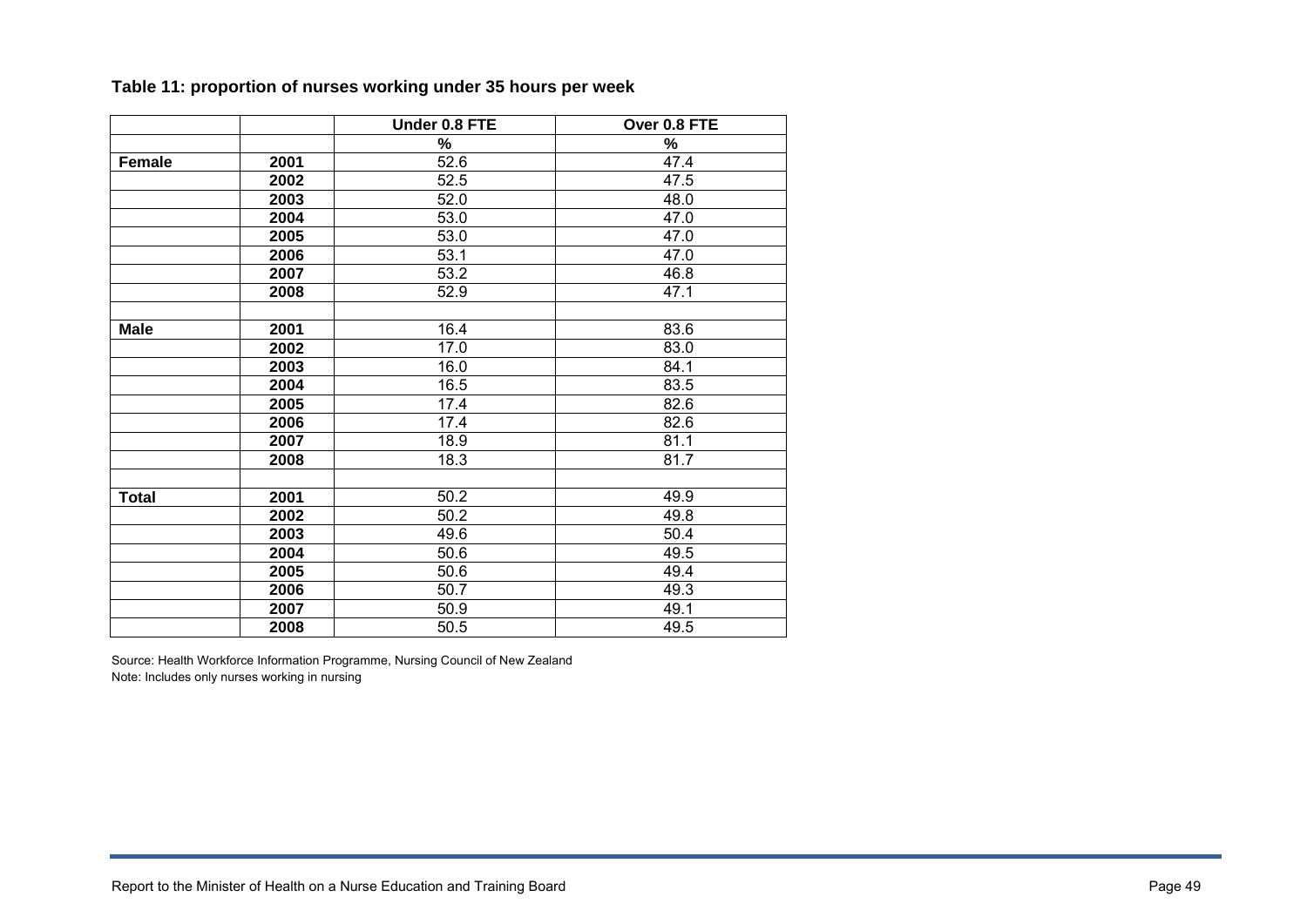|                       |                | <b>Less</b> | $1 - 5$ | $6 - 10$ | $11 - 15$ | Over 15 |
|-----------------------|----------------|-------------|---------|----------|-----------|---------|
|                       | <b>Unknown</b> | than 12     | vears   | vears    | vears     | vears   |
|                       |                |             |         |          |           |         |
| <b>NZ European</b>    | 26             | 781         | 2,997   | 3,021    | 3,354     | 18,425  |
|                       |                |             |         |          |           |         |
| <b>Other European</b> | 7              | 98          | 646     | 790      | 905       | 3,886   |
|                       |                |             |         |          |           |         |
| Maori                 | 1              | 129         | 546     | 447      | 374       | 1,371   |
|                       |                |             |         |          |           |         |
| <b>Pasifika</b>       | 1              | 67          | 221     | 176      | 183       | 650     |
|                       |                |             |         |          |           |         |
| Asian                 | 12             | 341         | 853     | 609      | 611       | 1,082   |
|                       |                |             |         |          |           |         |
| Other                 | 32             | 132         | 457     | 409      | 440       | 1,514   |
|                       |                |             |         |          |           |         |
| Total*                | 79             | 1,548       | 5,720   | 5.452    | 5,867     | 26,928  |

#### **Table 12: Ethnicity of the nursing workforce by years worked, 2008**

Source: Health Workforce Information Programme, Nursing Council of New Zealand Note: Includes only nurses working in nursing. Includes multiple ethnicities.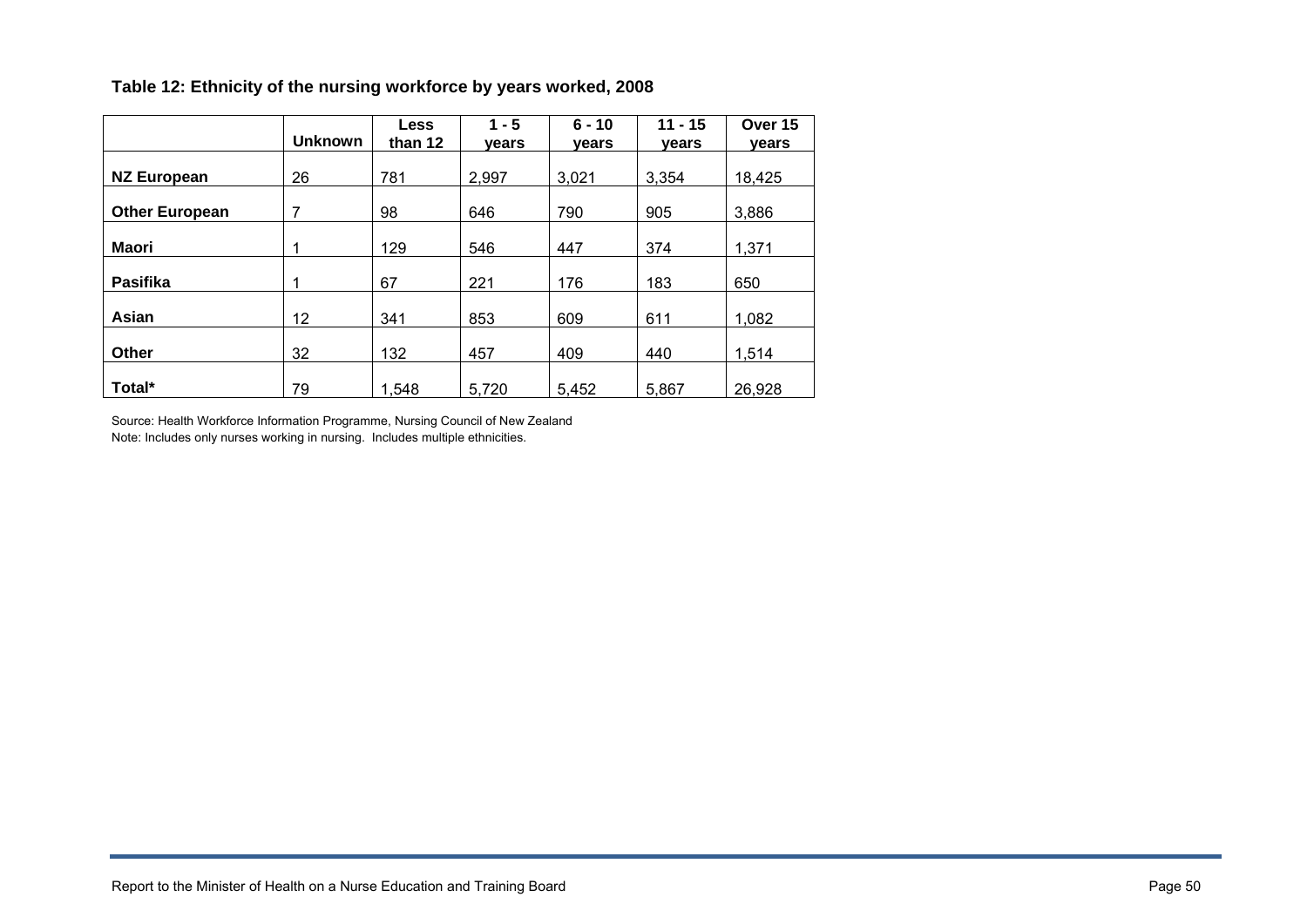#### **Table 13: Nurses subsequent qualifications by first qualification**

|                            |                                                    | <b>Subsequent Qualifications</b>       |                |                                                            |                                                 |                                   |                                         |                                                 |                |                |                                                 |
|----------------------------|----------------------------------------------------|----------------------------------------|----------------|------------------------------------------------------------|-------------------------------------------------|-----------------------------------|-----------------------------------------|-------------------------------------------------|----------------|----------------|-------------------------------------------------|
|                            |                                                    | <b>Pre-Registration Qualifications</b> |                |                                                            |                                                 |                                   | <b>Post-Registration Qualifications</b> | <b>Other Qualifications</b>                     |                |                |                                                 |
| <b>First Qualification</b> |                                                    | Hospital<br><b>Based</b><br>Programme  | <b>Diploma</b> | Post-<br><b>Graduate</b><br><b>Certificate</b><br>/Diploma | <b>No</b><br><b>Subsequent</b><br>Qualification | <b>Bachelors</b><br><b>Degree</b> | Post-<br>Graduate<br><b>Degree</b>      | <b>No</b><br><b>Subsequent</b><br>Qualification | <b>Unknown</b> | Other          | <b>No</b><br><b>Subsequent</b><br>Qualification |
|                            | <b>Hospital Based</b>                              |                                        |                |                                                            |                                                 |                                   |                                         |                                                 |                |                |                                                 |
|                            | Programme                                          | 1,000                                  | 661            | 16                                                         | 15,799                                          | 540                               | 26                                      |                                                 |                | 26             |                                                 |
| Pre-<br>Registration       | <b>Diploma</b>                                     | 30                                     | 34             | 13                                                         | 9,923                                           | 191                               | 13                                      |                                                 |                | $\overline{2}$ |                                                 |
| Qualifications             | <b>Post-Graduate</b><br><b>Certificate/Diploma</b> |                                        |                |                                                            | 13                                              | 5                                 |                                         |                                                 |                |                |                                                 |
|                            | <b>Bachelors Degree</b>                            | 14                                     | 11             | 20                                                         | 11,091                                          | 28                                | 8                                       |                                                 |                | 11             |                                                 |
| Post-<br>Registration      | <b>Post-Graduate</b>                               |                                        |                |                                                            |                                                 |                                   |                                         |                                                 |                |                |                                                 |
| Qualifications             | <b>Degree</b>                                      | 2                                      | $\overline{2}$ |                                                            |                                                 | $\overline{2}$                    | 2                                       | 9                                               |                | $\overline{2}$ |                                                 |
| Other<br>Qualifications    | <b>Unknown</b>                                     | 41                                     | 23             |                                                            |                                                 | 40                                | 3                                       |                                                 |                | 10             | 196                                             |
|                            | Other                                              | 23                                     | 13             | 4                                                          |                                                 | 51                                |                                         |                                                 |                | 65             | 823                                             |

Source: Health Workforce Information Programme, Nursing Council of New Zealand

Note: Includes only nurses working in nursing. Some nurses hold multiple subsequent qualifications, total is more than 100% of the workforce.